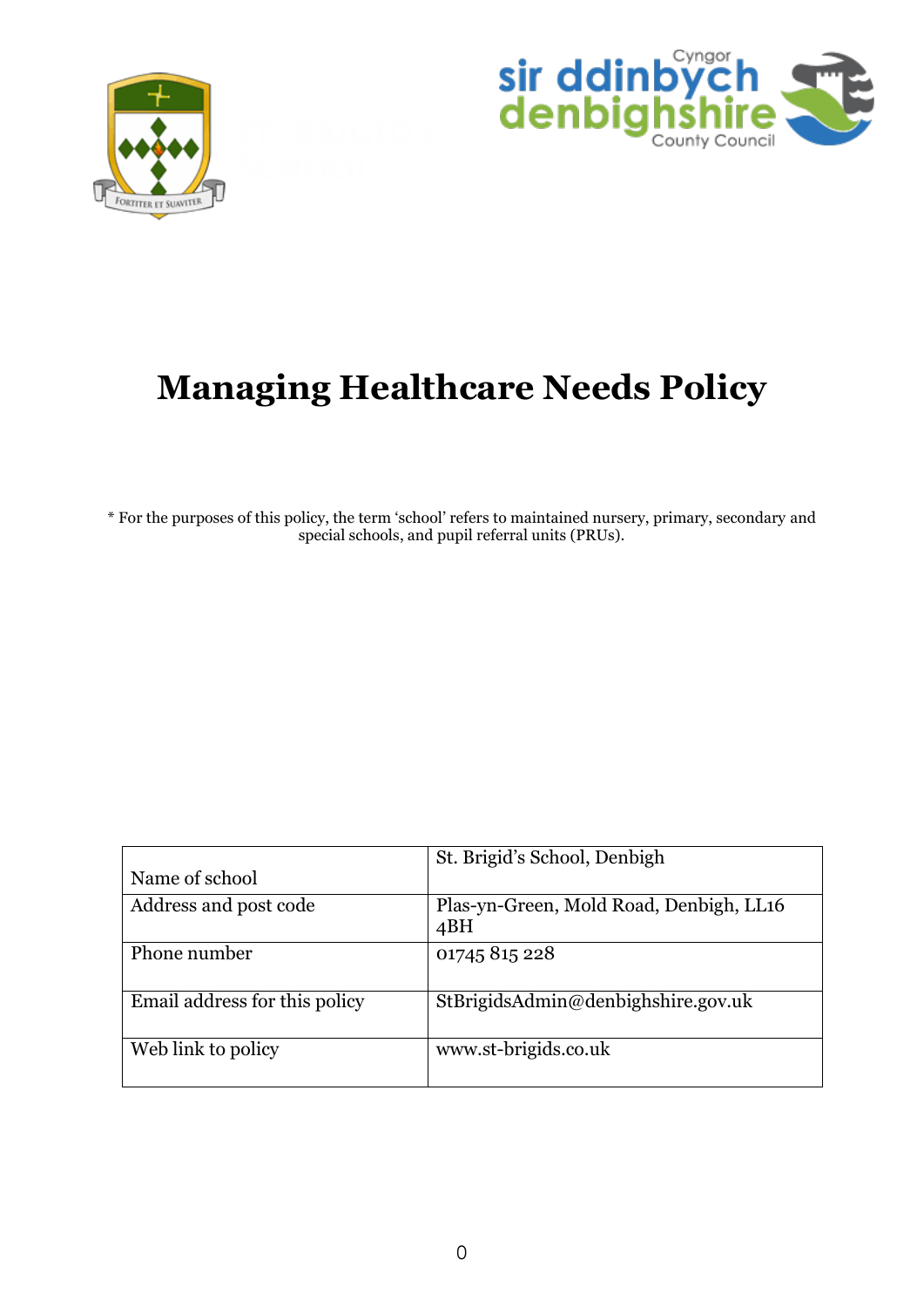# *To be completed by the school:*

| Name of policy                                                  | <b>Healthcare Needs Policy</b>                                                                                                                                                                                 |
|-----------------------------------------------------------------|----------------------------------------------------------------------------------------------------------------------------------------------------------------------------------------------------------------|
| Policy version number                                           | 03                                                                                                                                                                                                             |
| Date Policy formally approved by<br>Governing Body              | <b>May 2021</b>                                                                                                                                                                                                |
| Date Policy becomes effective                                   | May 2021                                                                                                                                                                                                       |
| <b>Review Date</b>                                              | <b>May 2022</b>                                                                                                                                                                                                |
| Signed (Headteacher)                                            | L. Crimes                                                                                                                                                                                                      |
| Signed (chair of governing body)                                | A. Hannigan                                                                                                                                                                                                    |
| Information about this policy is<br>available to parents/carers | Statutory guidance states that the policy<br>should be accessible to parents/carers, e.g.<br>policy on school website; info in school<br>prospectus; letter at the start of each term to<br>each parent/carer. |

# *To be completed by Denbighshire Education and Children's Services:*

| Policy developed by                                    | DCC ECS                     |
|--------------------------------------------------------|-----------------------------|
| Date adopted by Education and<br>Children Services JMT | 10/06/2017<br>03/12/2019    |
| Original policy date issued to<br>Denbighshire schools | 13/06/2017                  |
| Version number and date                                | Version 3, September 2019   |
| Version developed by                                   | DCC ECS                     |
| Review date                                            | September 2021              |
| Well-being assessment completed<br>and date            | 01/06/2017<br>December 2019 |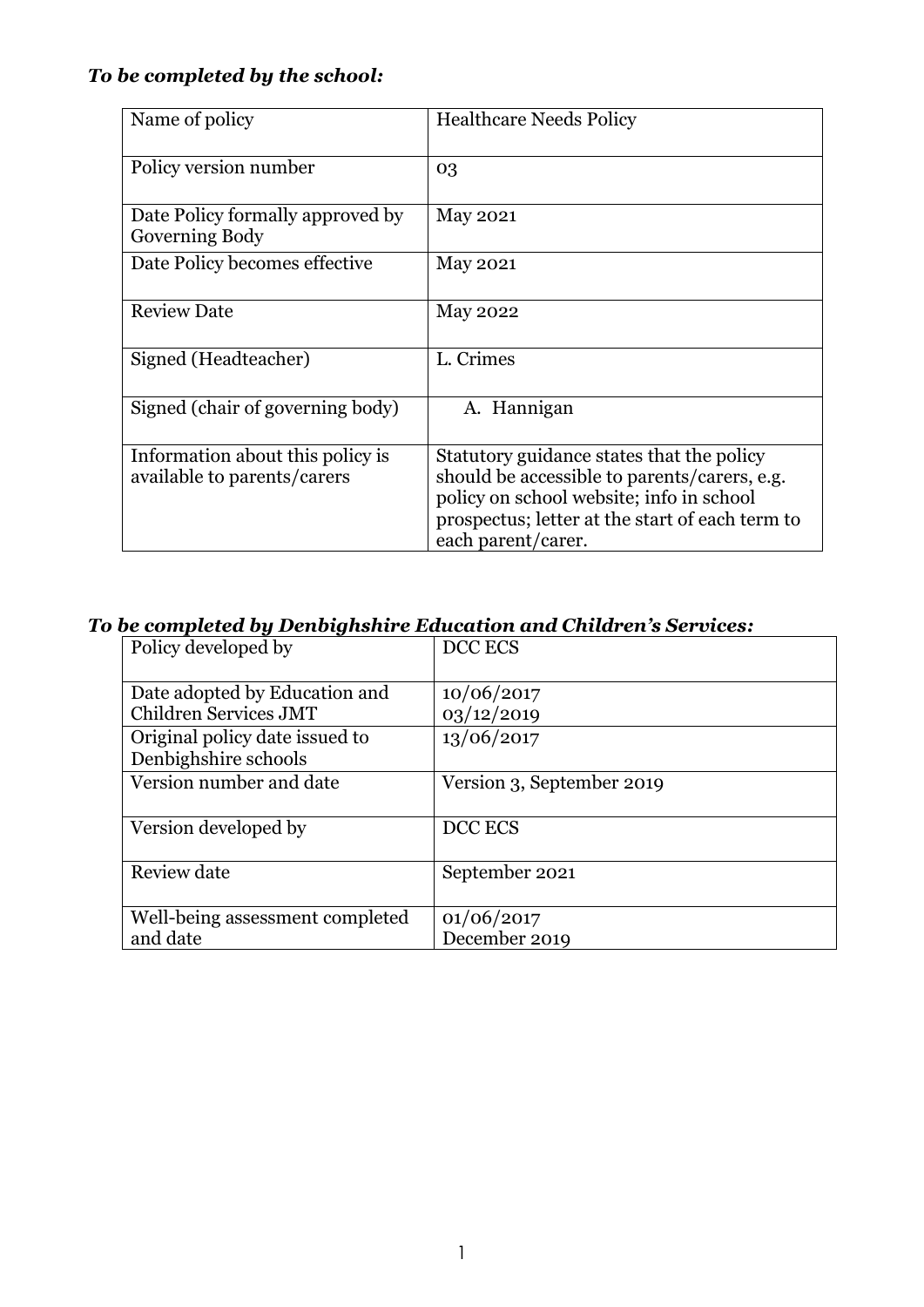# **Policy review – changes made in October 2019**

|        | Contents page removed.                                                                                                                                                                                                                                                                                                                                                                                                                                                                                                                                       |  |
|--------|--------------------------------------------------------------------------------------------------------------------------------------------------------------------------------------------------------------------------------------------------------------------------------------------------------------------------------------------------------------------------------------------------------------------------------------------------------------------------------------------------------------------------------------------------------------|--|
| 1.2.2  | Added:                                                                                                                                                                                                                                                                                                                                                                                                                                                                                                                                                       |  |
|        | 'Children and Families Gateway'.                                                                                                                                                                                                                                                                                                                                                                                                                                                                                                                             |  |
| 1.3.2  | Added two points:                                                                                                                                                                                                                                                                                                                                                                                                                                                                                                                                            |  |
|        | 'Guidance on the use of emergency adrenaline injectors in schools in Wales.'<br>'Intimate care and toileting policy for Denbighshire schools.'<br>$\bullet$                                                                                                                                                                                                                                                                                                                                                                                                  |  |
| 1.4.1  | Added:                                                                                                                                                                                                                                                                                                                                                                                                                                                                                                                                                       |  |
|        | 'the policy was reviewed in 2019'.                                                                                                                                                                                                                                                                                                                                                                                                                                                                                                                           |  |
| 6.1.1  | Changed:                                                                                                                                                                                                                                                                                                                                                                                                                                                                                                                                                     |  |
|        | 'Data Protection Act 1998' to 'GDPR/Data Protection Act 2018'.                                                                                                                                                                                                                                                                                                                                                                                                                                                                                               |  |
| 6.1.4  | Changed:                                                                                                                                                                                                                                                                                                                                                                                                                                                                                                                                                     |  |
|        | 'Data Protection Act 1998' to 'GDPR/Data Protection Act 2018' and updated the web link.                                                                                                                                                                                                                                                                                                                                                                                                                                                                      |  |
|        | And, changed:                                                                                                                                                                                                                                                                                                                                                                                                                                                                                                                                                |  |
|        | For example: we use a noticeboard in the staff room to display information on pupils high-<br>risk health needs, first aiders and certificates, emergency procedures, etc. Please note that<br>not all staff use the staff room, that the size of your school could make this form of<br>information-sharing impractical, and that at all times the pupils right to privacy must be<br>taken into account'.                                                                                                                                                  |  |
|        | To:                                                                                                                                                                                                                                                                                                                                                                                                                                                                                                                                                          |  |
|        | For example: displaying the information in an appropriate but unobtrusive manner, e.g. use<br>a noticeboard in the staff room to display information on pupils' high-risk health needs, first<br>aiders and certificates, emergency procedures, etc. Please note that not all staff use the<br>staff room, that the size of your school could make this form of information-sharing<br>impractical, and that at all times the pupils right to privacy must be taken into account.<br>For example do the public access to staff room and see the noticeboard? |  |
| 7.1.1  | Changed:                                                                                                                                                                                                                                                                                                                                                                                                                                                                                                                                                     |  |
|        | 'Data Protection Act 1998' to 'GDPR/Data Protection Act 2018'.                                                                                                                                                                                                                                                                                                                                                                                                                                                                                               |  |
| 7.1.2  | Changed:                                                                                                                                                                                                                                                                                                                                                                                                                                                                                                                                                     |  |
|        | 'Data Protection Act 1998' to 'GDPR/Data Protection Act 2018'.                                                                                                                                                                                                                                                                                                                                                                                                                                                                                               |  |
| 9.5.2  | Added a new point:                                                                                                                                                                                                                                                                                                                                                                                                                                                                                                                                           |  |
|        | 'consideration will be given to the transportation of medication on a case by case basis'.                                                                                                                                                                                                                                                                                                                                                                                                                                                                   |  |
| 11.1.6 | Added this to the end of the sentence:                                                                                                                                                                                                                                                                                                                                                                                                                                                                                                                       |  |
|        | 'for example staff might receive training on the most common medical conditions'.                                                                                                                                                                                                                                                                                                                                                                                                                                                                            |  |
| 12.1.2 | Added an extra point, which now becomes 12.1.2:                                                                                                                                                                                                                                                                                                                                                                                                                                                                                                              |  |
|        | The managing healthcare needs policy and all appendices should apply to the school trip in<br>the same way as it would in school, this also includes section 13.17 about non-prescribed<br>medication'.                                                                                                                                                                                                                                                                                                                                                      |  |
| 12.1.3 | Changed the original 12.1.3 (which is now 12.1.4):                                                                                                                                                                                                                                                                                                                                                                                                                                                                                                           |  |
|        | 'All staff supporting a trip/residential visit will be made aware of pupil's healthcare needs,<br>with consideration for the Data Protection Act 1998 and respecting a pupil's right to privacy.<br>They will receive the required information to ensure staff are able to provide an equal<br>experience for the pupil. This information may include health and safety issues, what to do                                                                                                                                                                   |  |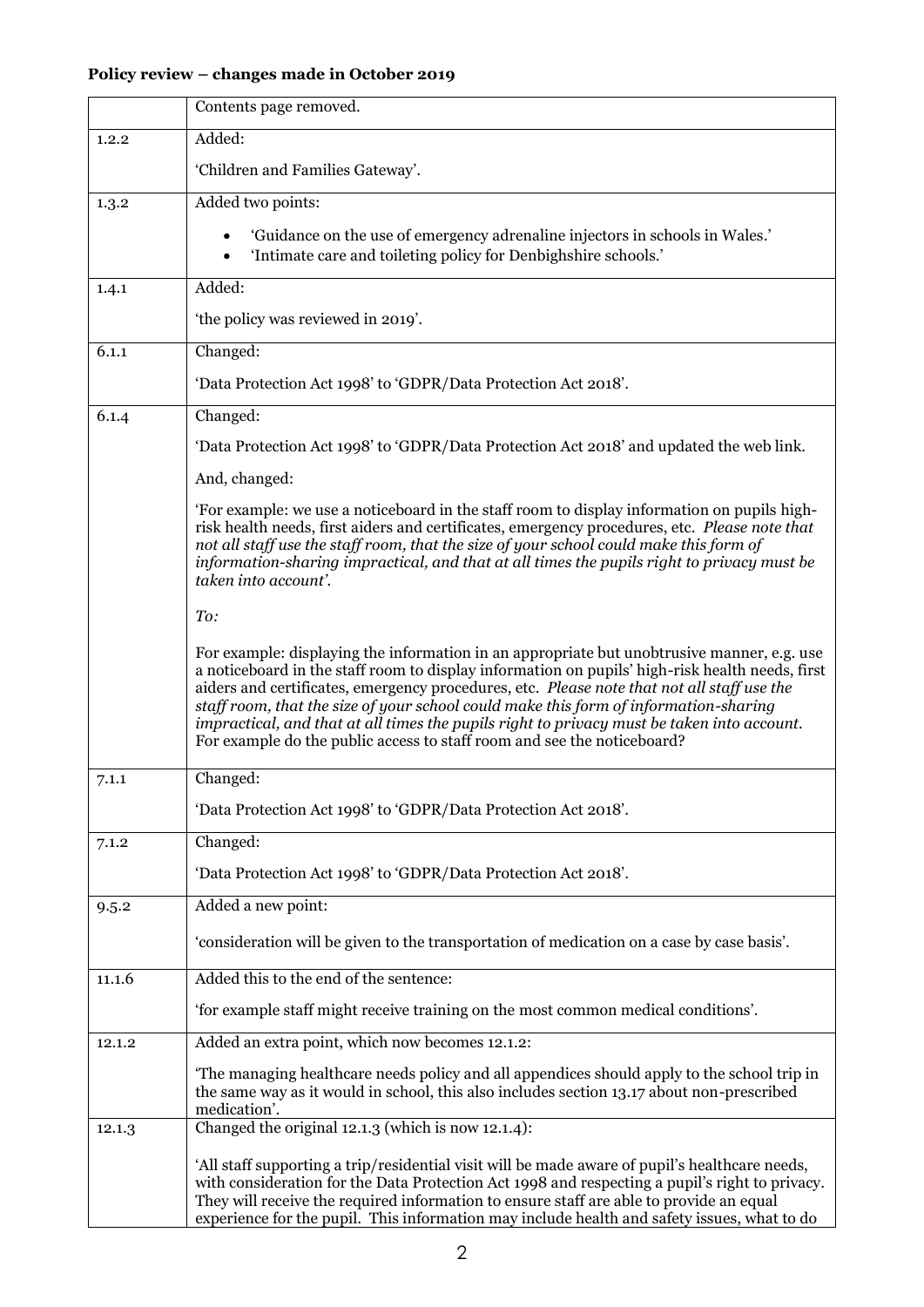|         | in an emergency and any other additional support, including medication and required<br>equipment'.                                                                                                                                                                                                                                                                                                                                                                                                                                                                                                                         |  |  |
|---------|----------------------------------------------------------------------------------------------------------------------------------------------------------------------------------------------------------------------------------------------------------------------------------------------------------------------------------------------------------------------------------------------------------------------------------------------------------------------------------------------------------------------------------------------------------------------------------------------------------------------------|--|--|
|         | To:                                                                                                                                                                                                                                                                                                                                                                                                                                                                                                                                                                                                                        |  |  |
|         | 'All staff supporting a trip/residential visit, including any staff employed by an Independent<br>Provider delivering the activity during the trip/residential visit, will be made of the pupil's<br>healthcare needs, with consideration for the GDPR/Data Protection Act 2018 and respecting<br>a pupil's right to privacy. They will receive the required information to ensure staff are able<br>to provide an equal experience for the pupil. This information may include health and<br>safety issues, what to do in an emergency and any other additional support, including<br>medication and required equipment'. |  |  |
| 13.6.9  | Changed:                                                                                                                                                                                                                                                                                                                                                                                                                                                                                                                                                                                                                   |  |  |
|         | 'intimate care policy' to include a hyperlink to the Denbighshire policy.                                                                                                                                                                                                                                                                                                                                                                                                                                                                                                                                                  |  |  |
| 13.6.13 | Added a new point:                                                                                                                                                                                                                                                                                                                                                                                                                                                                                                                                                                                                         |  |  |
|         | First dose – it is recommended that the first dose of any new medication (except emergency<br>medication) is not administered by the school in case of any adverse effects'.                                                                                                                                                                                                                                                                                                                                                                                                                                               |  |  |
| 13.15   | Added:                                                                                                                                                                                                                                                                                                                                                                                                                                                                                                                                                                                                                     |  |  |
|         | 'and anaphylaxis'                                                                                                                                                                                                                                                                                                                                                                                                                                                                                                                                                                                                          |  |  |
| 13.15.1 | Merged the original 13.15.1 and 13.15.2 to become:                                                                                                                                                                                                                                                                                                                                                                                                                                                                                                                                                                         |  |  |
|         | 'Consent for pupils to use the emergency inhaler will be obtained separately in line with the<br>Welsh Government guidance'.                                                                                                                                                                                                                                                                                                                                                                                                                                                                                               |  |  |
| 13.15.2 | Replaced:                                                                                                                                                                                                                                                                                                                                                                                                                                                                                                                                                                                                                  |  |  |
|         | Consent for pupils to use the emergency inhaler will be obtained separately in line with the<br>Welsh Government guidance'.                                                                                                                                                                                                                                                                                                                                                                                                                                                                                                |  |  |
|         | With:                                                                                                                                                                                                                                                                                                                                                                                                                                                                                                                                                                                                                      |  |  |
|         | 'Guidance on the use of emergency adrenaline auto-injectors in schools in Wales<br>(https://learning.gov.wales/docs/learningwales/publications/171025-guidance-on-the-use-<br>of-emergency-aais-en.pdf) states that schools are permitted to buy, hold and use emergency<br>adrenalie auto-injectors in school. Separate policy will be written'.                                                                                                                                                                                                                                                                          |  |  |
| 13.17   | Changed:                                                                                                                                                                                                                                                                                                                                                                                                                                                                                                                                                                                                                   |  |  |
|         | 'Non-prescribed medication (e.g. over the counter, homeopathic)'                                                                                                                                                                                                                                                                                                                                                                                                                                                                                                                                                           |  |  |
|         | To:                                                                                                                                                                                                                                                                                                                                                                                                                                                                                                                                                                                                                        |  |  |
|         | 'Non-prescribed medication (e.g. over the counter such as pain killers, hayfever,<br>homeopathic)'                                                                                                                                                                                                                                                                                                                                                                                                                                                                                                                         |  |  |
| 13.17.1 | Changed:                                                                                                                                                                                                                                                                                                                                                                                                                                                                                                                                                                                                                   |  |  |
|         | Some schools may choose to hold some non-prescribed medication (e.g.<br>13.17.1<br>paracetamol).                                                                                                                                                                                                                                                                                                                                                                                                                                                                                                                           |  |  |
|         | By exception there might be occasions when this medication is required<br>13.17.2<br>unexpectedly during the school day. In this eventuality as long as written consent<br>is received this can be given e.g. consent via email and appendix 2 must be<br>completed and returned to school as soon as possible.                                                                                                                                                                                                                                                                                                            |  |  |
|         | The process for non-prescribed medication is the same as all other medication;<br>13.17.3<br>but will be dealt with on an individual case by case.                                                                                                                                                                                                                                                                                                                                                                                                                                                                         |  |  |
|         | Pupils are not permitted to carry non-prescribed medication in school unless<br>13.17.4<br>prior consent has been obtained (appendix 2).                                                                                                                                                                                                                                                                                                                                                                                                                                                                                   |  |  |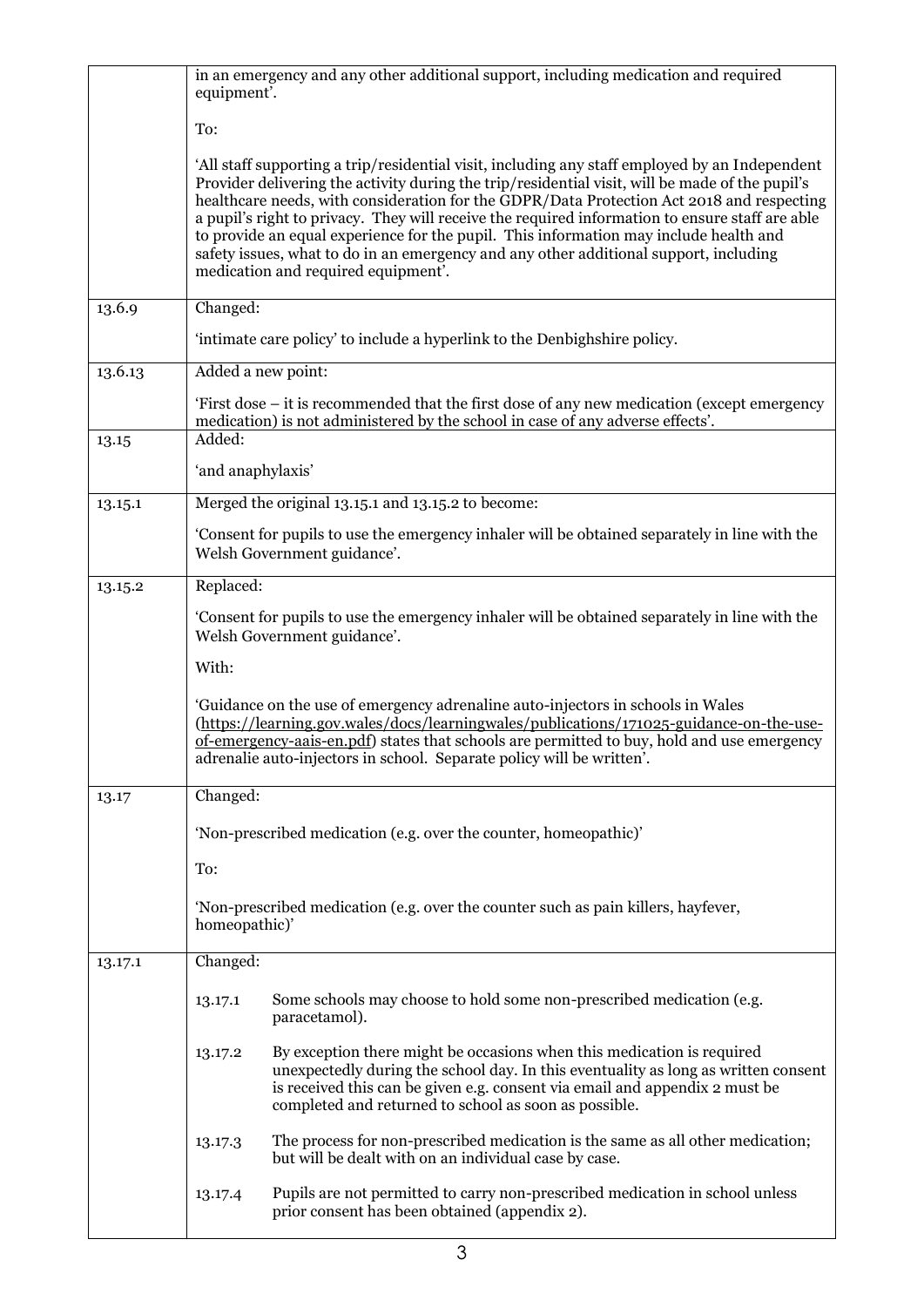|              | To:                                                                                                                                                                                                                                                                                                                                                           |  |
|--------------|---------------------------------------------------------------------------------------------------------------------------------------------------------------------------------------------------------------------------------------------------------------------------------------------------------------------------------------------------------------|--|
|              | Schools can choose to administer non-prescribed medication so long as the<br>13.17.1<br>process for administering it is the same as prescribed medication <i>i.e.</i> completion<br>of appendix 2. Any non-prescribed medication, should be provided by the<br>parent/carer to the school in an untampered container/packet.                                  |  |
|              | Pupils are not permitted to carry non-prescribed medication in school unless<br>13.17.2<br>prior consent has been obtained (appendix 2).                                                                                                                                                                                                                      |  |
|              | Schools should NOT hold their own supply of non-prescribed medication to<br>13.17.3<br>administer to pupils.                                                                                                                                                                                                                                                  |  |
| Appendix 2   | Added this to the start:                                                                                                                                                                                                                                                                                                                                      |  |
|              | All parents have been provided with a copy of the school's privacy notice which outlines how<br>information is processed. The school relies on consent to process data in relation to the<br>Managing Healthcare Needs Policy, however, in certain circumstances we rely on public<br>task grounds to share information with relevant safeguarding agencies.  |  |
|              | Changed the fourth bullet point in the parent consent section:                                                                                                                                                                                                                                                                                                |  |
|              | • I understand that it is my responsibility to replenish the medication supply in the school<br>and collect expired or unused medication'.                                                                                                                                                                                                                    |  |
|              | To:                                                                                                                                                                                                                                                                                                                                                           |  |
|              | • I understand that it is my responsibility to provide/replenish the medication supply in the<br>school by handing the medication to a member of school staff and to collect expired or<br>unused medication'.                                                                                                                                                |  |
| Appendix $3$ | Added this to the start:                                                                                                                                                                                                                                                                                                                                      |  |
|              | All parents have been provided with a copy of the school's privacy notice which outlines<br>how information is processed. The school relies on consent to process data in relation to the<br>Managing Healthcare Needs Policy, however, in certain circumstances we rely on public<br>task grounds to share information with relevant safeguarding agencies'. |  |
| Appendix     | Added appendix 10:                                                                                                                                                                                                                                                                                                                                            |  |
| 10           | Record of medication bought into / sent from school.                                                                                                                                                                                                                                                                                                          |  |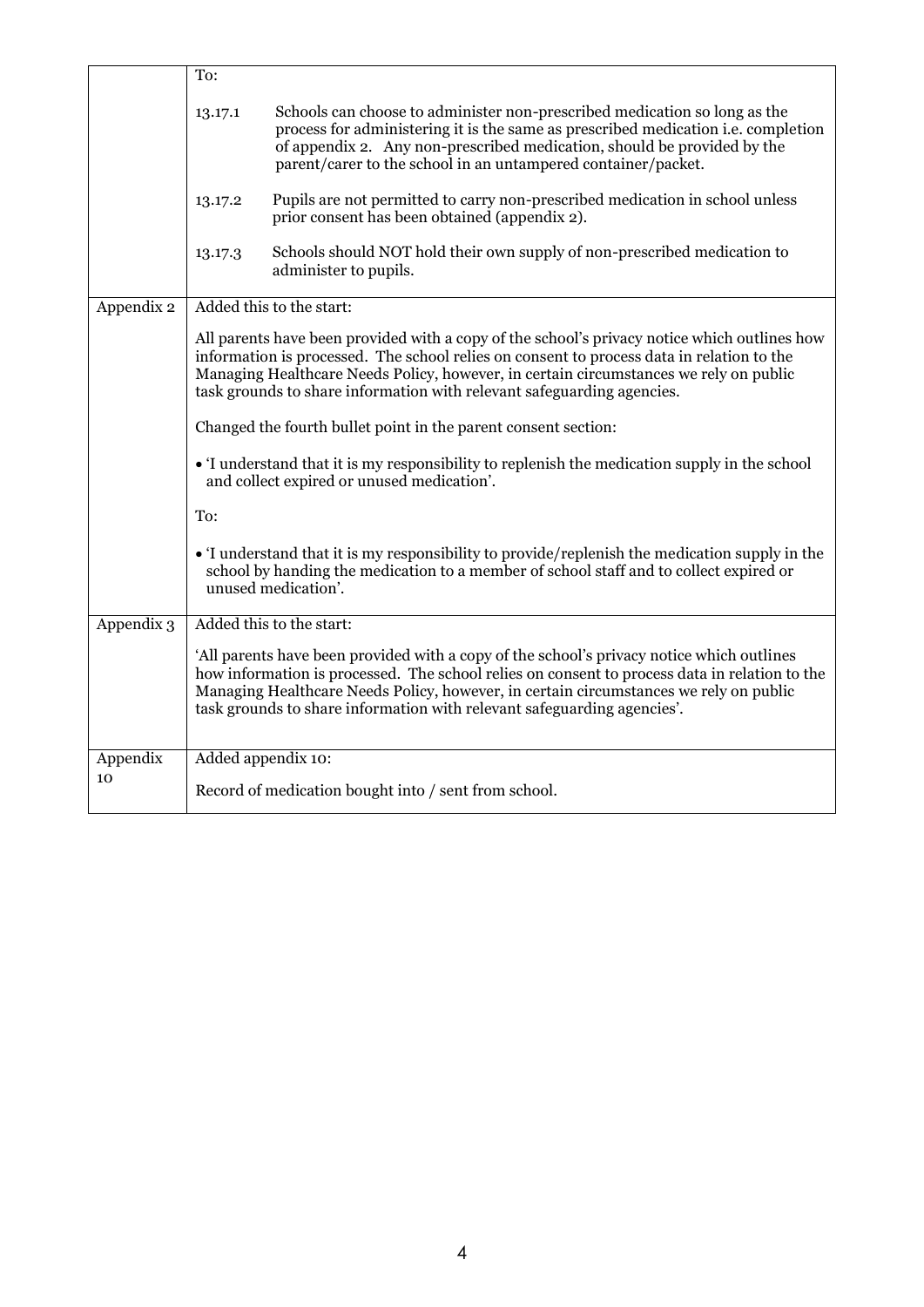# **Staff Declaration**

All staff will have access to this policy, which can be found on the Y Drive and OneDrive (Teacher Share/ STBAllStaff) and in the SLT Office.

All staff to sign below to confirm that they have read, understood and will comply with this policy.

| <b>Name</b> | Signature | <b>Date</b> |
|-------------|-----------|-------------|
|             |           |             |
|             |           |             |
|             |           |             |
|             |           |             |
|             |           |             |
|             |           |             |
|             |           |             |
|             |           |             |
|             |           |             |
|             |           |             |
|             |           |             |
|             |           |             |
|             |           |             |
|             |           |             |
|             |           |             |
|             |           |             |
|             |           |             |
|             |           |             |
|             |           |             |
|             |           |             |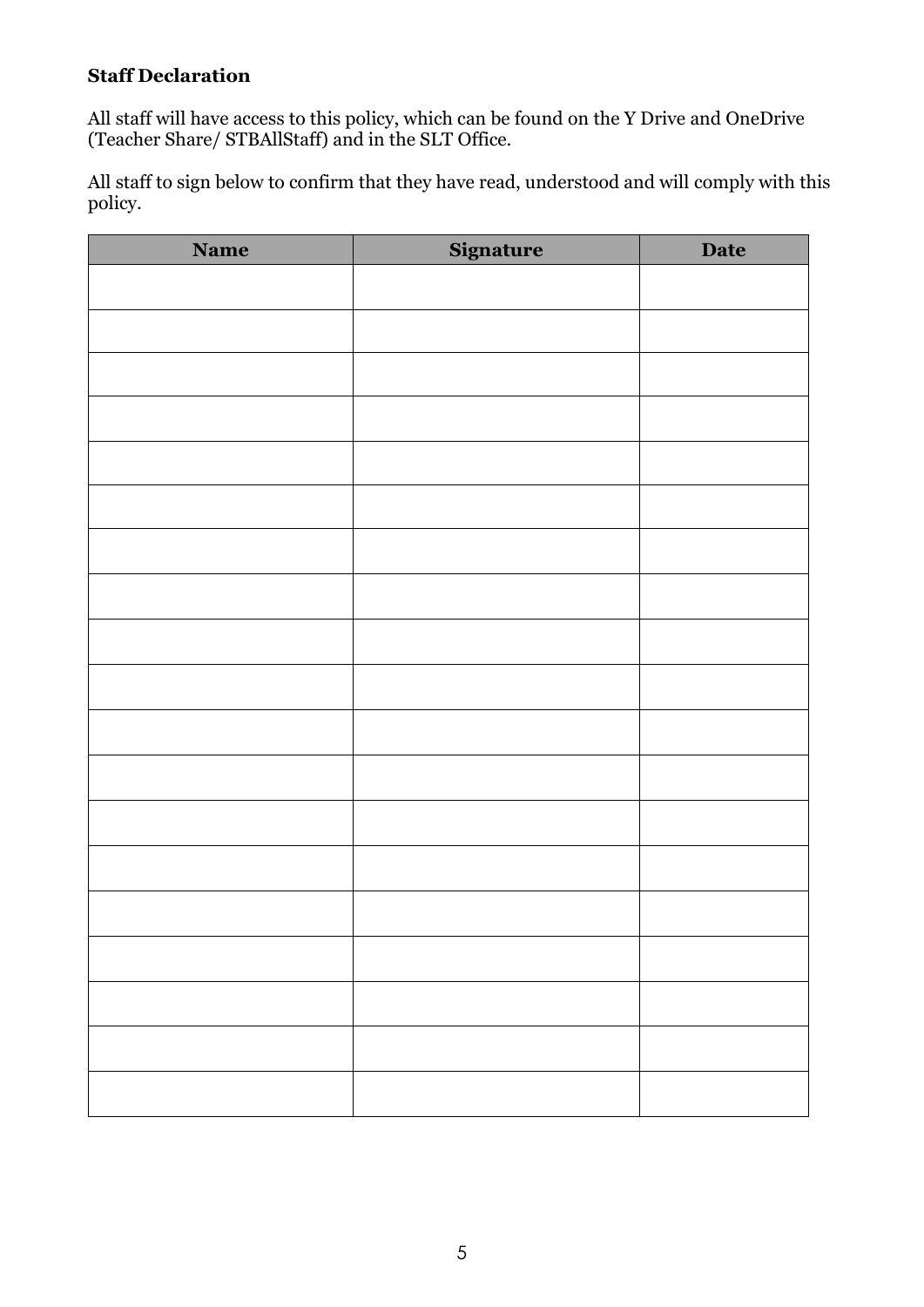### **1. Introduction**

### **1.1 Overview**

- 1.1.1 This is a model policy developed by Denbighshire Education and Children's Services in accordance with the Welsh Government **Statutory Guidance**: Supporting Learners with Healthcare Needs. Guidance. Welsh Government 215/2017 [\(http://learning.gov.wales/resources/browse-all/supporting-learners-with](http://learning.gov.wales/resources/browse-all/supporting-learners-with-healthcare-needs/?skip=1&lang=en)[healthcare-needs/?skip=1&lang=en\)](http://learning.gov.wales/resources/browse-all/supporting-learners-with-healthcare-needs/?skip=1&lang=en).
- 1.1.2 This policy must be read with the overarching statutory guidance, which must be followed. [\(http://learning.gov.wales/resources/browse-all/supporting-learners](http://learning.gov.wales/resources/browse-all/supporting-learners-with-healthcare-needs/?skip=1&lang=en)[with-healthcare-needs/?skip=1&lang=en\)](http://learning.gov.wales/resources/browse-all/supporting-learners-with-healthcare-needs/?skip=1&lang=en).
- 1.1.3 Local authorities and governing bodies **must** have regard to this statutory guidance when carrying out their duties in promoting the welfare of children who are pupils at the education setting, including meeting their healthcare needs. The guidance also applies to activities taking place off-site as part of normal educational activities.
- 1.1.4 Throughout this document references are made to healthcare plans. There are two types:

### *a). School based Individual Healthcare Plan (IHP):*

This plan is instigated by the school when it is identified that a pupil has a healthcare need (see figure 1). This is a plan for the care of the individual pupil whilst in school and may include input from a health professional and a medical healthcare plan.

### *b). Medical Healthcare Plan:*

This is a healthcare plan provided by a health professional.

### **1.2 Key policy statements**

- 1.2.1 Pupils with healthcare needs should be properly supported so that they have full access to education, including trips and physical education.
- 1.2.2 If there are any concerns in the implementation of the policy relating to safeguarding, the school should follow their safeguarding procedures, and if need be take advice from the Education Safeguarding Officer or the Children and Family Services Gateway.
- 1.2.3 Governing bodies must ensure that arrangements are in place to support pupils with healthcare needs.
- 1.2.4 Governing bodies should ensure that education setting staff consult the relevant professionals, pupils and parents/carers to ensure the needs of the pupil with healthcare needs are properly understood and effectively supported.
- 1.2.5 Any staff member within the education setting may be asked to provide support to pupils with healthcare needs, including assisting or supervising the administration of medicines. This role is entirely voluntary. Staff members must receive sufficient and suitable training and achieve the necessary level of competence before they take on the responsibility. No staff member can be required to administer or supervise medication unless it forms part of their contract, terms and conditions or a mutually agreed job plan (see page 6-11, national guidance).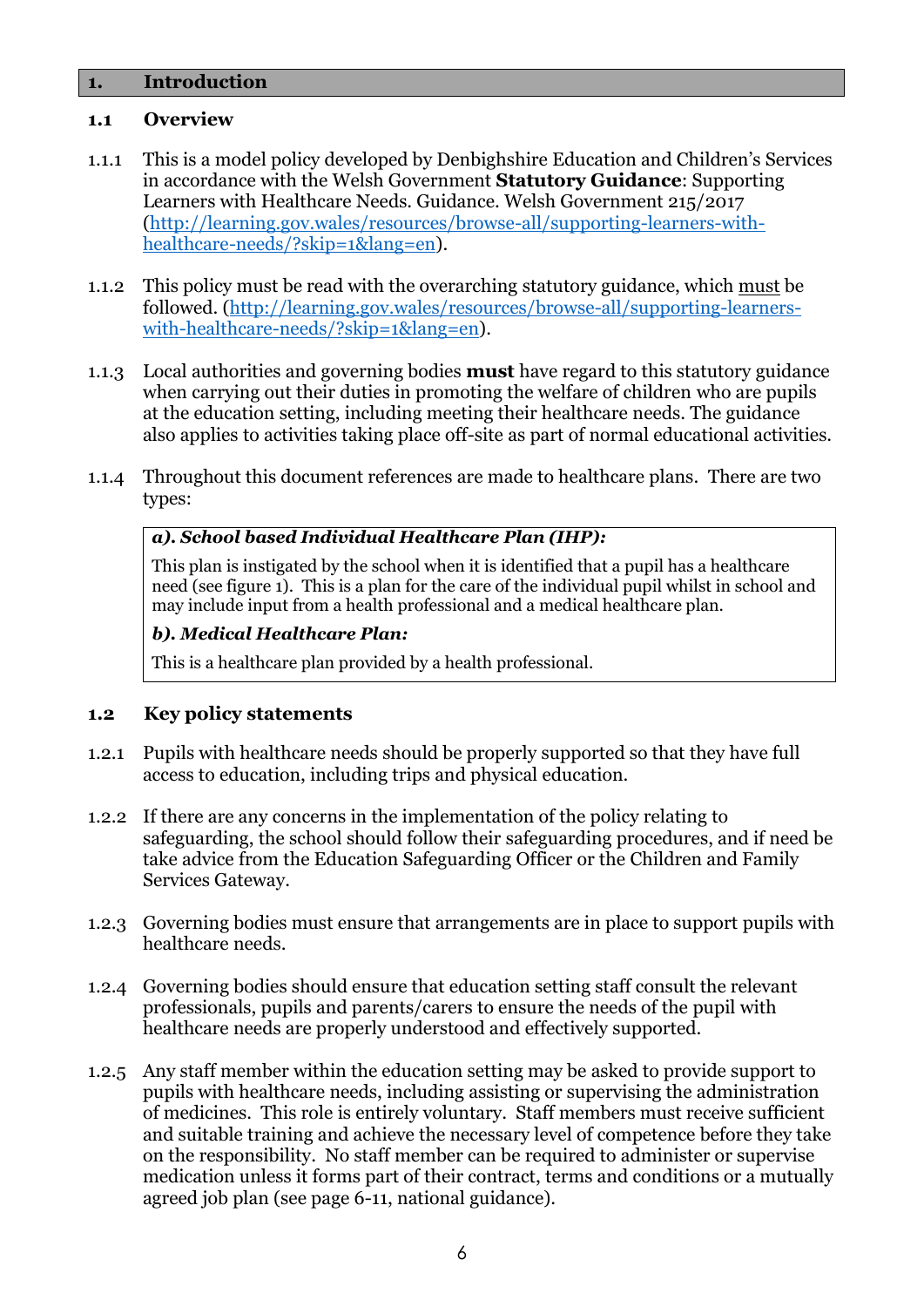**Where a medical healthcare plan, individual healthcare plan (IHP) and/or medication for a pupil is not readily available on a given day and places a pupil at risk, the head teacher will assess the risk and has the right to refuse to admit the child into the school until said healthcare plan or medication is provided in accordance with this school policy.\***

**\*However, this should not affect the pupils' attendance. The School, Local Authority and Health Board must liaise with each other as soon as possible.**

# **1.3 Legislation and guidance**

- 1.3.1 The legislation that this policy has been issued under is documented in Supporting Learners with Healthcare Needs. Guidance. Welsh Government 215/2017 [\(http://learning.gov.wales/resources/browse-all/supporting-learners-with](http://learning.gov.wales/resources/browse-all/supporting-learners-with-healthcare-needs/?lang=en)[healthcare-needs/?lang=en\)](http://learning.gov.wales/resources/browse-all/supporting-learners-with-healthcare-needs/?lang=en); pages 3, 4, 5, 27, 28, 29, 30 and 31; which must be followed.
- 1.3.2 In addition the following guidance and policies have been referred to:
	- Guidance on the use of emergency salbutamol inhalers in schools in Wales. Guidance. Welsh Government circular no: 015/2014 [\(http://learning.gov.wales/resources/browse-all/use-of-emergency-salbutamol](http://learning.gov.wales/resources/browse-all/use-of-emergency-salbutamol-inhalers-in-schools-in-wales/?skip=1&lang=en)[inhalers-in-schools-in-wales/?skip=1&lang=en\)](http://learning.gov.wales/resources/browse-all/use-of-emergency-salbutamol-inhalers-in-schools-in-wales/?skip=1&lang=en)
	- Guidance on the use of emergency adrenaline auto-injectors in schools in Wales [\(https://learning.gov.wales/docs/learningwales/publications/171025-guidance-on](https://learning.gov.wales/docs/learningwales/publications/171025-guidance-on-the-use-of-emergency-aais-en.pdf)[the-use-of-emergency-aais-en.pdf\)](https://learning.gov.wales/docs/learningwales/publications/171025-guidance-on-the-use-of-emergency-aais-en.pdf)
	- Model Safeguarding and Child Protection Policy for use within Denbighshire Schools [\(https://www.denbighshire.gov.uk/en/resident/health-and-social](https://www.denbighshire.gov.uk/en/resident/health-and-social-care/safeguarding.aspx)[care/safeguarding.aspx\)](https://www.denbighshire.gov.uk/en/resident/health-and-social-care/safeguarding.aspx)
	- Intimate care and Toileting Policy for Denbighshire Schools [\(https://www.denbighshire.gov.uk/en/employee/information-for-school](https://www.denbighshire.gov.uk/en/employee/information-for-school-employees/intimate-care-and-toileting/intimate-care-and-toileting.aspx)[employees/intimate-care-and-toileting/intimate-care-and-toileting.aspx\)](https://www.denbighshire.gov.uk/en/employee/information-for-school-employees/intimate-care-and-toileting/intimate-care-and-toileting.aspx)

# **1.4 Formulation of this policy**

1.4.1 Consultation was undertaken between Denbighshire County Council, school representatives (headteachers, SENCo's, governors), unions, school nurses and other partners in Betsi Cadwalader University Health Board. Views and opinions from this consultation exercise were collated, analysed and considered in formulating this policy. The policy was reviewed in 2019.

# **2. Roles and responsibilities**

- 2.1.1 In accordance with the Welsh Government statutory guidance the local authority and the governing body have considered the following points in developing this policy and its procedures:
	- Staff should understand and work within the principles of inclusivity.
	- Lessons and activities should be designed in a way which allows those with healthcare needs to participate fully.
	- Staff should understand their role in supporting pupils with healthcare needs and appropriate training should be provided.
	- Staff should feel confident they know what to do in a healthcare emergency.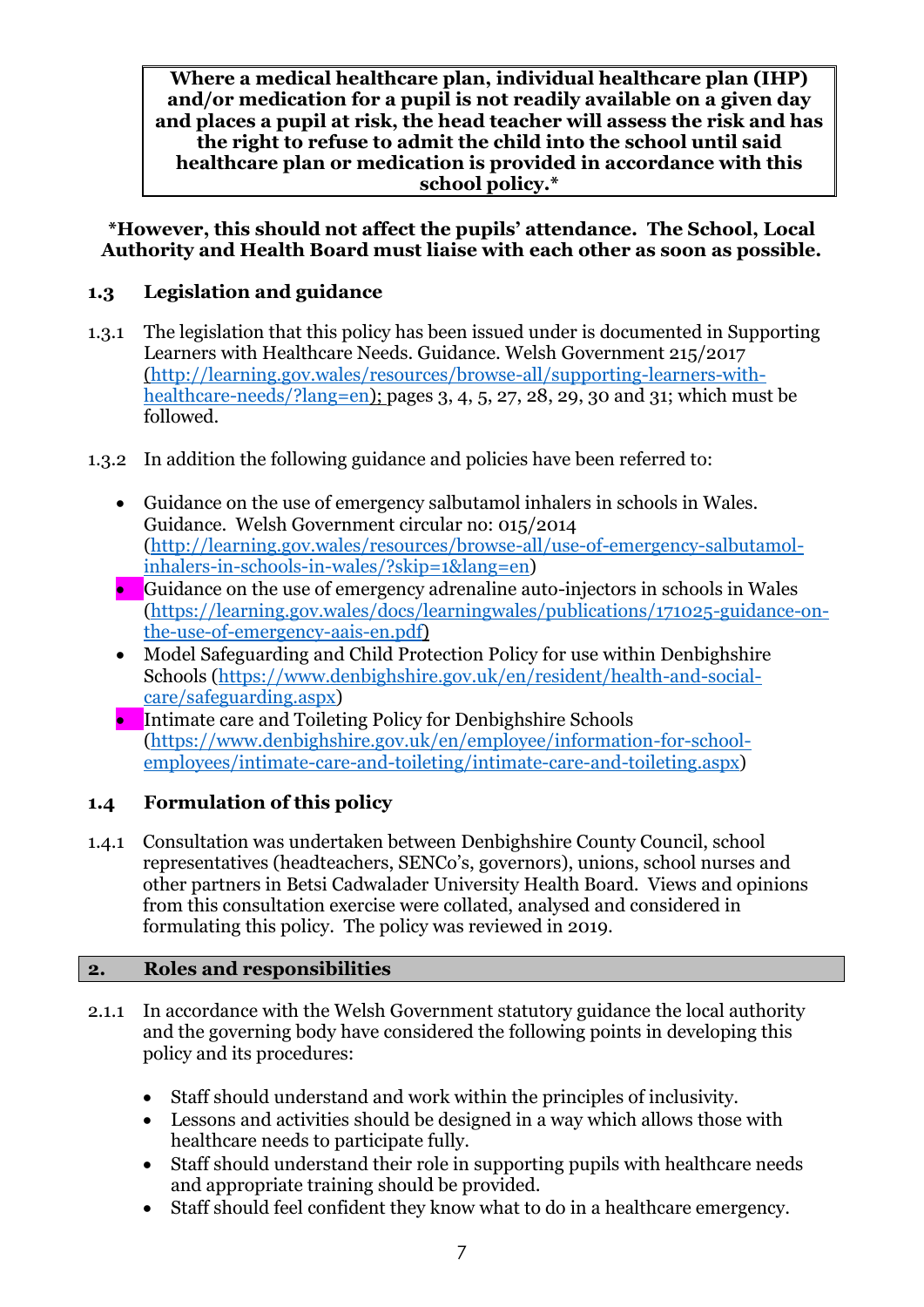- Staff should be aware of the needs of their pupils through the appropriate and lawful sharing of the individual pupil's healthcare needs.
- Whenever appropriate, pupils should be encouraged and supported to take responsibility for the management of their own healthcare needs.
- 2.1.2 Pages 6 11 of the statutory guidance refer to the minimum standards of *expected practice* for the following. These must be followed in accordance with the Welsh Government statutory guidance.
	- Local authorities;
	- Governing bodies;
	- Headteachers;
	- Teachers and support staff;
	- Pupils and parents/carers;
	- NHS Wales school health nursing services, third sector organisations and other specialist services.
- 2.1.3 Based on these principles, the persons with the overall responsibility for managing healthcare needs is:

| Lead member of staff for managing<br>healthcare needs | Headteacher        |
|-------------------------------------------------------|--------------------|
| Lead in the absence of this person                    | Deputy Headteacher |

2.1.4 All staff and governors will be aware of the unacceptable practice guidance as outlined in the National Guidance (highlighted in appendix 8), and must avoid these practices.

### **3. Insurance**

3.1 This school, by adopting this county model policy/national guidance is therefore covered by the local authority's insurance arrangements in respect of managing pupils' healthcare needs.

### **4. Steps to take when a pupil presents with a healthcare need – Individual Healthcare Plans (IHP)**

# **4.1 Individual Healthcare Plans**

- 4.1.1 Where healthcare needs are complex, fluctuating, long term or where there is a high risk that an emergency intervention will be needed, an individual healthcare plan will be required (IHP). An IHP may be needed even if a medical condition is normally well controlled.
- 4.1.2 However, not all pupils with healthcare needs require an IHP and we have a process in place (see figure 1) to decide what interventions are most appropriate.
- 4.1.3 In most cases, especially concerning short-term illnesses such as those requiring a course of antibiotics, a detailed IHP may not be necessary. In such circumstances it may be sufficient to only complete the form in appendix 2.

# **4.2 Development of the IHP**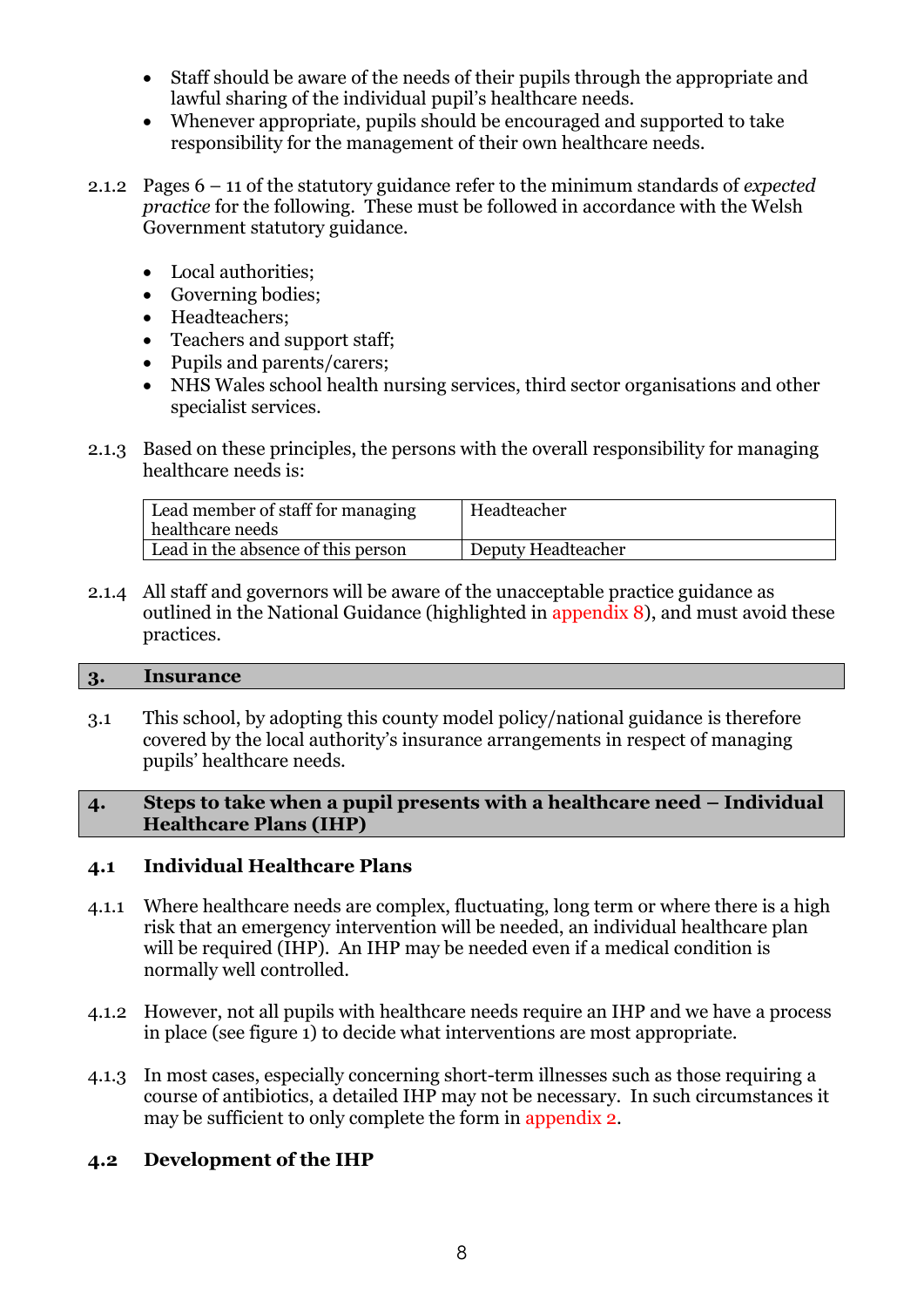- 4.2.1 An IHP sets out what support is required by a pupil. It does not need to be long or complicated. When a pupil has continual or episodic healthcare needs, an IHP may be required.
- 4.2.2 If the pupils healthcare needs are complex and they are changing settings, then we will start preparation early to help ensure an IHP is in place at the start of the new term.
- 4.2.3 If any medication is required as part of an IHP, the medication consent form in appendix 2 must also be completed.
- 4.2.4 Figure 1 outlines the process for identifying whether an IHP is needed.
- 4.2.5 In some cases e.g. short term antibiotics; at the end of stage 2 'gather information' stage it might be clear that an IHP is not needed. In this case it will not be necessary to progress to stage 3 and 4.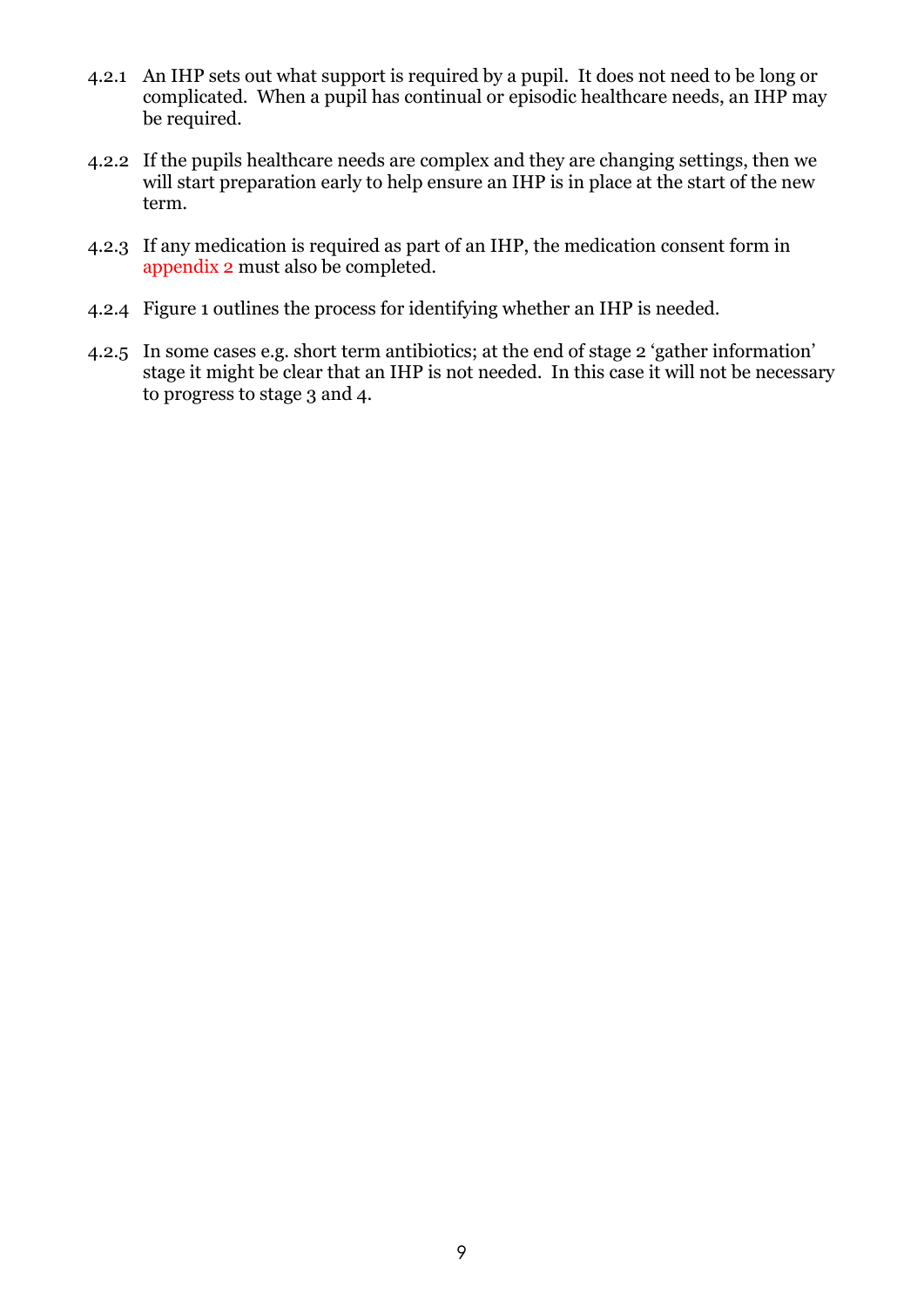### **Stage 1: Identify pupils with healthcare needs:**

- Pupil is identified from enrolment form or other route (or annual pupil data collection form)\*.
- Parent/carer or pupil informs school of a healthcare need or change in healthcare need.
- Healthcare professional.
- Transition discussions are held in good time, e.g. 8 weeks before either the end of term or moving to a new educational setting.

#### **Stage 2: Gather information:**

• If there is a potential need for an IHP; the school should discuss this with the parent/carer and the pupil themselves. This must be done where appropriate in conjunction with the relevant healthcare professional. This will support the decision making process about whether an IHP is needed.



### **Stage 3: Establish if an IHP should be made:**

The headteacher or delegated person should organise a meeting with appropriate staff, parents/carers, the pupil, and appropriate clinicians to determine if the healthcare needs of the pupil require an IHP, or whether this would be inappropriate or disproportionate. If there is a contentious issue with a parent/carer, then the headteacher will take the decision on how to take this forward; which can be challenged through the complaints procedure.



#### **Stage 4: If an IHP is needed:**

- The headteacher or delegated person, under the guidance of the appropriate healthcare professionals, parents/carers and the pupil should develop the IHP in partnership. This includes instigating, coordinating, facilitating meetings, documentation and overall communication in the school.
- The headteacher or delegated person to facilitate necessary risk assessments and interventions are done to ensure the child's safety.
- The headteacher or the delegated person will identify appropriate staff to support the pupil including identifying any training needs and the source of training.
- The headteacher or the delegated person will make arrangements for training by relevant and appropriately qualified specialists.
- The headteacher or delegated person will circulate the IHP and any subsequent updates to: parent/carer, headteacher, class teacher/SENCo (as appropriate), and the relevant healthcare professional. NB consent from parent/carer and pupil must be obtained to do this.
- The headteacher or delegated person will set appropriate review date and define any other triggers for review, section 5.

*Adapted from[: Supporting Learners with Healthcare Needs. Guidance. Welsh Government 215/2017;](http://learning.gov.wales/resources/browse-all/supporting-learners-with-healthcare-needs/?lang=en)*

### *Figure 1 – the process for identifying whether an IHP is needed.*

### *\*How we collect information about our pupils' healthcare needs\**

*Our school admission form includes questions about a pupil's health needs. It also includes a declaration that the parent/carer will inform the school of any changes to their child's existing or new healthcare needs.* 

*Our annual data collection form about pupils includes questions about healthcare needs, as well as a declaration that the parent/carer will inform school if there are any changes during the school year.* 

*Following the annual pupil data collection we will makes checks to ensure IHPs are in place or existing ones reviewed and/or medication consents are in place.*

### **4.3 Responsibilities for IHPs**

4.3.1 In our school, the **ALNCo and Assistant Headteachers** have the overall responsibility for the *development* of the IHP (for the purposes of this policy the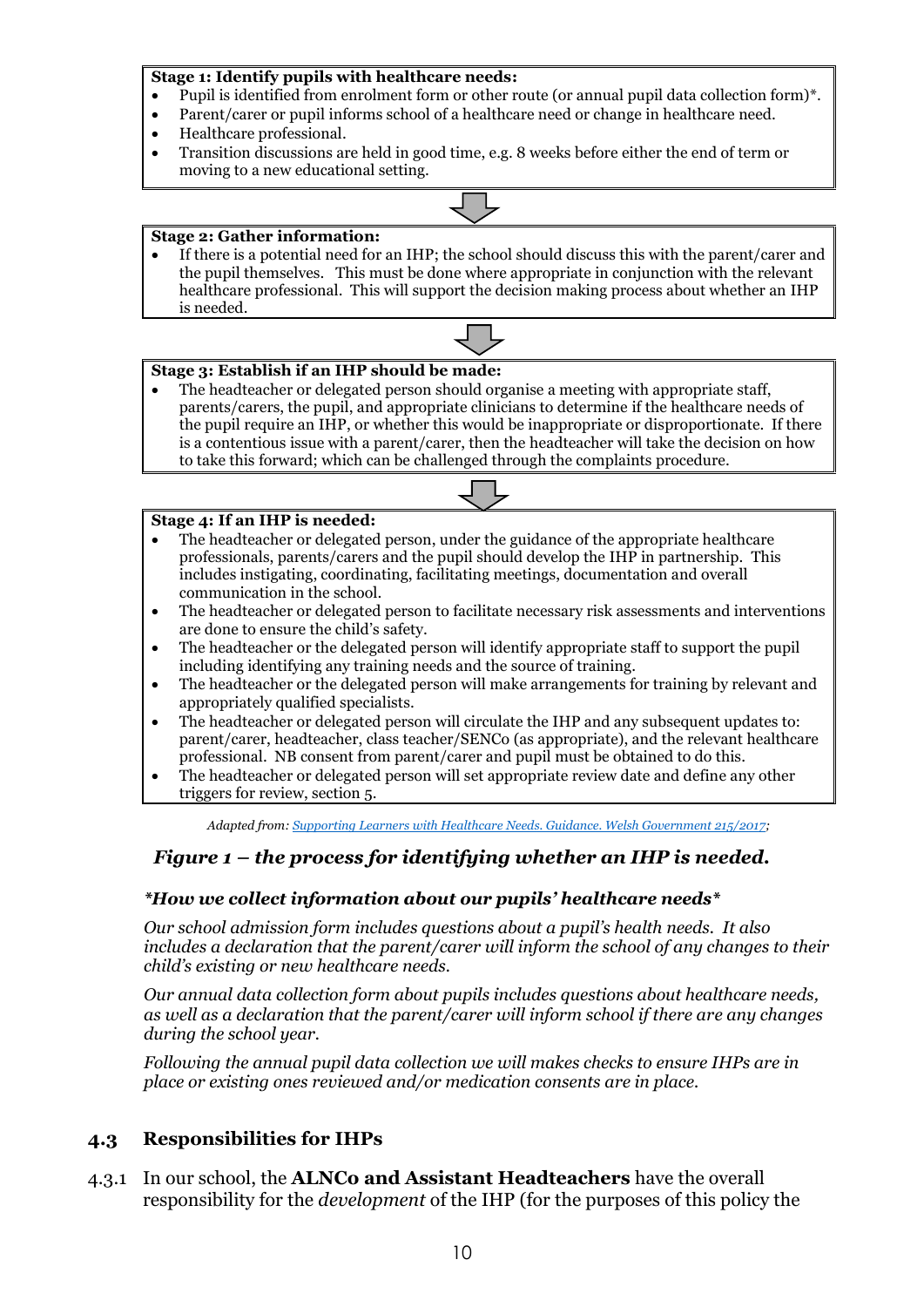term *development* means 'instigating, coordinating and facilitating in conjunction with the relevant health specialists).

# **4.4 Development and content**

- 4.4.1 The development of a detailed IHP for a pupil might involve the following:
	- the pupil
	- the parents/carers
	- input or information from previous education setting
	- appropriate healthcare professionals
	- social care professionals
	- the Head teacher and/or delegated responsible person for healthcare needs across the setting
	- teachers and support staff, including catering staff
	- any individuals with relevant roles such as a first aid coordinator, a well-being officer, and ALNCo
- 4.4.2 Those devising the IHP will agree who will take the lead, but the responsibility for ensuring it is finalised and implemented rests with the education setting.
- 4.4.3 The IHP will be developed with the best interests of the pupil in mind and we and the specialist services (if required), will assess the risks to the pupil's education, health and social well-being.
- 4.4.4 The aim of the IHP is to capture the steps which need to be taken to help a pupil manage their condition and overcome any potential barriers to participating fully in education.
- 4.4.5 A template IHP can be found in appendix 3.
- 4.4.6 If the relevant health professional has provided an IHP and this covers all aspects contained in the example IHP in appendix 3, then a separate IHP is not required. The IHP can refer to other documents and do not need to be repeated.
- 4.4.7 However, if it is determined that an IHP is required and one has not yet been developed, we will complete the IHP in appendix 3 together with the pupil, parent/carer and relevant health professional. It may not be necessary to complete all sections of this template. Many third sector organisations have produced condition-specific template IHPs that could be used e.g. Asthma UK <https://www.asthma.org.uk/advice/child/manage/action-plan/> or Diabetes UK [https://www.diabetes.org.uk/Guide-to-diabetes/Your-child-and](https://www.diabetes.org.uk/Guide-to-diabetes/Your-child-and-diabetes/Schools/IHP-a-childs-individual-healthcare-plan/)[diabetes/Schools/IHP-a-childs-individual-healthcare-plan/](https://www.diabetes.org.uk/Guide-to-diabetes/Your-child-and-diabetes/Schools/IHP-a-childs-individual-healthcare-plan/)
- 4.4.8 Where a pupil has a special educational need (SEN) the IHP will be linked or attached to any Statement of SEN/ individual education plan, or learning and skills plan (post 16). A personal evacuation plan and risk assessment may also be attached.

# **4.5 Coordinating information with healthcare professionals, the pupil and parents/carers**

4.5.1 The way in which we share a pupil's healthcare needs with social and healthcare professionals depends on their requirements and the type of education setting. The IHP will explain how information is shared and who will do this. This individual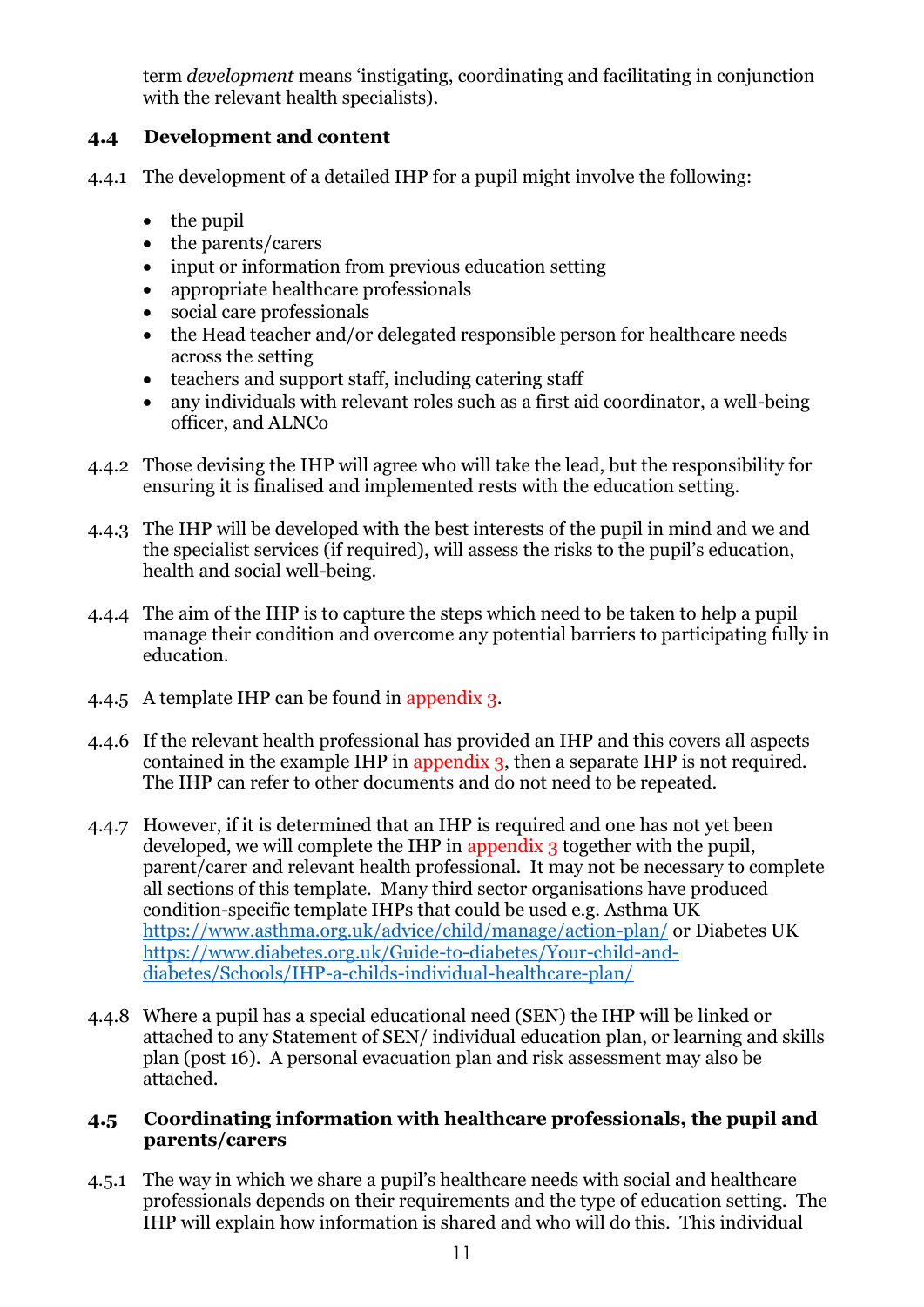can be a first point of contact for parents/carers and staff and will liaise with external agencies.

# **4.6 The pupil's role in managing their own healthcare needs**

4.6.1 Pupils who are competent\* to do so will be encouraged to take responsibility for managing their own healthcare needs, which includes medicines and procedures. This should be reflected within the pupil's IHP.

*\*Gillick – where possible, the learner should be supported to build understanding and confidence to increasingly self-manage healthcare needs, depending on their ability to do so. This is sometimes referred to as 'Gillick competence'.*

- 4.6.2 Where possible, pupils will be allowed to carry their own medication and relevant devices, or be able to quickly access their medication. Some pupils may require an appropriate level of supervision.
- 4.6.3 If a pupil refuses to follow their IHP or take their medicine or carry out a necessary procedure, staff should not force them to do so, but follow the setting's defined arrangements, agreed in the IHP. Parents/carers will be informed as soon as possible so that an alternative arrangement can be considered and health advice will be sought where appropriate.

# **4.7 Access to the IHP**

- 4.7.1 The IHP should be easily accessible to all who need to refer to it, while maintaining the required levels of privacy.
- 4.7.2 IHPs are stored in the SLT Office. This is a central location, a copy with the child if appropriate, and copy with a responsible adult on a school trip.

### **5. Review of a pupil's healthcare needs**

# **5.1 Individual healthcare plan (IHP)**

- 5.1.1 The governing body will ensure that all IHPs are reviewed at least annually or more frequently should the IHP state otherwise or should there be new evidence that the needs of the pupil have changed.
- 5.1.2 In this review we will involve all key stakeholders where appropriate including the pupil, parent/carer, education and health professionals and other relevant bodies. Example table provided in appendix 6.

### **5.2 No IHP**

5.2.1 For pupils with a healthcare need without an IHP we will undertake a review every term

### **6. Sharing and recording information**

6.1.1 The governing body has ensured that we have clear communication arrangements in place in relation to the healthcare needs of pupils. This must done in line with the GDPR/Data Protection Act 2018 and the WASPI Information Sharing Policy (www.waspi.org).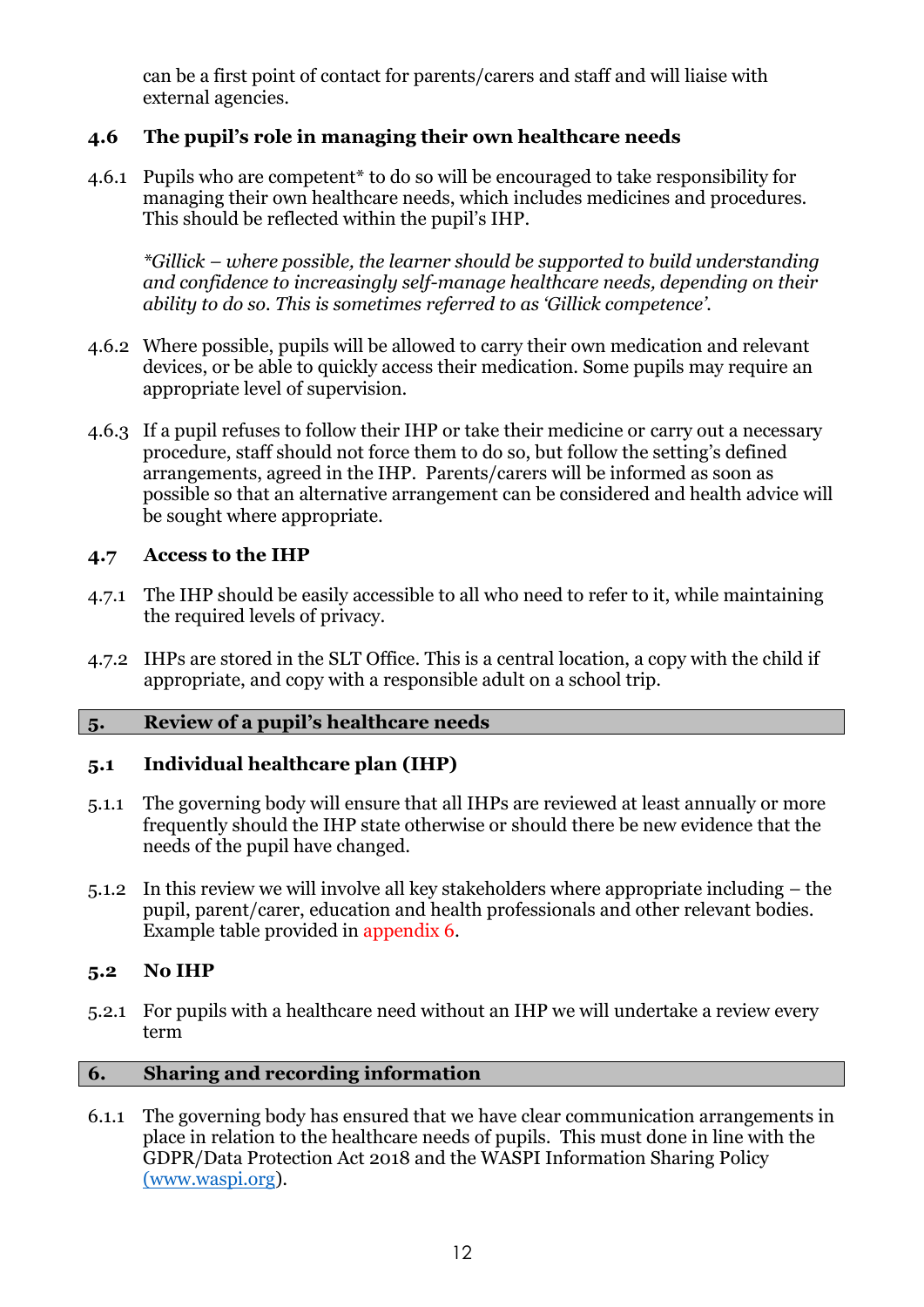- 6.1.2 Our managing healthcare needs policy and the information sharing policy is made available to parents/carers via website, regular letters to parents/carers, web link to an IHP.
- 6.1.3 To protect pupil confidentiality, we will discuss with the pupil and parent/carer how we can share information about their healthcare needs. Parents/carers will be asked to sign a consent form which clearly details the bodies, individuals and methods through which the pupil's medical information will be shared (appendix 2 and 3). Because sharing medical information can be a sensitive issue, will we involve the pupil in any decisions as appropriate.
- 6.1.4 We will share any information to ensure that teachers, supply teachers, any support staff and temporary staff are aware of the healthcare needs of pupils, including IHPs, particularly if there is a possibility of an emergency situation arising. This will include any changes to healthcare needs, IHPs and medication. The sharing and storing of information must comply with the GDPR/Data Protection Act 2018 [\(http://www.legislation.gov.uk/ukpga/2018/12/contents/enacted\)](http://www.legislation.gov.uk/ukpga/2018/12/contents/enacted) and not breach the privacy rights of or duty of confidence owed to the individuals. This will be done by:

displaying the information in an appropriate but unobtrusive manner, e.g. use a noticeboard in the staff room to display information on pupils' high-risk health needs, first aiders and certificates, emergency procedures, etc.

we share information with staff about the healthcare needs of pupils on the schools' secure intranet or shared drive.

we use staff meetings to help ensure staff are aware of the healthcare needs of pupils they have or may have contact with.

- 6.1.5 We will ensure that our pupils (or their friends) know who to tell if they feel ill, need support or changes to support them.
- 6.1.6 We will listen to concerns of pupils' (or their friends) if they feel ill at **any** point and consider the need for medical assistance (especially in the case of reported breathing difficulties).
- 6.1.7 If a pupil has said they feel ill, all appropriate staff should be made aware; e.g. a pupil had an asthma attack in morning, all other staff the pupil would see later that day need to be aware to look out for any signs of deterioration/further illness. This could include non-teaching staff such as lunchtime staff or reception staff, where appropriate.
- 6.1.8 When pupils are placed with other services for all/some of the time (e.g. pupil referral unit, sixth form education or resource provision) we will ensure that the appropriate healthcare needs information is shared in line with our information sharing policy and with the consent of the parent/carer and pupil.
- 6.1.9 We will keep a list of what information has been shared with whom and why, for the pupil or parent/carer to view on request. This can be accessed by looking at the pupil's IHP created by the school and/or the medication consent form (appendix 2 and 3).

### **7. Record keeping**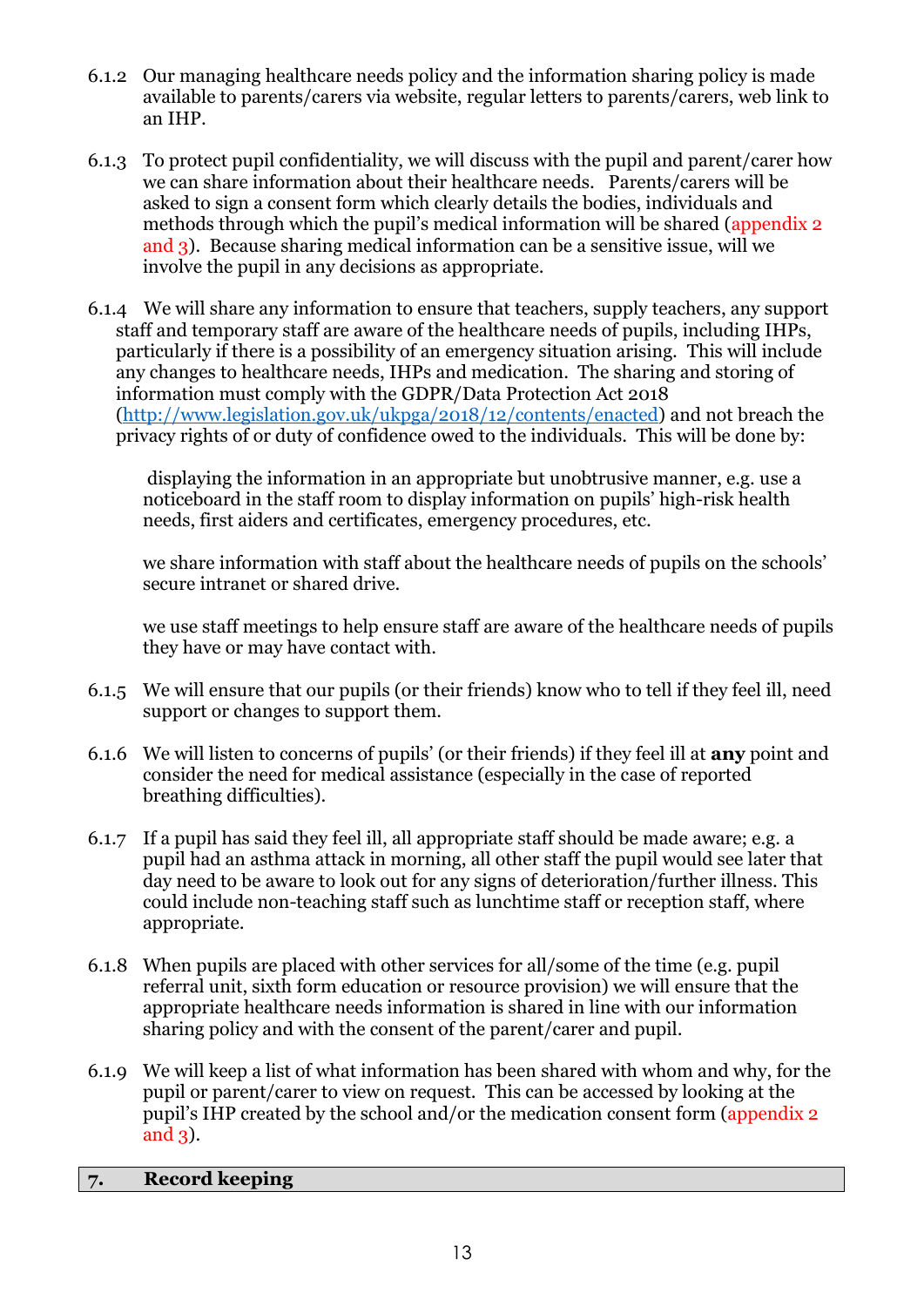7.1.1 How we maintain records of pupils healthcare needs: we maintain records in a locked filing cabinet in the SLT Office. Only designated/delegated staff can access it. We are moving towards digitizing all records.

WG guidance states that the best examples of record keeping include systems where pupils' healthcare needs records have been computerised to allow quick and easy access by the appropriate staff. Data systems can also allow for easy access to the required information for staff that may be placed into classrooms where they are not familiar with the healthcare needs of the pupils. The operation of such systems must comply with the GDPR/Data Protection Act 2018).

- 7.1.2 New paperwork will be completed whenever there are changes to an IHP, medication or dosage. We will ensure that the old forms are clearly marked as being no longer relevant and stored in line with the Denbighshire information retention policy.
- 7.1.3 The administration of all medication will be formally recorded using appendix 5. This includes: emergency medication, non-prescribed medication (e.g. paracetamol) and controlled drugs.

### **8. Communication with parents/carers**

8.1.1 The school policy and information to parents/carers states how the school communicates with parents/carers and that they will be informed by exception, stating the reasons.

# **9. Creating an accessible learning environment**

### **9.1 Accessibility**

- 9.1.1 The local authority and the governing body will ensure our school is inclusive and accessible in the fullest sense to pupils with healthcare needs. This includes the following (please refer to pages  $11 - 13$ ); this must be followed:
	- Physical access to education setting buildings (this is the primary responsibility of the local authority);
	- Reasonable adjustments auxiliary/equipment/services (this is the primary responsibility of the governing body and school);
	- The governing body/schools with the support of the local authority will ensure that such equipment is regularly serviced;
	- Day trips and residential visit (this is the primary responsibility of the governing body and school);
	- Social interactions (this is the primary responsibility of the governing body and school);
	- Exercise and physical activity (this is the primary responsibility of the school);
	- Food management (this is the primary responsibility of the school); and
	- Risk assessments (this is the primary responsibility of the school).
- **9.2 Qualifications, examinations and national curriculum assessments** *(p18 WG guidance)-* this must be followed in accordance with the Welsh Government statutory guidance.
- 9.2.1 This is detailed on page 18 of the WG guidance, describing the arrangements in this eventuality.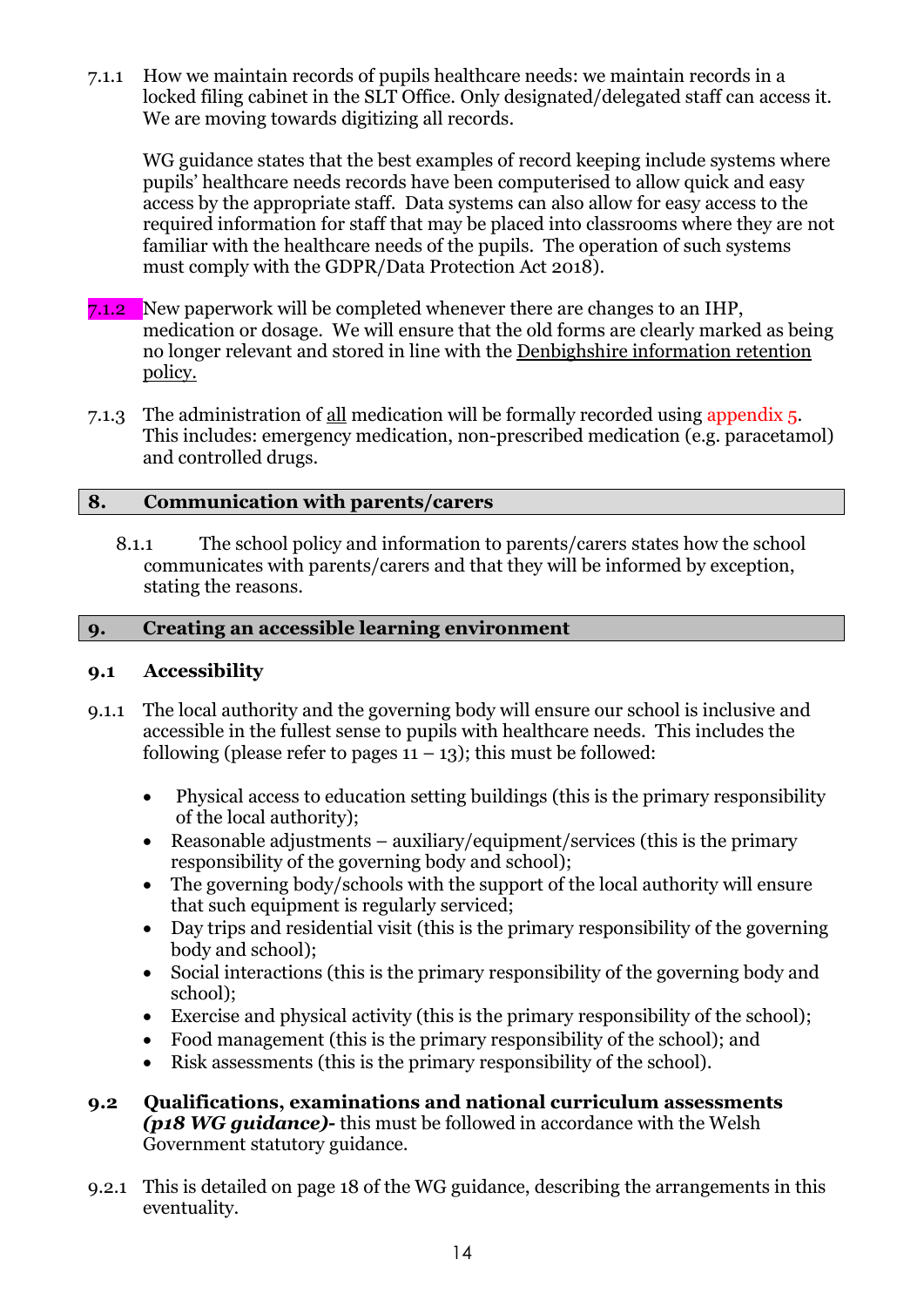9.2.2 It is unacceptable practice to request adjustments or additional time at a late stage. They will have to be applied for in good time. Consideration must also be given to mock examinations or other tests.

### **9.3 Education other than that at school (EOTAS)**

*(p19 - 20 WG guidance)* – this must be followed in accordance with the Welsh Government statutory guidance.

- 9.3.1 This section describes the support available to pupils of compulsory school age who due to their healthcare needs, may not for any period attend a mainstream education setting.
- 9.3.2 In the case of a short absence from school (less than 15 days), we will provide work to be completed at home, if the pupils condition permits, and will support the pupil to catch up on their return.
- 9.3.3 In the eventuality that a pupil is absent for more than 15 days (consecutive or cumulative) we will work with the local authority to ensure the needs of the pupil are met.

### **9.4 Integration**

*(p20 - 21 WG guidance)* – this must be followed in accordance with the Welsh Government statutory guidance.

- 9.4.1 We have a key role to play in the successful integration after diagnosis or reintegration of pupils with healthcare needs. We will be proactive and work with health professionals and the local authority as appropriate, as well as other pupils in supporting the transition. We will train staff in a timely manner to assist the pupils return. The support will be considered by key parties including the pupil and parent/carer, and will be reflected in the pupil's IHP.
- 9.4.2 When a pupil is discharged from hospital appropriate information should be provided to parent/carers which should be shared with us. We will work with the parent/carer and the hospital to manage the pupils return.
- 9.4.3 We will work with the local authority to follow up with the pupil after reintegration.

### **9.5 School transport**

- 9.5.1 For school transport relating to pupils with healthcare needs we will follow the local authority school transport policy.
- 9.5.2 Consideration will be given to the transportation of medication on a case by case basis.

### **10. Emergency procedures**

- 10.1.1 We have a policy in place for dealing with emergency situations. All staff know who is responsible for this policy, who our first aiders are and how to deal with common healthcare needs.
- 10.1.2 In situations requiring emergency assistance we will call 999.
- 10.1.3 The location of pupils' healthcare records and emergency contact details will be known to staff.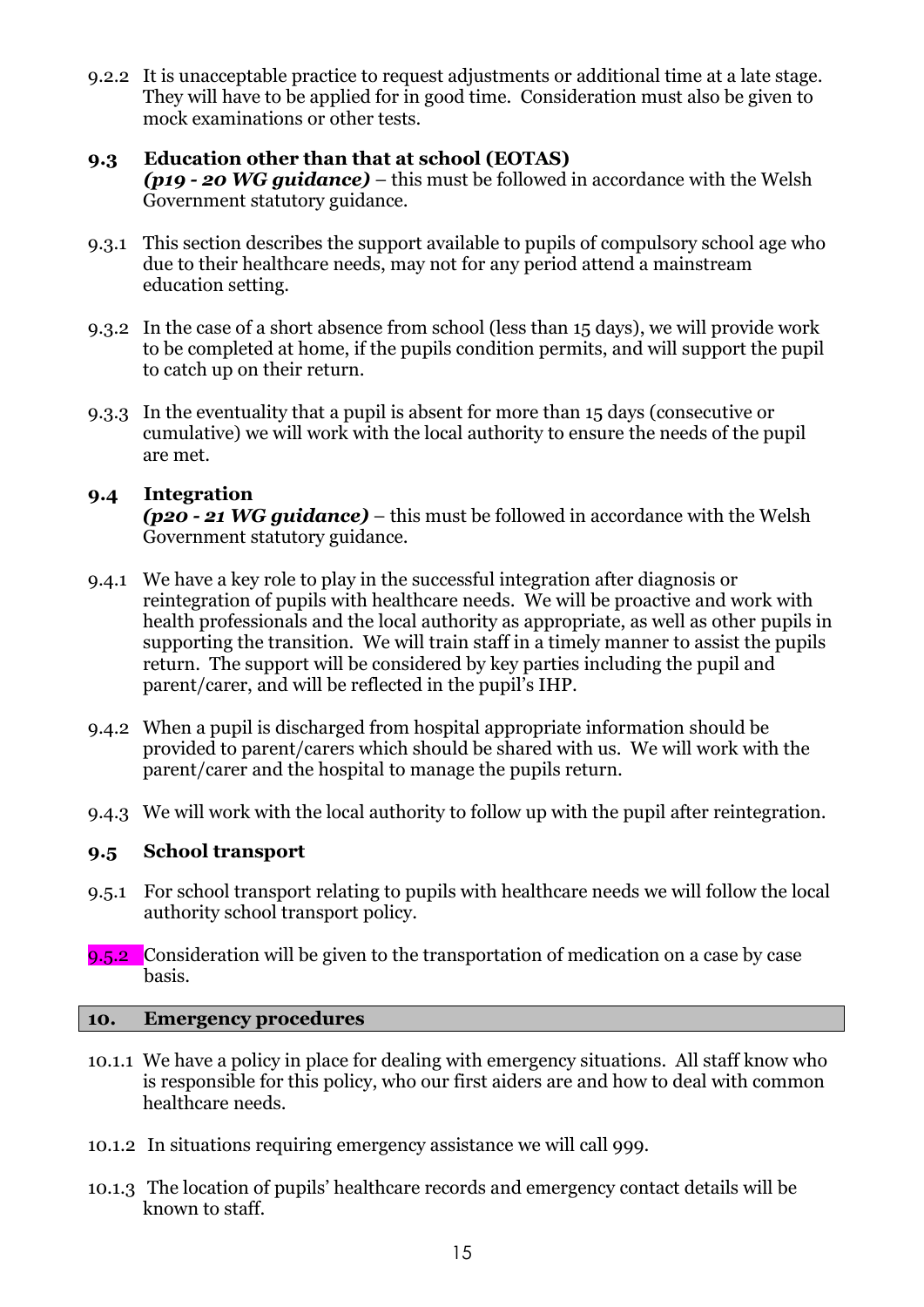- 10.1.4 Other pupils in our school will be told what to do in an emergency, i.e. inform a member of staff immediately.
- 10.1.5 If a pupil needs to be taken to hospital, a staff member will stay with them until a parent/carer arrives. This includes accompanying them in the ambulance to the hospital. The member of staff will take the appropriate paperwork with them.

### **11. Staff allocation and training**

- 11.1.1 The governing body will ensure that staff that volunteer or that are contracted to manage healthcare needs of pupils have access to the appropriate training and guidance.
- 11.1.2 This training will be sufficient to ensure that staff are competent, have confidence in their ability to support pupils and fulfil IHP requirements.
- 11.1.3 The training will be rigorous to ensure that sufficient staff are competent to support a pupil's healthcare needs e.g. should the usual member of staff be absent.
- 11.1.4 Training may involve an input from the pupil and their parent/carers, but they will never be used as the sole provider of training.
- 11.1.5 If a pupil has a complex healthcare need, we will seek input and advice from the school nurse / specialist nurse / other healthcare professionals and the local authority in relation to training and support for staff. NOTE: schools are encouraged to organise specialist nurse training by cluster where possible.
- 11.1.6 All staff will be made aware of our Managing Healthcare Needs Policy, common conditions (to ensure recognition of symptoms and understand where to seek appropriate assistance) and staff roles in carrying out healthcare arrangements. This is done via training in school or online. For example staff might receive training on the most common medical conditions.
- 11.1.7 New and temporary staff will be made aware of the preventative and emergency measures that are in place so that they can recognise the need for intervention and act quickly. This is part of the new staff induction.
- 11.1.8 The movement of trained staff will always be in conjuncture with the pupils they support.
- 11.1.9 If the trained staff usually responsible for administering medication aren't available an alternative (previously delegated) member of staff will carry out the relevant administration with parental permission. Alternatively, parents/carers will be asked to come to administer the medication.
- 11.1.10
	- 11.1.11 Staff will be asked to sign this policy to say that they have read, understood and will comply with it.
- 11.1.12 Training records will be maintained, appendix 4.

### **12. Day trips, residential visits and work placements**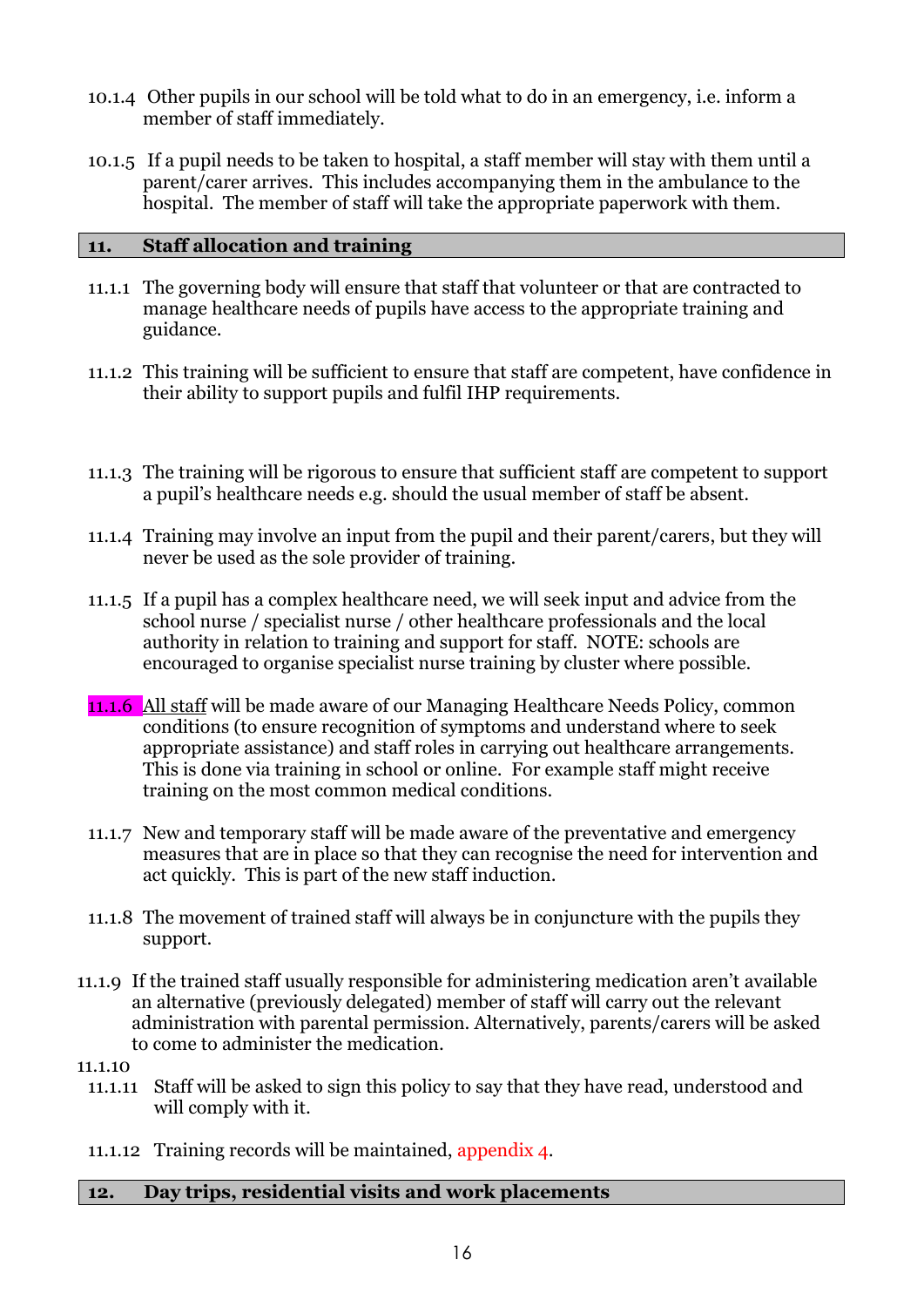- 12.1.1 In line with statutory duties, the governing body actively supports all pupils with healthcare needs to participate in trips and visits.
- 12.1.2 The managing healthcare needs policy and all appendices should apply to the school trip in the same way as it would in school, this also includes section 13.17 about nonprescribed medication.
	- 12.1.3 We will contact parents/carers in advance by meeting/letter as appropriate which will advise them about planning their child's healthcare needs / medication for the trip/visit.
	- 12.1.4 All staff supporting a trip/residential visit, including any staff employed by an Independent Provider delivering the activity during the trip/residential visit, will be made of the pupil's healthcare needs, with consideration for the GDPR/Data Protection Act 2018 and respecting a pupil's right to privacy. They will receive the required information to ensure staff are able to provide an equal experience for the pupil. This information may include health and safety issues, what to do in an emergency and any other additional support, including medication and required equipment. Medical information will be added to the EVOLVE system for planning school trips.
	- 12.1.5 During a trip/visit, any medication which may be needed by a pupil will be carried by the member of staff with the relevant training, or by the pupil if they are competent to self-administer.
	- 12.1.6 Pupils who may require their medication will be in a group which includes the trained member of staff carrying the medication where possible.
	- 12.1.7 If a child turns up to go on a trip without their medication or not enough medication in line with this policy then we will contact parents/carers to ask them to bring the medication to school. If this is not possible, we will have to consider whether it is safe for the child to attend the trip/visit e.g. is the medication for emergencies, life controlling. The head/delegated person will decide if it is safe for the pupil to attend.
- 12.1.8 When a pupil participates in a work experience placement or similar, appropriate healthcare support will be been agreed and put in place.

### **13. Medication**

*Note: where medication is prescribed to be taken in frequencies which allow the daily course of medicine to be administered at home, parents/carers should seek to do so e.g. before and after school and in the evening. There will be instances where this is not appropriate.* 

*Note: pupils under 16 should never be given aspirin or its derivatives unless prescribed to them.*

### **13.1Supply of medication/devices**

- 13.1.1 We will not keep surplus volumes of medication in school, as stated in the consent form. The exception being where it is in the best interests of the child.
- 13.1.2 We will never accept any medicines that have been taken out of the original container/packet. Medication should be in the original container/packet, labelled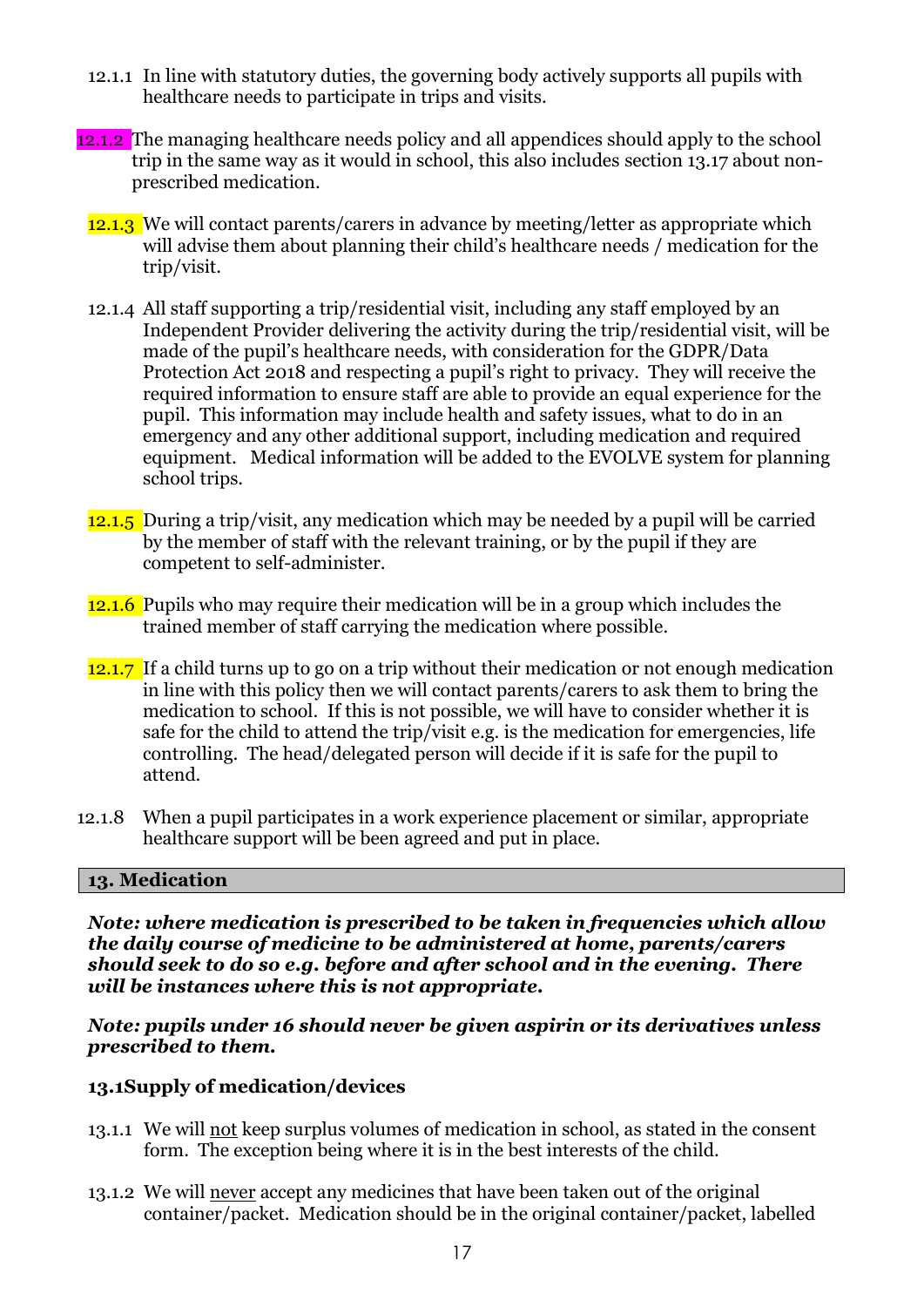with the name of the pupil, medication name, dosage and frequency, and expiry date. Staff will never transfer medication from its original container, unless the container breaks, the parent/carer will be informed and appropriate action will be taken.

13.1.3 We only accept medication in the following condition as per national guidance:

# Medication must:

- a. be in date.
- b. have contents correctly and clearly labelled
- c. be labelled with pupil's name.
- d. be accompanied with written instructions for administration, dosage, frequency and storage.
- e. be in its original container/packaging as dispensed by the pharmacist (with the exception of insulin which is generally available via an insulin pen or pump. Asthma inhalers and spacers must have the label attached to the inhaler).

# **13.2 Accepting/returning medication (including transporting it to school)**

- 13.2.1 It is the parents/carers responsibility to get their child's medication to school.
- 13.2.2 We will discuss with parents/carers how the medication with be transported to school and this will be reflected in the consent form (appendix 2).
- 13.2.3 Medication will only be returned to parent/carer personally.
- 13.2.4 Secondary schools: Older children may be able to carry/administer their own medication, however parents/carers consent must be obtained first.

# **13.3 Storage**

- 13.3.1 The Headteacher/Facility Manager has the ultimate responsibility for ensuring that medicines are stored safely in the school.
- 13.3.2 The Headteacher/Facility Manager will ensure that health risks arising from medicines are controlled in line with the Care of Substances Hazardous to Health Regulations 2002 (COSHH).
- 13.3.3 The Headteacher/Facility Manager will ensure secure and appropriate storage of medication.

### *Table 1 – storage of medication (including controlled drugs) Note: we will never store medication under any circumstances in a first aid box.*

| <b>Medication</b>               | Location                                                                                                                                                                                                              |
|---------------------------------|-----------------------------------------------------------------------------------------------------------------------------------------------------------------------------------------------------------------------|
| type                            |                                                                                                                                                                                                                       |
| Non-<br>emergency<br>medication | • All non-emergency medication will be kept in a secure place with<br>appropriate temperature or light controls.<br>• If it is a <b>controlled drug</b> , additional security measures and controls are<br>advisable. |
|                                 | $Location(s) = Locked Cabinet in SLT Office$                                                                                                                                                                          |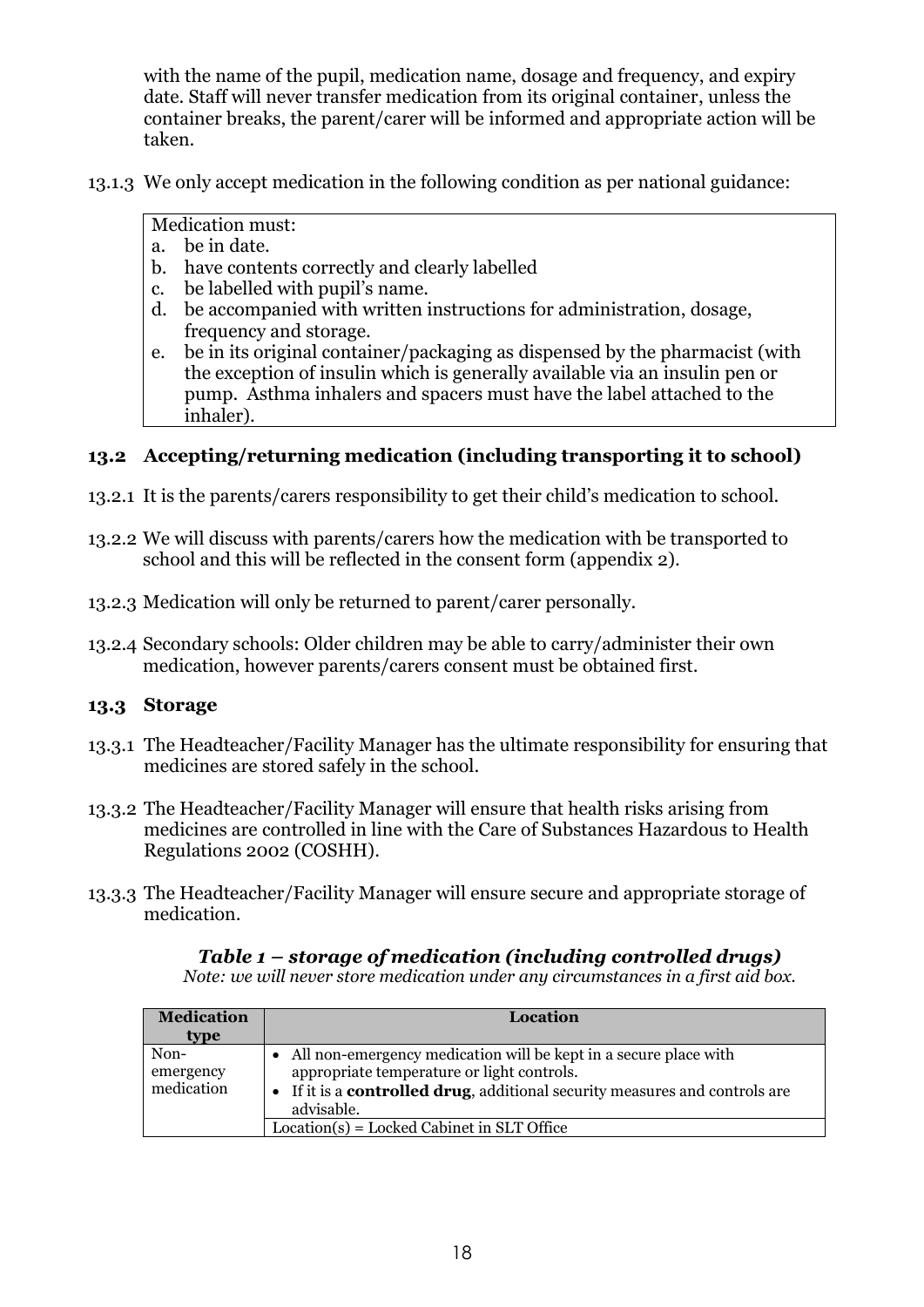| Refrigerated            | • Some medicines need to be refrigerated. The refrigerator temperature will<br>need to be regularly monitored to ensure it is in line with storage<br>requirements.<br>Medicines can be kept in a refrigerator containing food, but should be in an<br>$\bullet$<br>airtight container and clearly labelled.<br>A lockable medical refrigerator should be considered if there is a need to<br>$\bullet$<br>store large quantities of medicine.                                                                                                                                                                                                                                                                                                                                                                                                                                                                                                                                                                                                                                                                                                                                                                                                                               |
|-------------------------|------------------------------------------------------------------------------------------------------------------------------------------------------------------------------------------------------------------------------------------------------------------------------------------------------------------------------------------------------------------------------------------------------------------------------------------------------------------------------------------------------------------------------------------------------------------------------------------------------------------------------------------------------------------------------------------------------------------------------------------------------------------------------------------------------------------------------------------------------------------------------------------------------------------------------------------------------------------------------------------------------------------------------------------------------------------------------------------------------------------------------------------------------------------------------------------------------------------------------------------------------------------------------|
|                         | $Location(s) = Refrigerator in SLT Office$                                                                                                                                                                                                                                                                                                                                                                                                                                                                                                                                                                                                                                                                                                                                                                                                                                                                                                                                                                                                                                                                                                                                                                                                                                   |
| Emergency<br>medication | Emergency medication must be readily available to pupils who require it at<br>$\bullet$<br>all times during the day or at off-site activities.<br>All staff will be made aware of the location of emergency medication.<br>$\bullet$<br>Medicines and devices such as asthma inhalers, blood glucose testing meters<br>$\bullet$<br>and adrenaline auto-injectors (pens) should be readily available to pupils<br>and not locked away. This is particularly important to consider when outside<br>of the education setting's premises, e.g. on trips.<br>If the emergency medication is a <b>controlled drug</b> it should be kept as<br>$\bullet$<br>securely as possible so as to minimise the risk of unauthorised access while<br>also allowing quick access if this might be necessary in an emergency. For<br>example, keys should not be held personally by a member of staff.<br>A pupil who has been prescribed a controlled drug may legally have it in<br>$\bullet$<br>their possession, if they are competent to do so, and they must not pass it to<br>another pupil or other unauthorised person. Monitoring may be necessary.<br>Where staff administer emergency medication to a pupil, this will be<br>$\bullet$<br>recorded.<br>$Location(s) = SLT$ Office |
|                         | Asthma inhalers will be stored in a clean dust free container.                                                                                                                                                                                                                                                                                                                                                                                                                                                                                                                                                                                                                                                                                                                                                                                                                                                                                                                                                                                                                                                                                                                                                                                                               |
|                         |                                                                                                                                                                                                                                                                                                                                                                                                                                                                                                                                                                                                                                                                                                                                                                                                                                                                                                                                                                                                                                                                                                                                                                                                                                                                              |

# **13.4 Access**

- 13.4.1 It is important for pupils to told and know where their medication is stored and how to access it.
- 13.4.2 We will inform all staff where pupils' medication is stored and how they can access it in accordance with the Data Protection Act 1998 (point 6 and 7).

# **13.5 Disposal**

- 13.5.1 When no longer required, we will return medication to the parents/carers to arrange for their safe disposal, e.g. at the end of every term or when the medicines are out of date.
- 13.5.2 In the event that the parents/carers are unavailable, then we will seek advice from our school nurse on the disposal of unused medication left in school. If they are unavailable, the medication will be handed into a local pharmacy.
- 13.5.3 We will always use sharps boxes for the disposal of needles and other sharps and dispose of appropriately.

# **13.6 Administration**

- 13.6.1 Where a pupil is under 16, assistance or administration of prescribed or nonprescribed medicines requires written parent/carer consent, unless Gillick competence is recorded.
- 13.6.2 Parents/carers must make a formal request with their written consent for the school for staff to administer ANY medication to their child, including when it forms part of an IHP (appendix 2).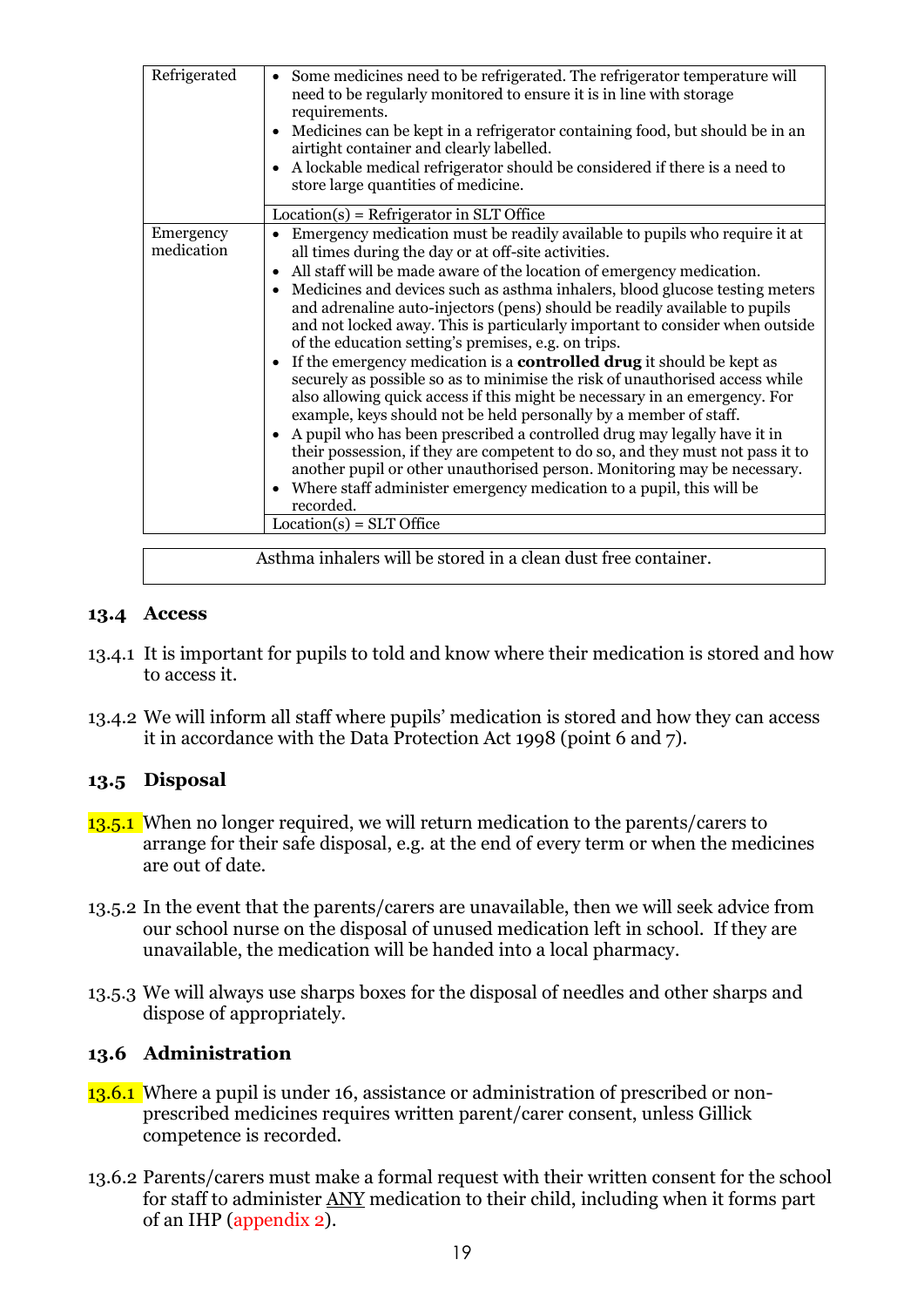- 13.6.3 One consent form must be completed for each medication.
- 13.6.4 It is necessary for the Headteacher to formally agree to the request to administer medication and the completed and signed paperwork must in place before it can be administered (appendix 2). In the Headteacher's absence, the Deputy Headteacher will take on this responsibility. In the interim, parents/carers will be permitted to administer the medication themselves.
- 13.6.5 In line with WG guidance only the suitably trained staff will administer medication in accordance with the pupils current IHP and/or the completed administration of medication consent form.
- 13.6.6 If the trained or approved members of staff who are usually responsible for administering medication to a pupil are not available, the pupil's IHP will set out how alternative arrangements to provide support will take place.

| Lead person to approve medication<br>administration requests: | Headteacher        |
|---------------------------------------------------------------|--------------------|
| In Headteacher/delegated persons                              | Deputy Headteacher |
| absence named person to approve                               |                    |
| medication administration requests:                           |                    |

- 13.6.7 In line with good practice, we will endeavour to have two members of staff present when administering medication, and two signatures will be recorded. NOTE this is not a legal requirement.
- 13.6.8 When medication administration procedures require an adult of the same gender as the pupil and a second signature we will endeavour to address this, and it will be noted in the IHP and/or medication consent form.
- 13.6.9 If the treatment is invasive or intimate we will follow our [intimate care policy](https://www.denbighshire.gov.uk/en/employee/information-for-school-employees/intimate-care-and-toileting/intimate-care-and-toileting.aspx) unless alternative arrangements are agreed, and this will be recorded in or attached to the pupils IHP.
- 13.6.10 When administering the medication to a pupil, the staff will re-check the following each time:
	- a. Check consent form first.
	- b. Medication must be in its original container/packet\* with the label attached;
	- c. If prescribed, it must have been dispensed by a pharmacist;
	- d. Must have the expiry date and be in date;
	- e. Must have the name of the child;
	- f. Must have the name of the medicine;
	- g. Must have the dosage size and frequency;
	- h. The medication has been stored according to the storage instructions;
	- i. How much medication is left
	- j. Check the maximum dosage
	- k. Check the amount and time of any prior dosage administered.

If there is a problem, contact headteacher/delegated person and then parent/carer.

*\*Some medicines, such as insulin, may not be within the original packaging but in a pen or a pump.*

13.6.11 The member of staff administering medication will monitor that the drug has been taken.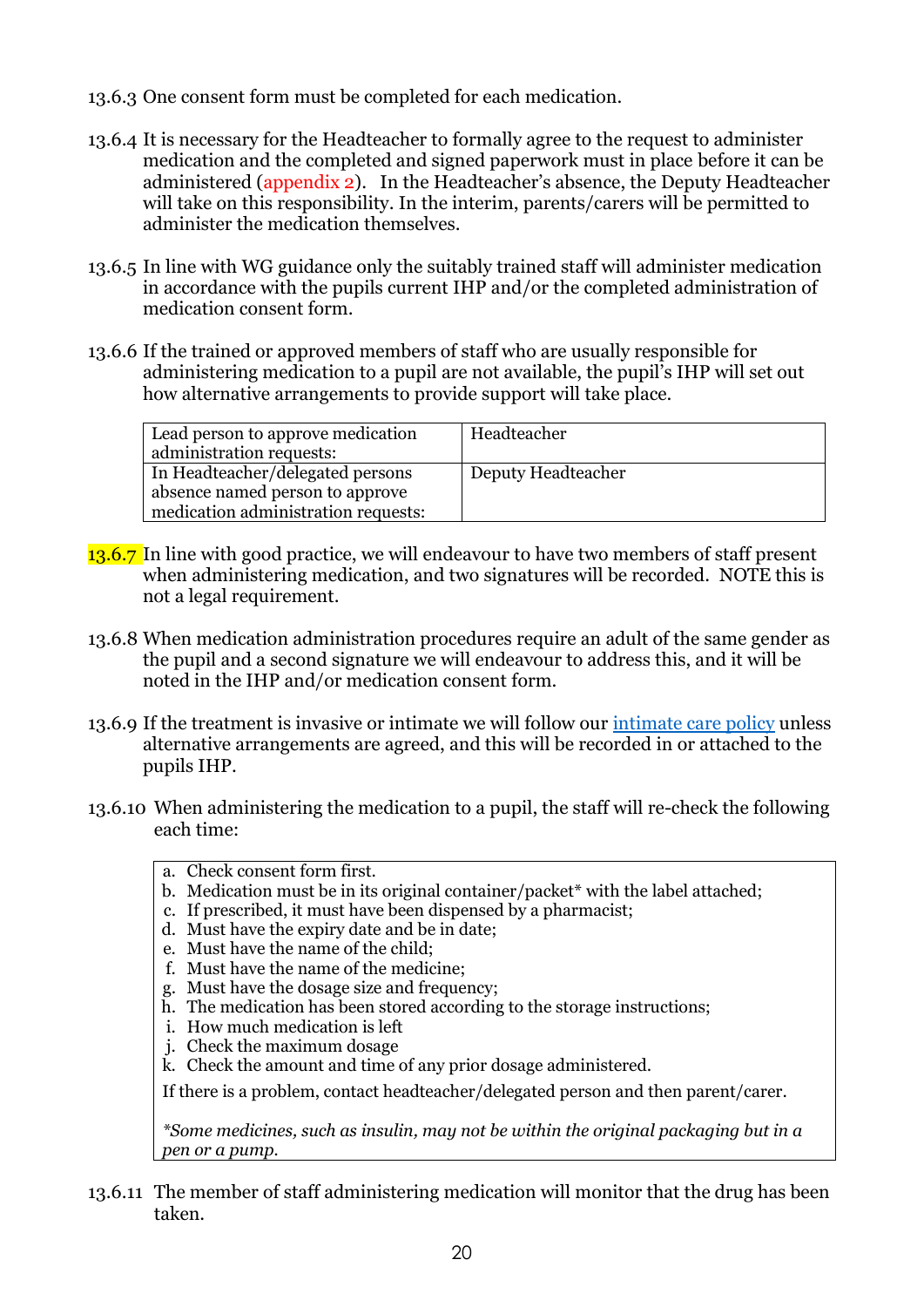- 13.6.12 The administration of all medication will be recorded using the form in appendix 5.
- 13.6.13 First dose it is recommended that the first dose of any new medication (except emergency medication) is not administered by the school in case of any adverse effects.

# **13.7 Self-medication**

- 13.7.1 Unless there is an agreed plan for the pupil to self-medicate (16 years and above or Gillick competent), all medication will be administered by a member of staff. The formal request for a pupil to self-medicate (included in appendix 2) from the parents / carers must be made before such practice is allowed. In other cases, it will be supervised in accordance with the IHP.
- 13.7.2 In line with good practice, pupils will be asked to only carry enough medication for that day.
- 13.7.3 Without exception, pupils must not share their medication for any reason with another pupil. This will be made clear to all pupils. This will be treated as misuse in line with our substance misuse policy.

# **13.8 Change of dose / medication**

- 13.8.1 When we receive instruction for medication dosage change, we will not change on  $b^2$  parents/carers instruction alone – we will require evidence from the health professional.
- 13.8.2 If a change in dose is requested by a pupil, parent/carer or a health professional; the change must confirmed in writing by the health professional and a new medication consent form must be completed by the parent/carer before we will administer a change in dose to a pupil.
- 13.8.3 If the relevant paperwork is not provided on a given day and places a pupil at risk, the headteacher/delegated person will risk assess and has the right to refuse to admit the pupil into the school until the said paperwork is provided in accordance with this policy.

# **13.9 Adverse effects**

13.9.1 If a pupil experiences adverse effects following the administration of medication we will administer first aid or contact the emergency services as required and will contact the parents/carers immediately. The adverse effect will be recorded on the medication recording sheet in appendix 5.

# **13.10 Medication errors**

13.10.1 If we forget to administer medication, administer medication late, provide an incorrect dose of medication, provide an additional dose, administer medication without consent, administer medication by an untrained member of staff or administer medication to the incorrect child, then we will report to the headteacher/delegated person and seek advice from a healthcare professional or treat the pupil in line with our medical emergency procedures if required. We will contact parents/carers immediately and will complete the incident form, appendix 7.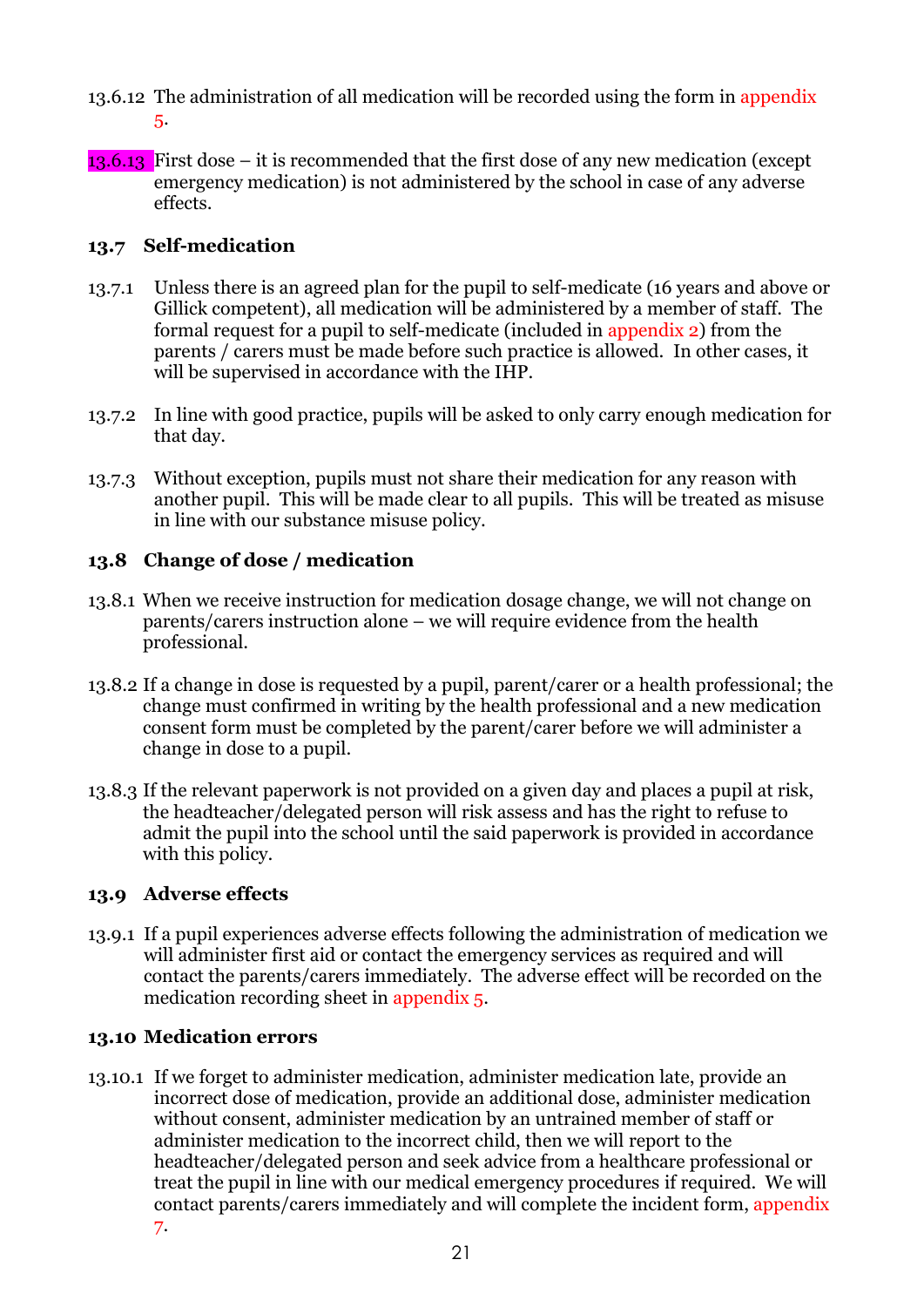# **13.11Medication refusal or misuse**

- 13.11.1 If a pupil refuses to take their medication, then they will not be forced to take it, unless in an emergency situation.
- 13.11.2 If a pupil refuses medication in an emergency situation (for example: adrenaline injection in the case of anaphylaxis), then professional medical help will be requested and the parents/carers informed immediately.
- 13.11.3 Without exception, pupils must not share their medication for any reason with another pupil. This will be made clear to all pupils. This will be treated as misuse in line with our substance misuse policy.
- 13.11.4 If a pupil refuses or misuses any medication, their parent/carer will be informed as soon as possible and we will also ask parents/carers to seek health care advice as appropriate. If parents/carers cannot be contacted immediately, staff may need to seek immediate health care advice or contact the emergency services if needed.
- 13.11.5 When informing parents/carers it is considered best practice to also have this in writing. We will also record the refusal/misuse in appendix 5.

### **13.12 Covert medication**

13.12.1 Covert administration of medication will be done under strict guidelines and supervised with an appropriate timeline outlined. A consent form (appendix 9) must be completed, with consent from a health professional which clearly outlines the reasons and why it is in the best interest of the pupil.

### **13.13 Medication that has run out or expired**

- 13.13.1 If a pupil's medication runs out or expires, it is the responsibility of the parent/carer to monitor and to replenish it. This is clearly stated in the medication consent form (appendix 2); and on the school website.
- 13.13.2 However, our safeguarding responsibilities and duties under the Social Services and Well-Being Act mean that it is good practice for us to regularly check the expiry dates of any medication stored in school. Medication dates and quantities will be checked every term and the appropriate action taken.

### **13.15 Asthma and Anaphylaxis**

- 13.15.1 Guidance on the use of emergency salbutamol inhalers in schools in Wales. Welsh Government circular no: 015/2014 [\(http://learning.gov.wales/resources/browse](http://learning.gov.wales/resources/browse-all/use-of-emergency-salbutamol-inhalers-in-schools-in-wales/?lang=en)[all/use-of-emergency-salbutamol-inhalers-in-schools-in-wales/?lang=en\)](http://learning.gov.wales/resources/browse-all/use-of-emergency-salbutamol-inhalers-in-schools-in-wales/?lang=en) states that schools are now permitted to buy, hold and use 'emergency' inhalers in school. We do not have an emergency inhaler. Consent for pupils to use the emergency inhaler will be obtained separately in line with the Welsh Government guidance.
- 13.15.2 Guidance on the use of emergency adrenaline auto-injectors in schools in Wales [\(https://learning.gov.wales/docs/learningwales/publications/171025-guidance](https://learning.gov.wales/docs/learningwales/publications/171025-guidance-on-the-use-of-emergency-aais-en.pdf)[on-the-use-of-emergency-aais-en.pdf\)](https://learning.gov.wales/docs/learningwales/publications/171025-guidance-on-the-use-of-emergency-aais-en.pdf) states that schools are permitted to buy, hold, and use emergency adrenaline auto-injectors in school. Separate policy will be written if this is the case.

### **13.16 Controlled drugs**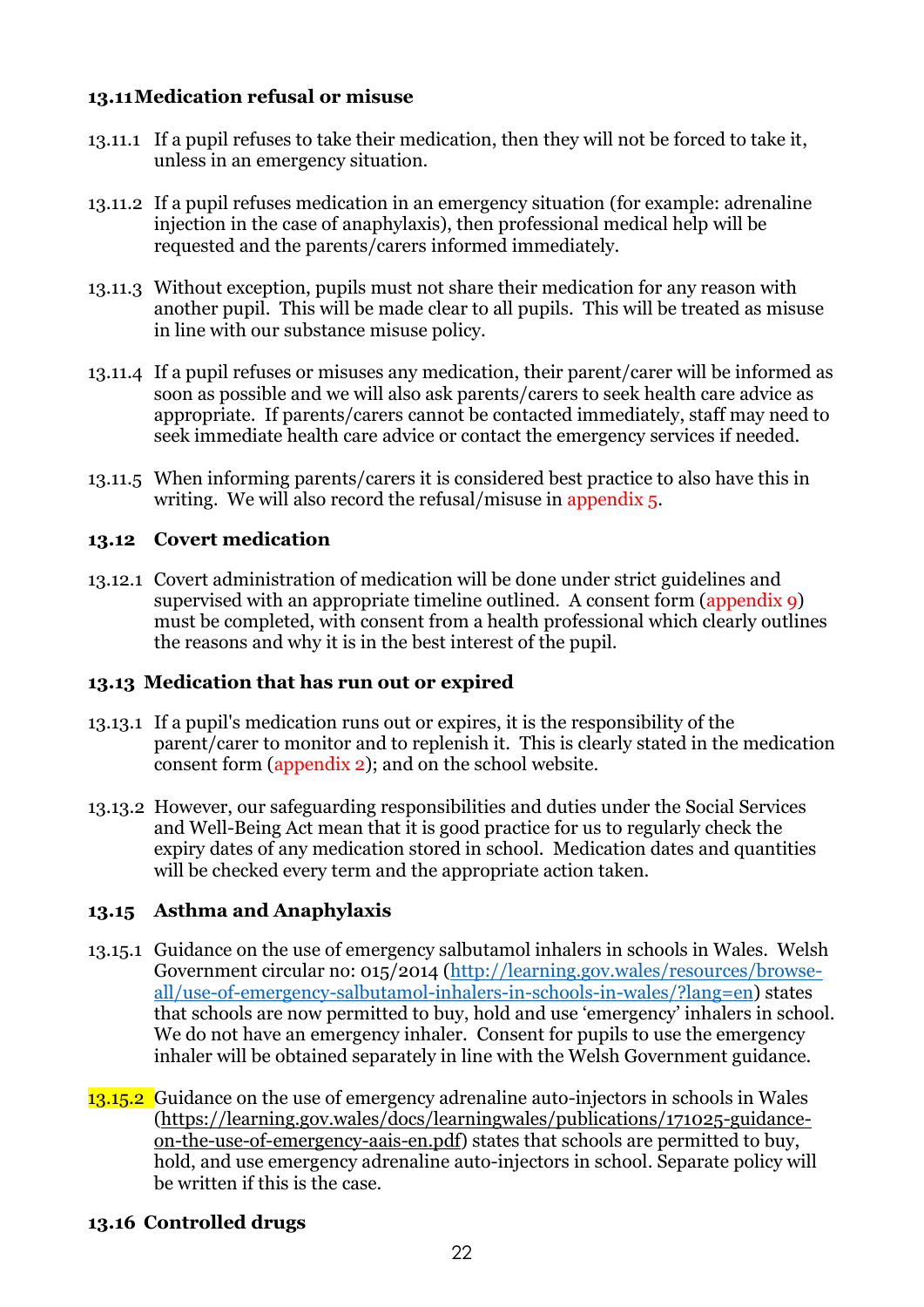- 13.16.1 Drugs such as Ritalin are controlled by the misuse of drugs act. Therefore, it is imperative that they are managed between the school and the parents/carers, including transportation to school.
- 13.16.2 Ideally controlled drugs will only be brought into school daily by parents/carers, but certainly no more than a week's supply as indicated in the consent form (appendix 2), with the exception where it is in the best interests of the child. We will always record the amount of medication handed over to us or back to the parent/carer (appendix 5).

### **13.17 Non-prescribed medication (e.g. over the counter such as pain killers, hayfever, homeopathic)**

- 13.17.4 Schools can choose to administer non-prescribed medication so long as the process for administering it is the same as prescribed medication i.e. completion of appendix 2. Any non-prescribed medication, should be provided by the parent/carer to the school in an untampered container/packet.
	- 13.17.5 Pupils are not permitted to carry non-prescribed medication in school unless prior consent has been obtained (appendix 2).

### *13.17.6 Schools should NOT hold their own supply of non-prescribed medication to administer to pupils.*

### **14. Complaints procedure**

- 14.1 If a pupil or parent/carer is not satisfied with our health care arrangements they are entitled to make a complaint. Our complaints procedure is outlined on the school website.
- 14.2 Our complaints procedure follows the WG guidance: e.g. complaints should be referred to a teacher initially, then can be escalated from teacher to headteacher, then to the governing body, and then to the Local Authority.
- 14.3 If the complaint is Equality Act 2010/disability related, then consideration of a challenge to the Special Education Needs Tribunal for Wales (SENTW) can be made.

### **15. Reviewing the policy**

15.1 We will review the policy every year or sooner should the need arise.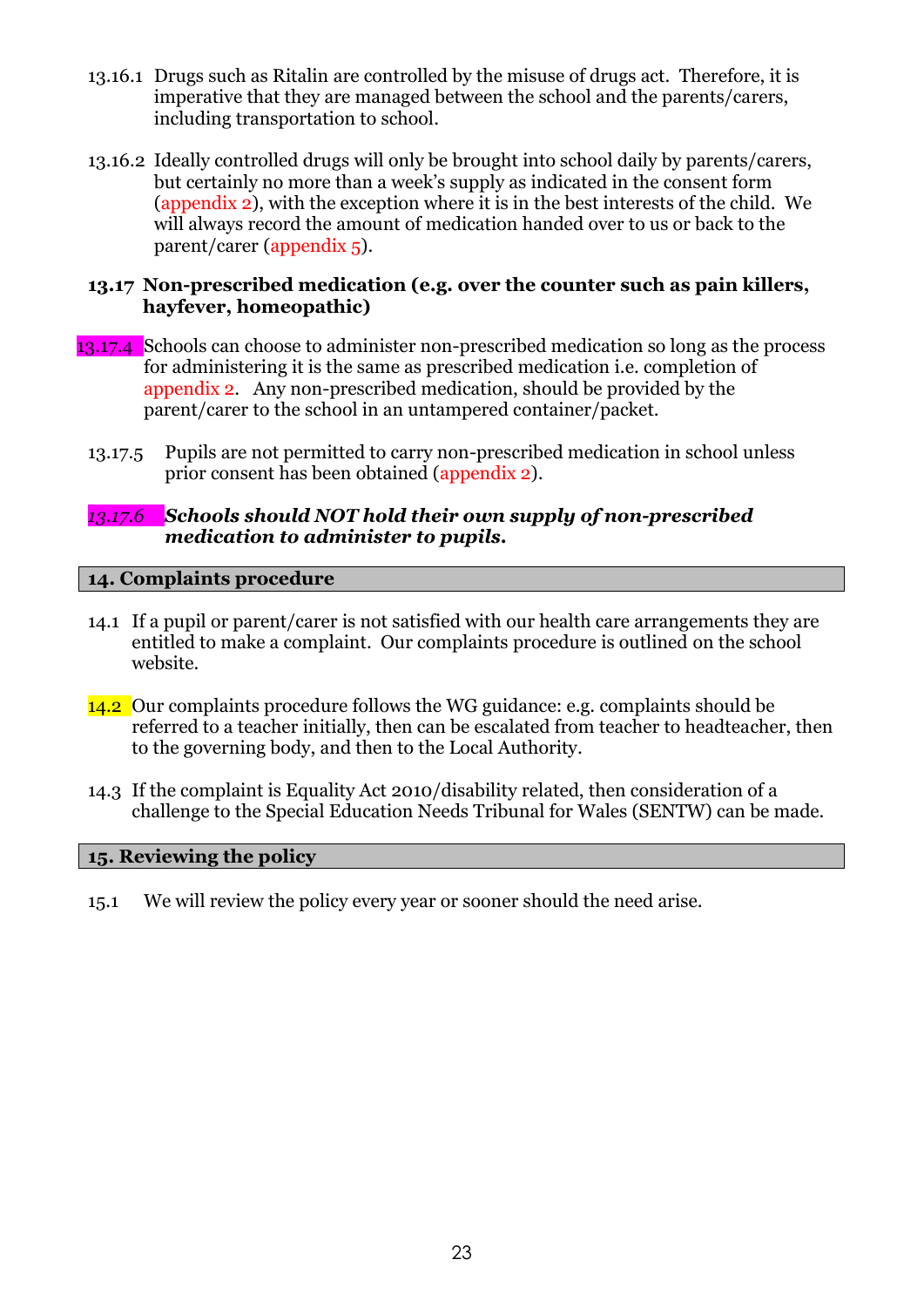# **APPENDIX 1**

# **Ysgol Santes Ffraid**

# **Contacting Emergency Services**

# **Request for an Ambulance**

Dial **999**, ask for an ambulance, and be ready with the following information where possible.

- 1. State your telephone number 01745 815228.
- 2. Give your location as follows: St. Brigid's School, Plas Yn Green, Mold Road, Denbigh.
- 3. State that the postcode is LL16 4BH.
- 4. Give the exact location in the education setting; e.g. main building, school hall, roundabout, reception, school sports field..
- 5. Give your name.
- 6. Give the name of the pupil and a brief description of symptoms.
- 7. Inform Ambulance Control of the best entrance and state that the crew will be met and taken to [name location].
- 8. Don't hang up until the information has been repeated back.

# **Speak clearly and slowly and be ready to repeat information if asked to.**

# **Put a completed copy of this form by all the telephones in the education setting.**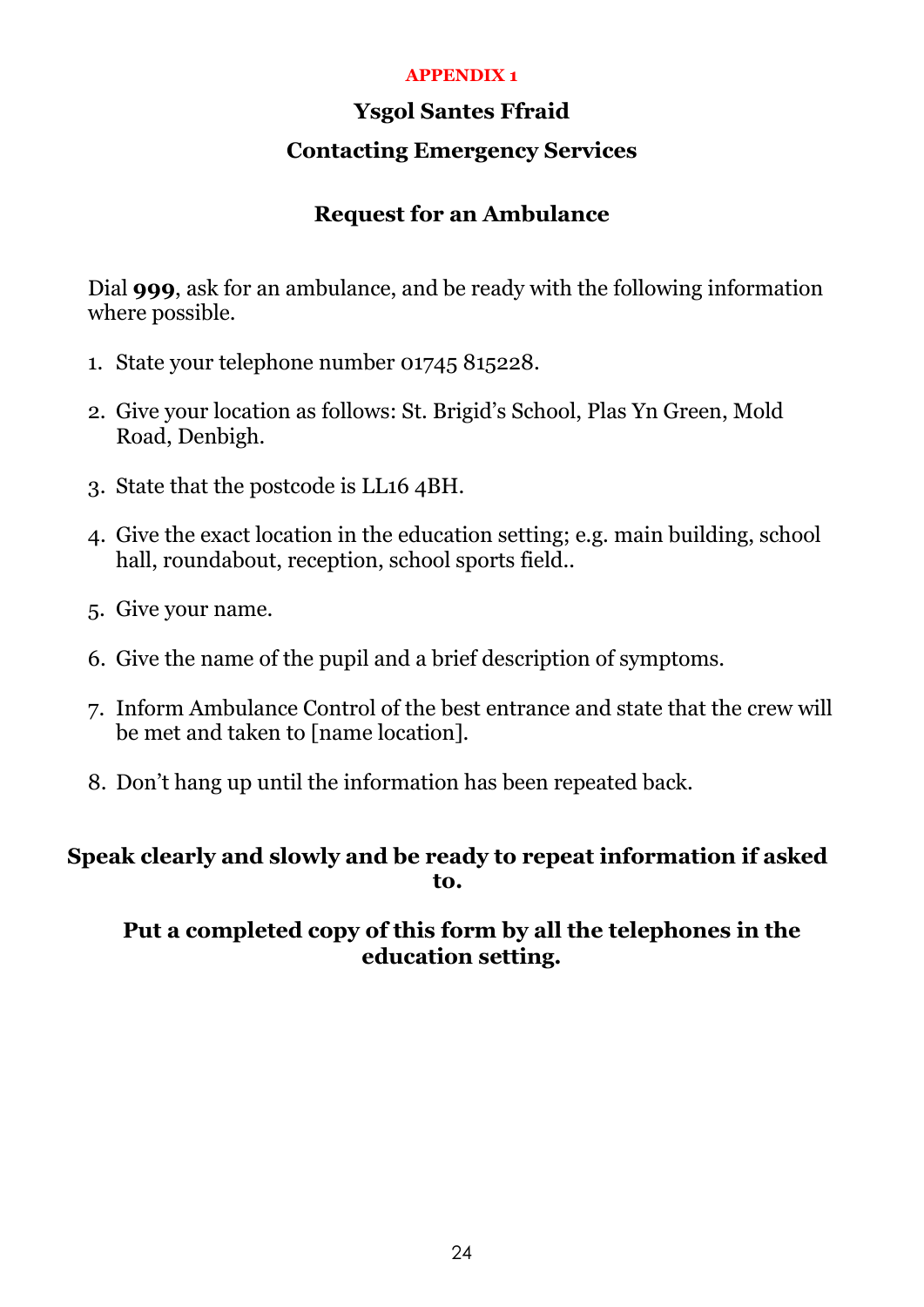#### **APPENDIX 2** photo of the pupil **Ysgol Santes Ffraid**

*All parents have been provided with a copy of the school's privacy notice which outlines how information is processed. The school relies on consent to process data in relation to the Managing Healthcare Needs Policy, however, in certain circumstances we rely on public task grounds to share information with relevant safeguarding agencies.*

### **PARENT/CARER CONSENT FOR SCHOOL TO ADMINISTER MEDICATION TO A PUPIL**

- Our school will not give your child medication unless you complete and sign this form.
- If more than one medication is to be given, a separate form should be completed for each one.
- A new form must be completed when dosage changes are made.
- Where medication is prescribed to be taken in frequencies which allow the daily course of medicine to be administered at home, parents should seek to do so, e.g. before and after school and in the evening. However, we understand there will be instances where this is not appropriate.
- Parents/carers will be informed as stated in the school policy when a child refuses their medication or when emergency medication is administered.
- Parents/carers can request sight of records.
- Without exception pupils must not share their medication for any reason with another pupil.

| Name of child                                                                                         |                                                                                  |
|-------------------------------------------------------------------------------------------------------|----------------------------------------------------------------------------------|
| Date of birth                                                                                         |                                                                                  |
| Class / form                                                                                          |                                                                                  |
| Healthcare need                                                                                       |                                                                                  |
| Routine or emergency medication                                                                       |                                                                                  |
| <b>Medicine</b>                                                                                       |                                                                                  |
|                                                                                                       | Note: medication must be in the original container if dispensed by the pharmacy. |
| Name, type and strength of medicine (as<br>described on the container)                                |                                                                                  |
| Date dispensed                                                                                        |                                                                                  |
| Expiry date                                                                                           |                                                                                  |
| Dose and frequency of medication                                                                      |                                                                                  |
| Method of administration                                                                              |                                                                                  |
| Timing of medication                                                                                  |                                                                                  |
| <b>Duration of treatment</b>                                                                          |                                                                                  |
| Special precautions                                                                                   |                                                                                  |
| Special requirements for administering<br>medication e.g. two staff present, same gender as<br>pupil. |                                                                                  |
| Storage requirements                                                                                  |                                                                                  |
| Who will deliver the medication to school and how<br>frequently?                                      |                                                                                  |
| Who will receive the medication?                                                                      |                                                                                  |
| Does treatment of the medical condition affect<br>behaviour or concentration?                         |                                                                                  |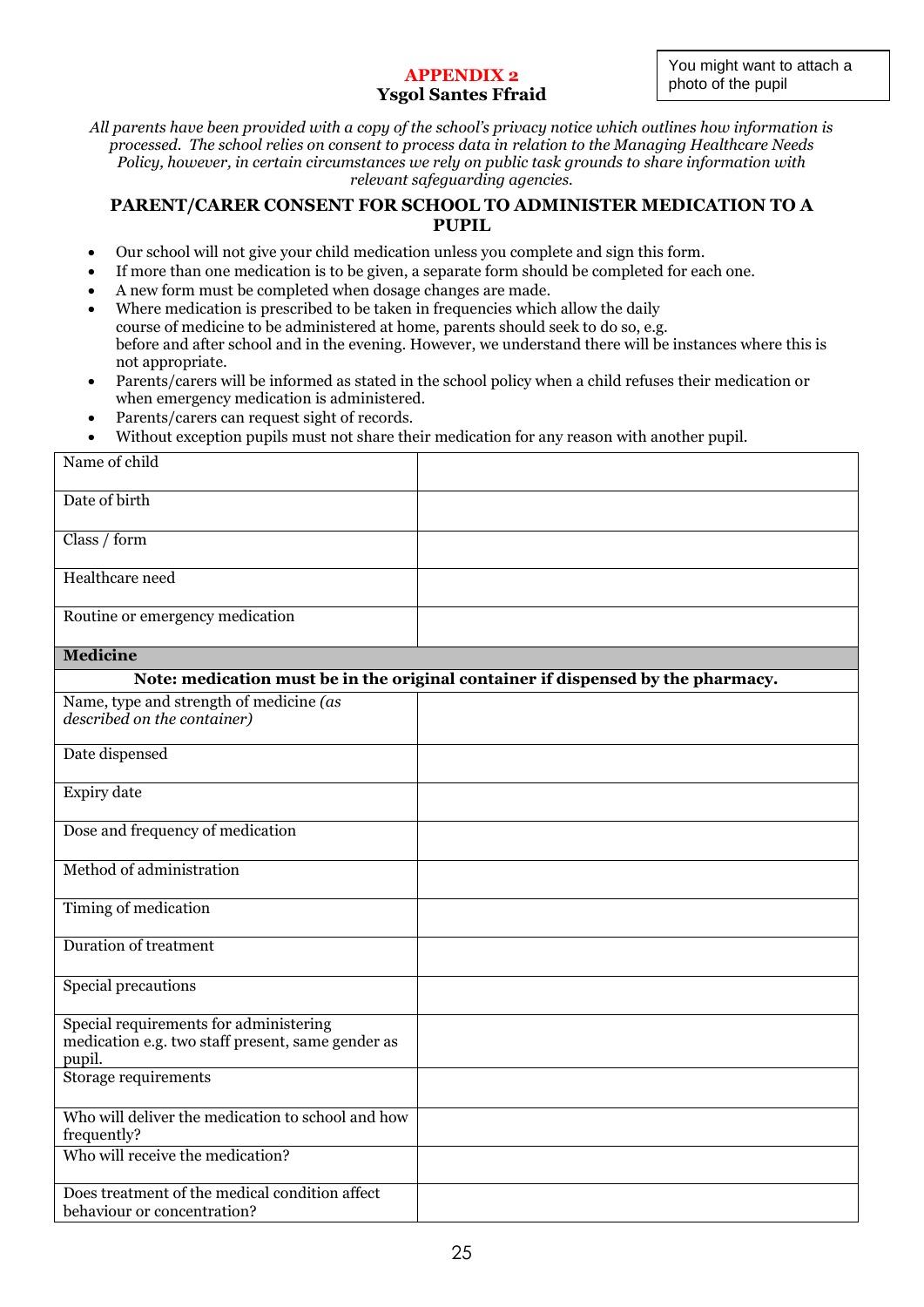| Are there any side effects that the school needs to<br>know about?                                                                                                                                                                                                                           |                  |                                 |                                           |  |
|----------------------------------------------------------------------------------------------------------------------------------------------------------------------------------------------------------------------------------------------------------------------------------------------|------------------|---------------------------------|-------------------------------------------|--|
| Is there any medication that is being administered<br>outside of school day that we need to know about?<br>Are there any side effects that we should be aware<br>of?                                                                                                                         |                  |                                 |                                           |  |
| Any other instructions                                                                                                                                                                                                                                                                       |                  |                                 |                                           |  |
| Pupil to self-administer medication under<br>supervision from a stored location                                                                                                                                                                                                              | Yes / No         | (please circle)                 | If yes, pupil must also sign declaration* |  |
| Pupil to carry and self-administer medication                                                                                                                                                                                                                                                | Yes / No         | (please circle)                 | If yes, pupil must also sign declaration* |  |
| Procedures to take in an emergency                                                                                                                                                                                                                                                           |                  |                                 |                                           |  |
| If the school has an emergency inhaler:                                                                                                                                                                                                                                                      | Yes / No         | (please circle)                 |                                           |  |
| If your child is prescribed an inhaler have you<br>given consent for your child to use a school<br>emergency inhaler on a separate consent form?                                                                                                                                             |                  |                                 |                                           |  |
| Agreed review date                                                                                                                                                                                                                                                                           |                  | To be completed with the school |                                           |  |
| Name of member of staff responsible for the<br>review                                                                                                                                                                                                                                        |                  | To be completed with the school |                                           |  |
| <b>INDIVIDUAL HEALTHCARE PLANS (IHP)</b>                                                                                                                                                                                                                                                     |                  |                                 |                                           |  |
| Healthcare Plan from health professional attached<br>if appropriate                                                                                                                                                                                                                          | Yes / No         | (please circle)                 |                                           |  |
| IHP created by school attached if appropriate<br>(appendix 3)                                                                                                                                                                                                                                | Yes / No         | (please circle)                 |                                           |  |
| Guidelines provided by health attached if<br>appropriate e.g. patient information sheet                                                                                                                                                                                                      | Yes / No         | (please circle)                 |                                           |  |
| Review date of the above                                                                                                                                                                                                                                                                     |                  |                                 |                                           |  |
| <b>Contact details</b>                                                                                                                                                                                                                                                                       | <b>Contact 1</b> |                                 | <b>Contact 2</b>                          |  |
| Name                                                                                                                                                                                                                                                                                         |                  |                                 |                                           |  |
| Daytime telephone number                                                                                                                                                                                                                                                                     |                  |                                 |                                           |  |
| Relationship to the child                                                                                                                                                                                                                                                                    |                  |                                 |                                           |  |
| Address                                                                                                                                                                                                                                                                                      |                  |                                 |                                           |  |
| Post Code                                                                                                                                                                                                                                                                                    |                  |                                 |                                           |  |
| In the best interests of the pupil the school might<br>need to share information with school staff and<br>other professionals about your child's healthcare<br>needs e.g. nursing staff.                                                                                                     | Yes / No         | (please circle)                 |                                           |  |
| Do you consent to this information being shared?                                                                                                                                                                                                                                             |                  |                                 |                                           |  |
| • I have read and agree to the school giving medication in accordance with the school policy. I understand my<br>parental/carer obligations under the Welsh Government guidelines<br>(http://learning.gov.wales/resources/browse-all/supporting-learners-with-healthcare-needs/?skip=1⟨=en). |                  |                                 |                                           |  |
| • The above information is, to the best of my knowledge, accurate at the time of writing and I give consent to<br>school staff to administer the medicine in accordance with the information given above and the school policy.                                                              |                  |                                 |                                           |  |

• I will inform school of any new information from health professionals in regard to my child, e.g. if there are any changes in dosage or frequency or if it is stopped. I will ensure that this is in writing from the health professional.

• I understand that it is my responsibility to provide/replenish the medication supply in the school by handing the medication to a member of school staff and to collect expired or unused medication.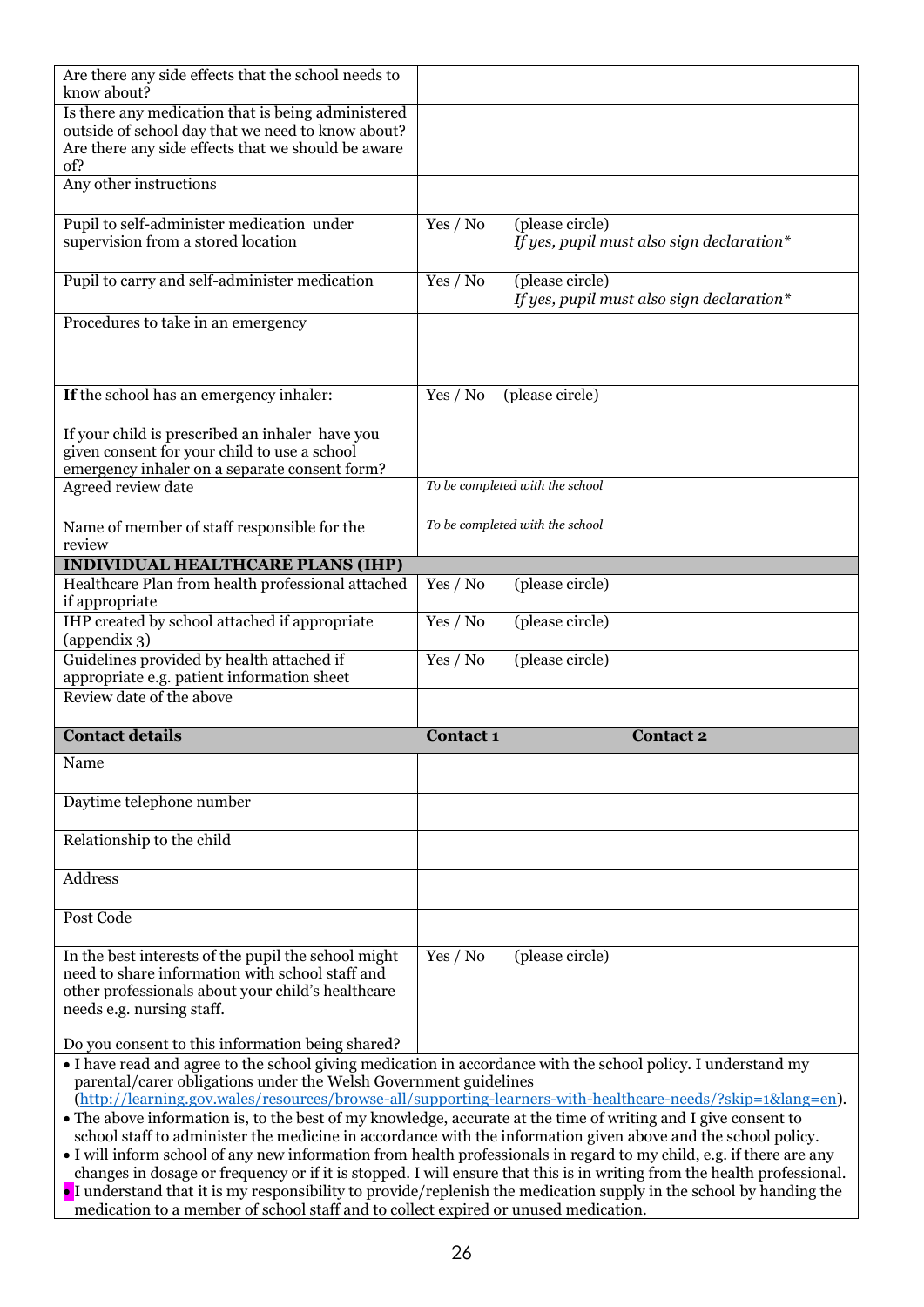- Where correct medication is not readily available on a given day and places the child at risk, the head teacher has the right to refuse to admit my child into the school until said medication is provided.
- It is my responsibility to provide in-date medication which is correctly labelled.
- I consent for the information in the form to be shared with health professionals/emergency care.

| • If my child has received any emergency medication prior to school, I will inform the head teacher/delegated |  |  |  |
|---------------------------------------------------------------------------------------------------------------|--|--|--|
| member of the school staff before school starts.                                                              |  |  |  |
| Parent/carer signature:                                                                                       |  |  |  |
|                                                                                                               |  |  |  |

Date:

### I would like my child to administer and/or carry their medication

| Parent/carer signature: |  |
|-------------------------|--|
| Date:                   |  |

\*If yes to these questions: I agree to administer and/or carry my medicine. If I refuse to administer my medication as agreed, then this agreement will be reviewed. Pupil signature:

Date:

### **\*\*\*\*\*\*\*\*\*\*\*\*\*\*\*\*\*\*\*\*\*\*\*\*\*\*\*\*\*\*\*\*\*\*\*\*\*\*\*\*\*\*\*\*\*\*\*\*\*\*\*\*\*\*\*\*\*\*\*\*\*\*\*\*\*\*\*\*\*\*\*\*\*\*\*\*\***

### **HEADTEACHER/DELEGATED PERSONS AGREEMENT TO ADMINISTER MEDICATION**

It is agreed that (*insert child's name*) will receive (*insert name and* 

*quantity of medication*) at (*insert time* 

*medicine is to be administered*)

(Name of pupil) will be given

their medication / supervised while they take their medication by (*insert name of member of staff)*

This arrangement will continue until (*e.g. either end date if course of medication or until* 

*instructed by parents/carers)*

Name (headteacher/delegated person):

Signed: Date:

- £ Individual Healthcare Plan in place; OR
- £ Individual Healthcare Plan not required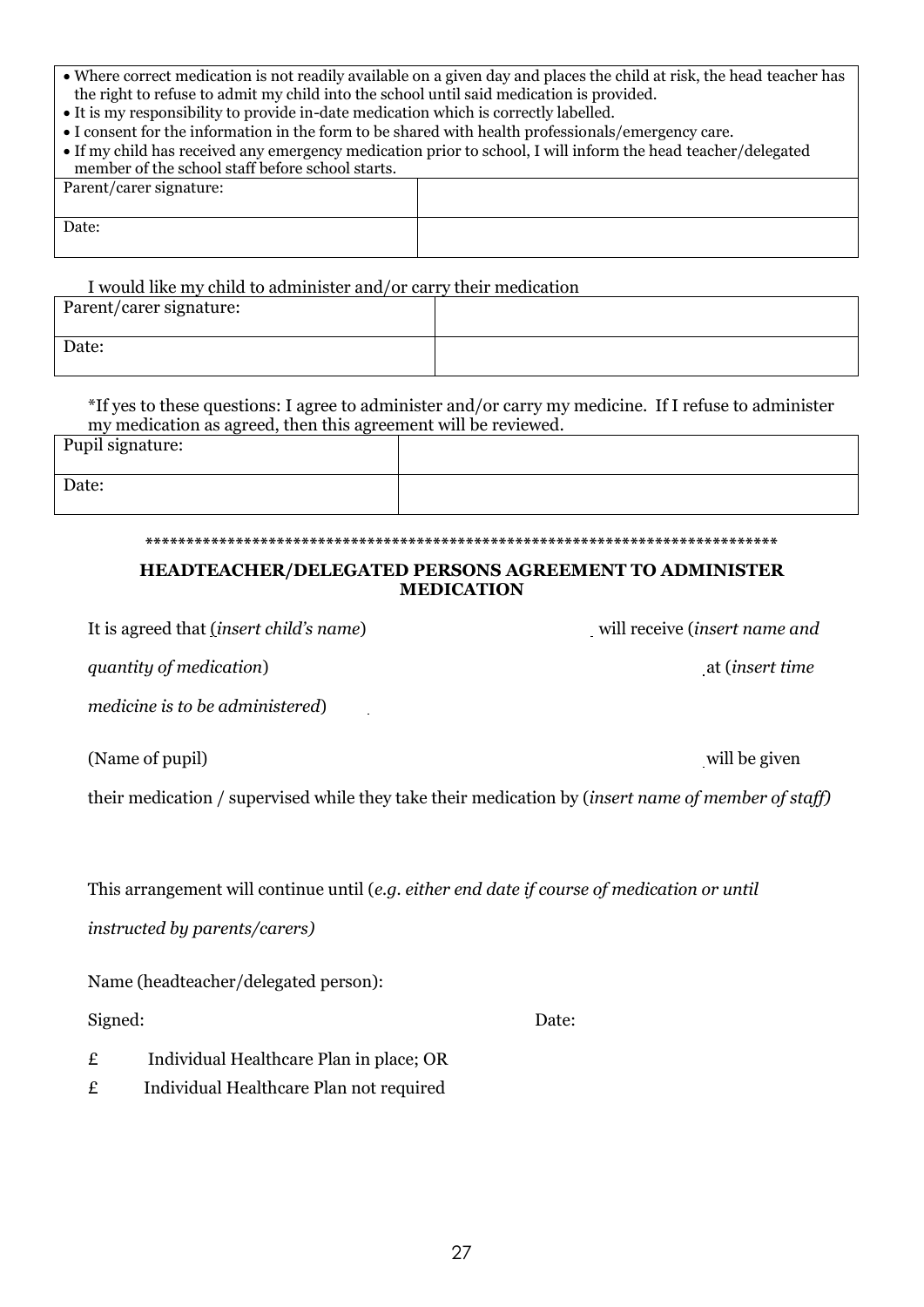#### **Ysgol Santes Ffraid Model Individual Healthcare Plan (IHP)** *(Adapted from [www.medicalconditionsatschool.org.uk\)](http://www.medicalconditionsatschool.org.uk/)*

*Links to IHP templates for specific medical conditions:<http://medicalconditionsatschool.org.uk/>*

Please note: this is a very comprehensive IHP. Not all sections will be applicable. The school only needs to use the sections that are relevant and helpful to the care of the pupil.

If health professionals have already provided their own health care plan, the school might not need to create an IHP as long as the one from the health professional covers all the information that the school needs.

*All parents have been provided with a copy of the school's privacy notice which outlines how information is processed. The school relies on consent to process data in relation to the Managing Healthcare Needs Policy, however, in certain circumstances we rely on public task grounds to share information with relevant safeguarding agencies.*

### **Section 4 of the policy will be followed when developing this IHP.**

### **1. PUPIL INFORMATION**

#### **1.1 Pupil details**

| Pupil's name:                                                                                                                 |  |
|-------------------------------------------------------------------------------------------------------------------------------|--|
| Date of birth:                                                                                                                |  |
| Year group:                                                                                                                   |  |
| Nursery/School/College:                                                                                                       |  |
| Address:                                                                                                                      |  |
| Town:                                                                                                                         |  |
| Postcode:                                                                                                                     |  |
| Medical condition(s):                                                                                                         |  |
| Give a brief description of the<br>medical condition(s) including<br>description of signs, symptoms,<br>triggers, behaviours. |  |
| Allergies:                                                                                                                    |  |
| Date:                                                                                                                         |  |
| Document to be updated/reviewed:                                                                                              |  |
| Review triggers:                                                                                                              |  |
|                                                                                                                               |  |

### **1.2 Family contact information**

| Name:                |  |  |
|----------------------|--|--|
| Relationship:        |  |  |
| Home phone number:   |  |  |
| Mobile phone number: |  |  |
| Work phone number:   |  |  |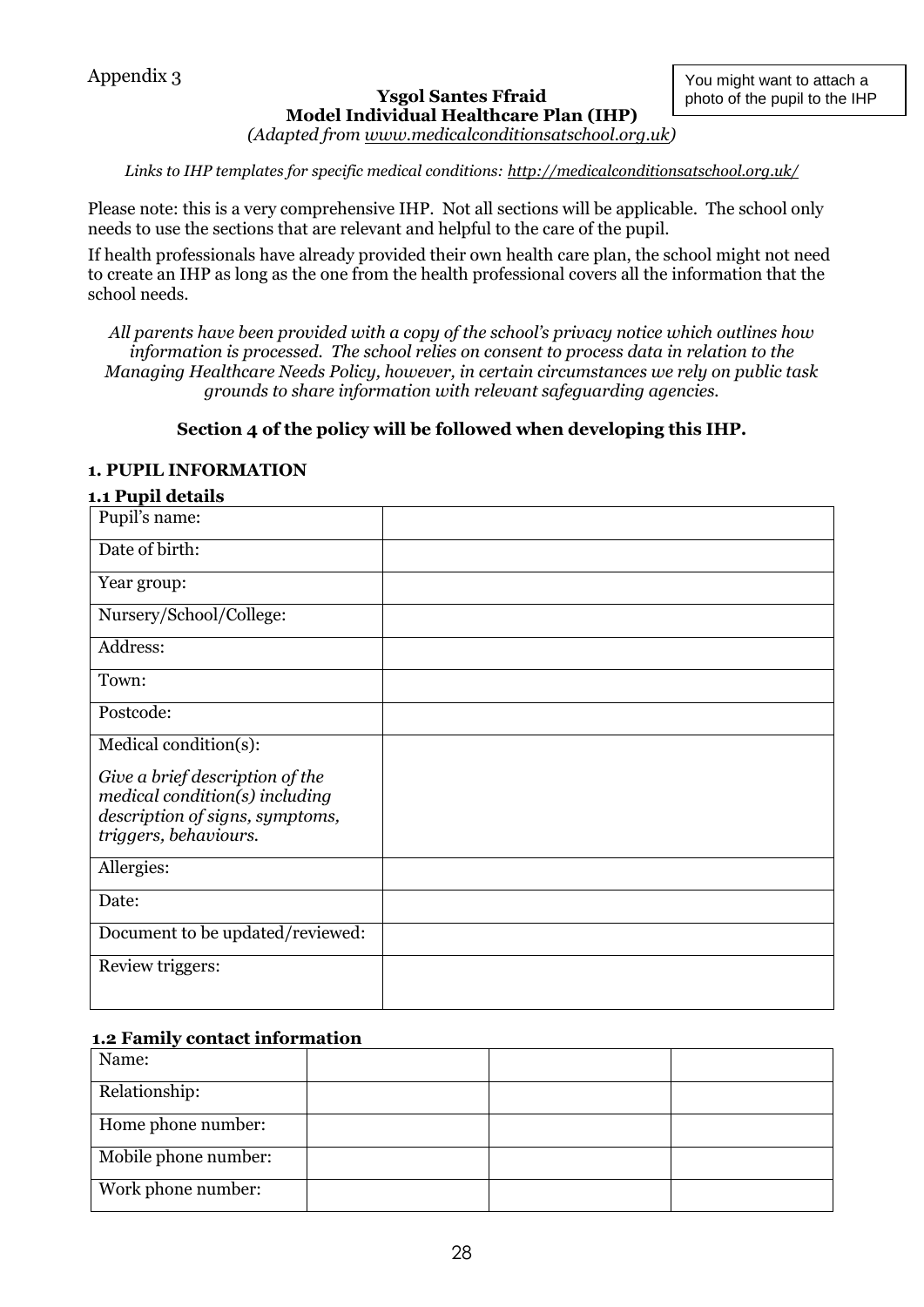| Email:                                                          |             |  |                        |  |  |  |
|-----------------------------------------------------------------|-------------|--|------------------------|--|--|--|
| 1.3 Essential information concerning this pupils' health needs  |             |  |                        |  |  |  |
|                                                                 | <b>Name</b> |  | <b>Contact details</b> |  |  |  |
| Specialist nurse (if applicable):                               |             |  |                        |  |  |  |
| Key worker:                                                     |             |  |                        |  |  |  |
| Consultant paediatrician (if applicable):                       |             |  |                        |  |  |  |
| GP:                                                             |             |  |                        |  |  |  |
| Headteacher:                                                    |             |  |                        |  |  |  |
| Link person in education:                                       |             |  |                        |  |  |  |
| Class teacher:                                                  |             |  |                        |  |  |  |
| Health visitor/school nurse:                                    |             |  |                        |  |  |  |
| SENCo:                                                          |             |  |                        |  |  |  |
| Other relevant teaching staff:                                  |             |  |                        |  |  |  |
| Other relevant non-teaching staff:                              |             |  |                        |  |  |  |
| Person with overall responsibility for<br>implementing plan:    |             |  |                        |  |  |  |
| Person responsible for<br>administering/supervising medication: |             |  |                        |  |  |  |
| Arrangements for cover in these two<br>peoples absence:         |             |  |                        |  |  |  |
| Any provider of alternate provision:                            |             |  |                        |  |  |  |

| This pupil has the following medical<br>condition(s) requiring the following<br>treatment. |                                                                                                                            |
|--------------------------------------------------------------------------------------------|----------------------------------------------------------------------------------------------------------------------------|
| Medication administration                                                                  | Please complete parent/carer agreement for school to<br>administer medication form (appendix 2) and attach<br>to this IHP. |
|                                                                                            | Form $1 =$<br>Form $2=$                                                                                                    |

# **1.4 Sharing information and record keeping**

| $\bullet$<br>In the best interests of the pupil the school<br>might need to share information with<br>school staff and other professionals about<br>your child's healthcare needs e.g. nursing<br>staff. | Yes / No (please circle) |
|----------------------------------------------------------------------------------------------------------------------------------------------------------------------------------------------------------|--------------------------|
| Do you consent to this information being<br>shared?                                                                                                                                                      |                          |
| What records will be kept about the<br>pupil's healthcare needs, and how it will<br>be communicated with others?                                                                                         |                          |

### **2. ROUTINE MONITORING (IF APPLICABLE)**

Some medical conditions will require monitoring to help manage the pupil's condition.

| What monitoring is required? |  |  |  |
|------------------------------|--|--|--|
|                              |  |  |  |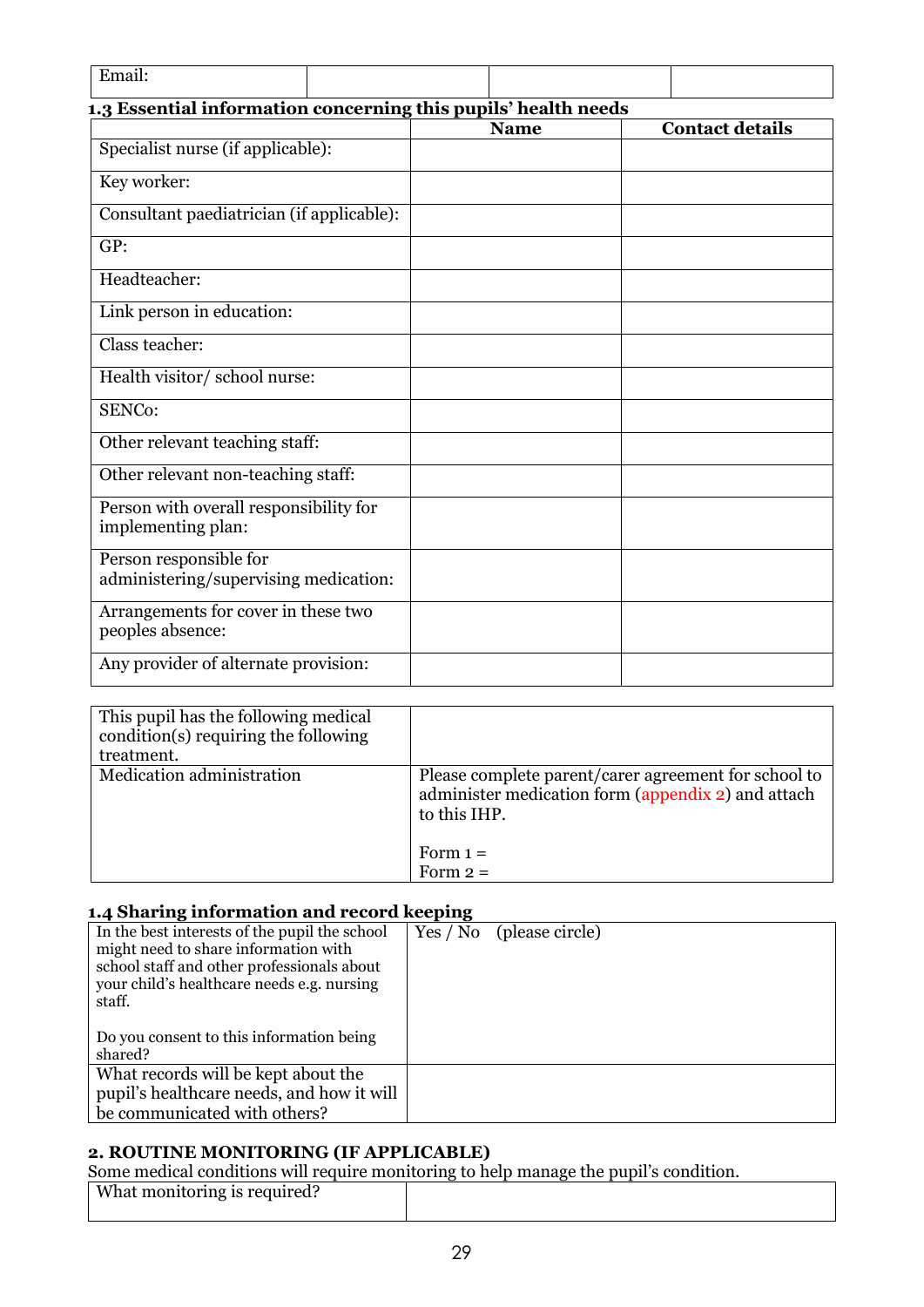| When does it need to be done?                   |  |
|-------------------------------------------------|--|
| Does it need any equipment?                     |  |
| How is it done?                                 |  |
| Is there a target? If so what is the<br>target? |  |

### **3. EMERGENCY SITUATIONS**

An emergency situation occurs whenever a pupil needs urgent treatment to deal with their condition.

| What is considered an emergency<br>situation?                              |  |
|----------------------------------------------------------------------------|--|
| What are the symptoms?                                                     |  |
| What are the triggers?                                                     |  |
| What action must be taken?                                                 |  |
| Are there any follow up actions (e.g.<br>tests or rest) that are required? |  |

# **4. IMPACT OF MEDICAL CONDITION AND MEDICATION ON PUPIL'S LEARNING**

 *(Impact statement to be jointly produced by health professional and a teacher)*

| How does the pupil's medical<br>condition or treatment affect<br>learning? |  |
|----------------------------------------------------------------------------|--|
| <i>i.e. memory, processing speed,</i><br>coordination etc.                 |  |
| Actions to mitigate these effects                                          |  |
| Does the pupil require any further<br>assessment of their learning?        |  |

### **5. IMPACT ON PUPIL'S LEARNING and CARE AT MEAL TIMES**

|                                   | <b>Time</b> | <b>Note</b> |
|-----------------------------------|-------------|-------------|
| Arrive at school                  |             |             |
| Morning break                     |             |             |
| Lunch                             |             |             |
| Afternoon break                   |             |             |
| School finish                     |             |             |
| After school club (if applicable) |             |             |
| Other                             |             |             |

 $\angle E$  Please refer to home-school communication diary<br>
Please refer to school planner

Please refer to school planner

# **6. CARE AT MEAL TIMES**

| What care is needed? |  |
|----------------------|--|
|                      |  |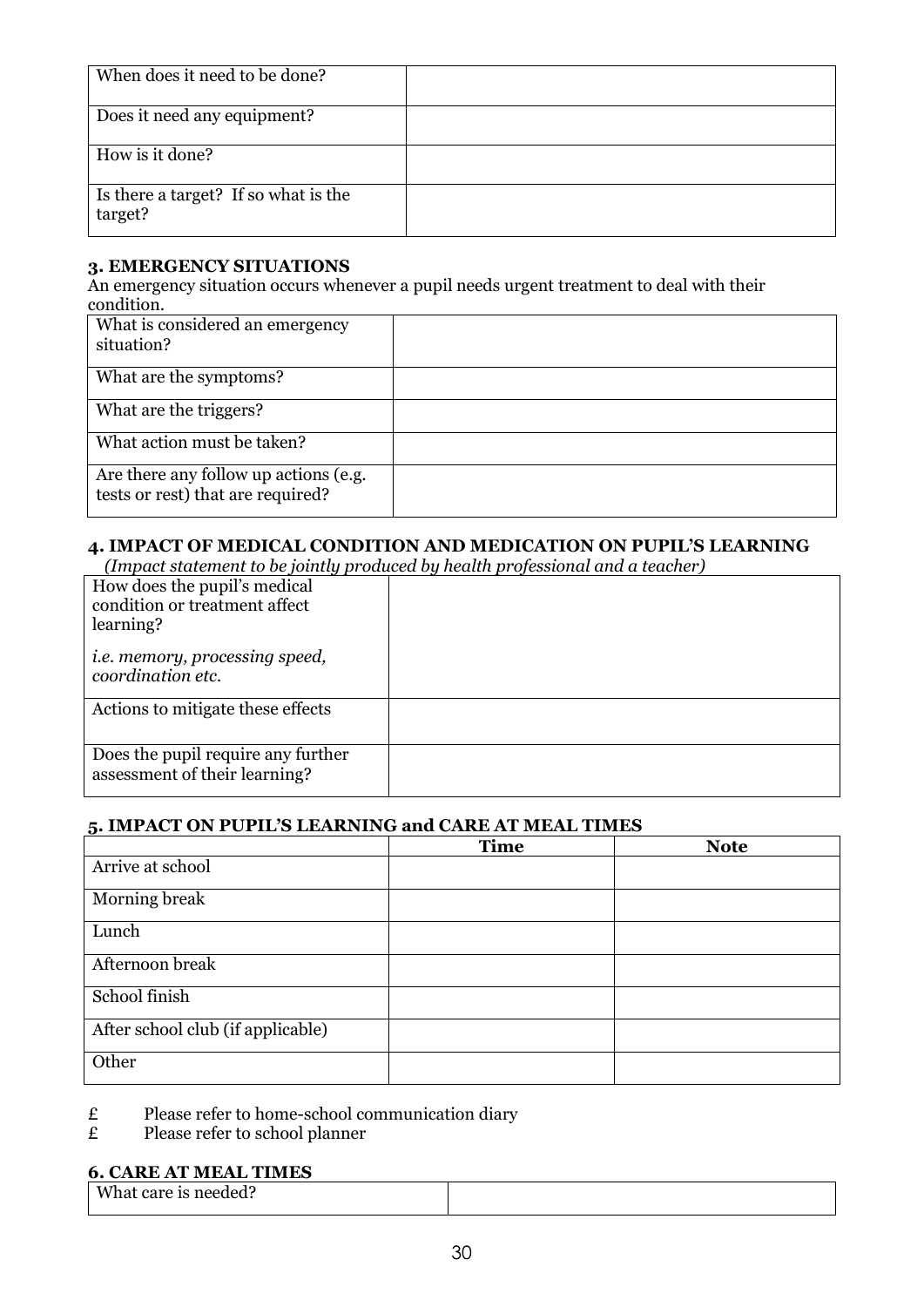| When should this care be provided?      |  |
|-----------------------------------------|--|
| How's it given?                         |  |
| If it's medication, how much is needed? |  |
| Any other special care required?        |  |

### **7. PHYSICAL ACTIVITY**

| Are there any physical restrictions caused by<br>the medical condition(s)? |  |
|----------------------------------------------------------------------------|--|
| Is any extra care needed for physical<br>activity?                         |  |
| Actions before exercise                                                    |  |
| Actions during exercise                                                    |  |
| Actions after exercise                                                     |  |

### **8. TRIPS AND ACTIVITIES AWAY FROM SCHOOL**

| What care needs to take place?                                     |  |
|--------------------------------------------------------------------|--|
| When does it need to take place?                                   |  |
| If needed, is there somewhere for care to take<br>place?           |  |
| Who will look after medication and equipment?                      |  |
| Who outside of the school needs to be<br>informed?                 |  |
| Who will take overall responsibility for the pupil<br>on the trip? |  |

### **9. SCHOOL ENVIRONMENT**

| Can the school environment affect the pupil's<br>medical condition?      |  |
|--------------------------------------------------------------------------|--|
| How does the school environment affect the<br>pupil's medical condition? |  |
| What changes can the school make to deal with<br>these issues?           |  |
| Location of school medical room                                          |  |

# **10. EDUCATIONAL, SOCIAL & EMOTIONAL NEEDS**

Pupils with medical conditions may have to attend clinic appointments to review their condition. These appointments may require a full day's absence and should not count towards a pupil's attendance record.

| Is the pupil likely to need time off because<br>of their condition?       |  |
|---------------------------------------------------------------------------|--|
| What is the process for catching up on<br>missed work caused by absences? |  |
| Does this pupil require extra time for<br>keeping up with work?           |  |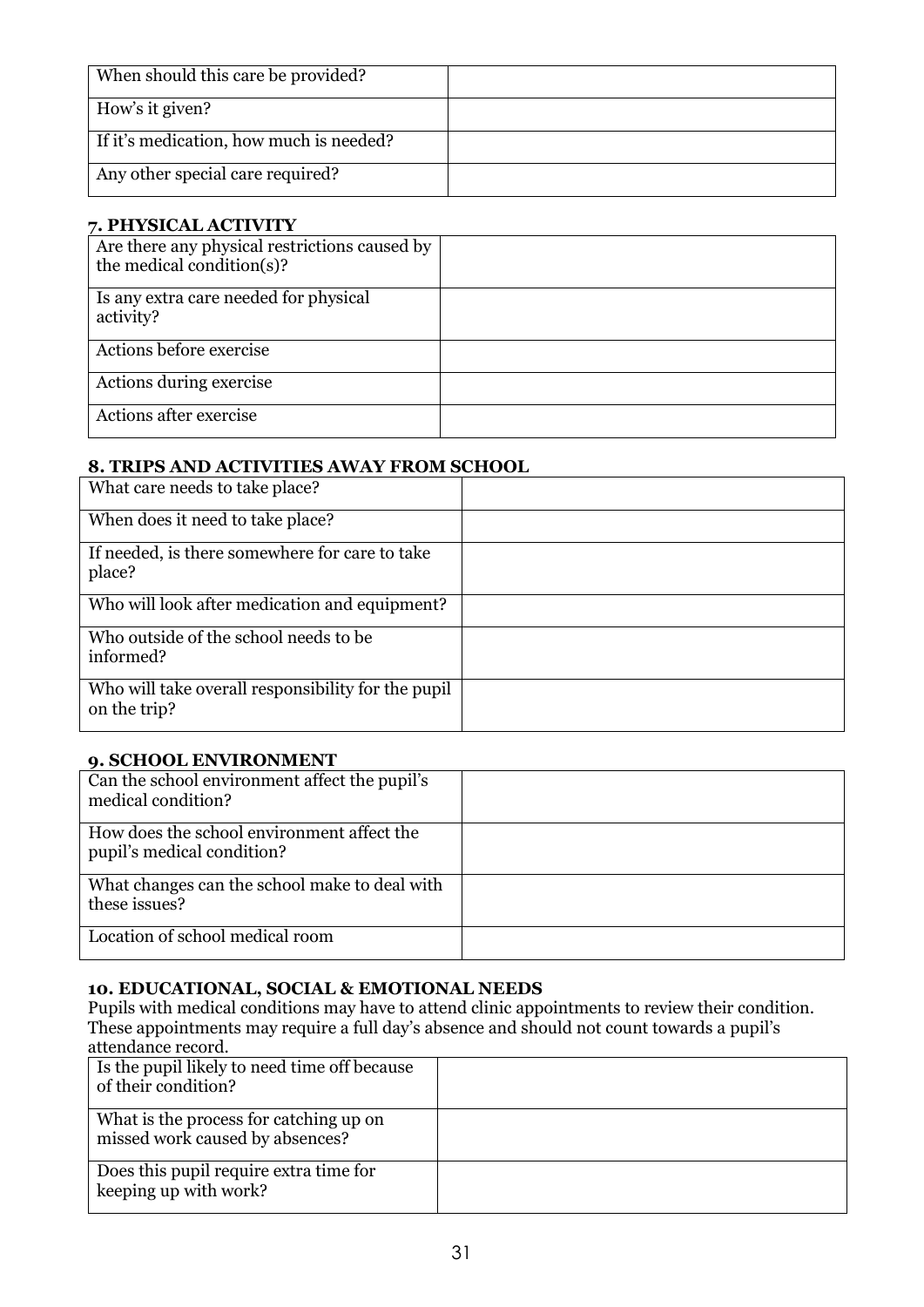| Does this pupil require any additional<br>support in lessons? If so what?      |  |
|--------------------------------------------------------------------------------|--|
| Is there a situation where the pupil will<br>need to leave the classroom?      |  |
| Does this pupil require rest periods?                                          |  |
| Does this pupil require any emotional<br>support?                              |  |
| Does this pupil have a 'buddy' e.g. help<br>carrying bags to and from lessons? |  |

### **11. STAFF TRAINING**

Governing bodies are responsible for making sure staff have received appropriate training to look after a pupil with regard to healthcare administration, aids and adaptive technologies. School staff should be released to attend any necessary training sessions it is agreed they need.

| What training is required?             |  |
|----------------------------------------|--|
| Who needs to be trained?               |  |
| Has the training been completed?       |  |
| Headteacher/delegated person signature |  |

### **13. TRANSPORT TO SCHOOL**

### **14. PERSONAL CARE**

For pupils requiring intimate care as part of their IHP, please refer to the school's intimate care policy.

| What arrangements have been put in place<br>in relation to any personal care needs across<br>the school day? |  |
|--------------------------------------------------------------------------------------------------------------|--|
|                                                                                                              |  |

### **15. PLEASE USE THIS SECTION FOR ANY ADDITIONAL INFORMATION FOR THE PUPIL.**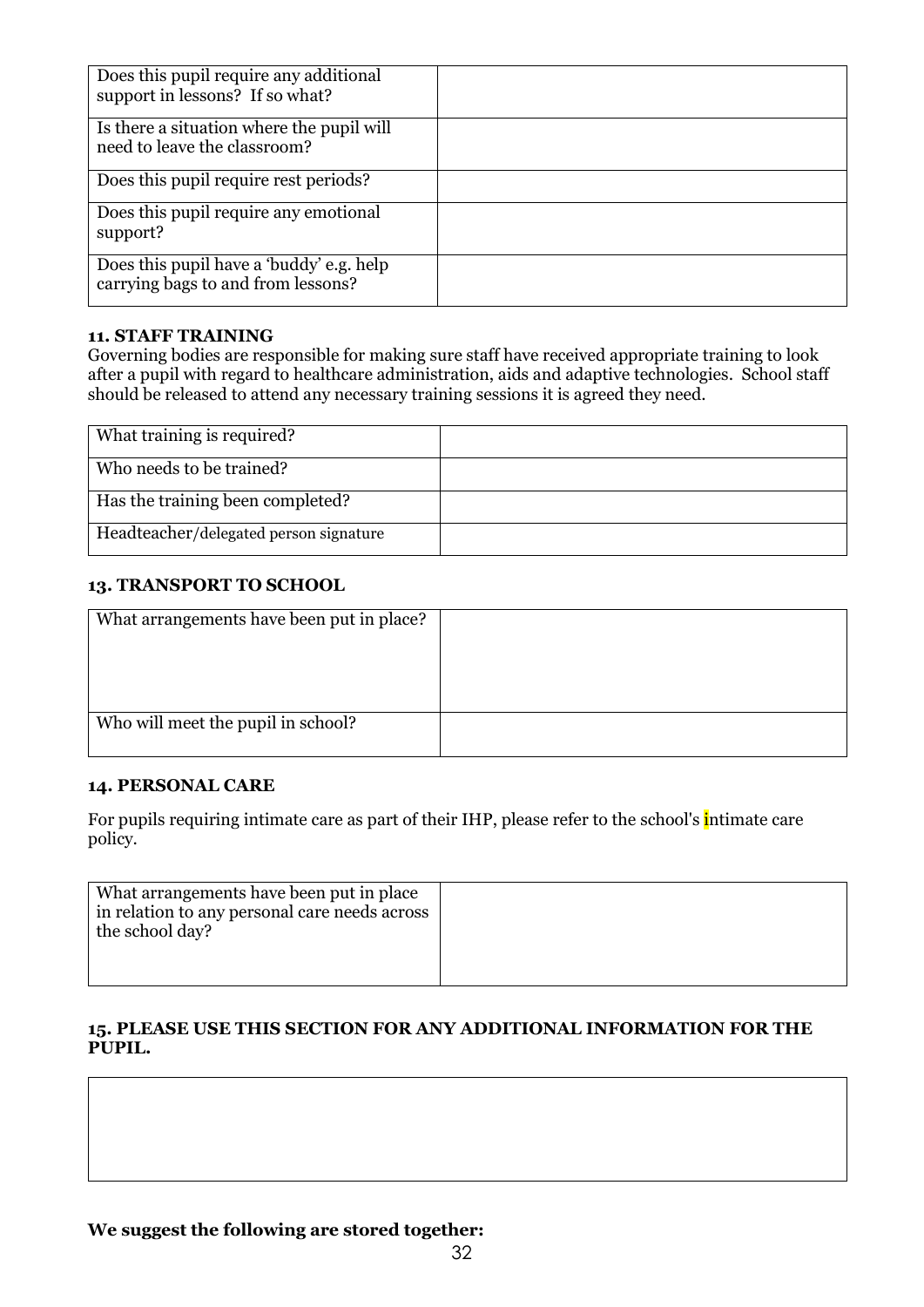- $E$  IHP from health
- £ Medication consent form (if applicable)
- £ Statement of SEN / individual education plan / learning and skills plan
- £ One page profile
- £ Risk assessment
- £ Personal evacuation plan

# **16. SIGNATURES**

|                                 | <b>Name</b> | <b>Signature</b> | Date |
|---------------------------------|-------------|------------------|------|
| Headteacher/delegated<br>person |             |                  |      |
| Young person                    |             |                  |      |
| Parents/carer                   |             |                  |      |
| Health professional             |             |                  |      |
| School representative           |             |                  |      |
| School nurse                    |             |                  |      |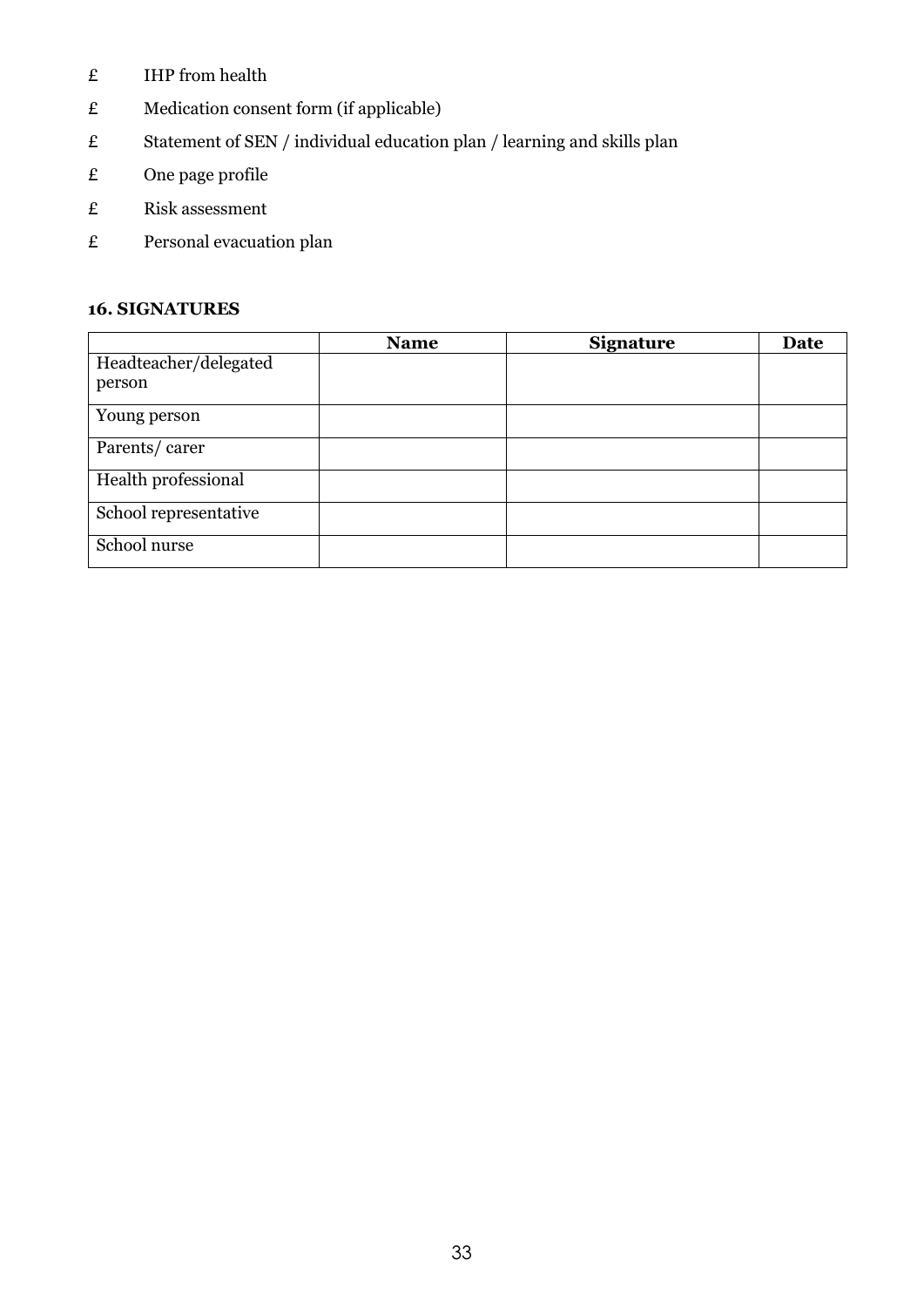### **APPENDIX 4**

### **Ysgol Santes Ffraid**

### **STAFF TRAINING RECORD – ADMINISTRATION OF MEDICATION / TREATMENT**

Please ensure that the Education Workforce Council registration is updated accordingly (if appropriate).

| Name $(s)$                |  |
|---------------------------|--|
| Type of training received |  |
| Date training received    |  |
| Date training completed   |  |
| Training provided by      |  |
| Profession and title      |  |

I confirm that the above staff member(s) have received the training detailed above and is competent to carry out any necessary treatment / administration of medication.

I recommend that the training is updated (*please state how often*):

Trainer's signature:

Date:

I confirm that I have received the training detailed above.

Staff signature:

Date:

Suggested review date: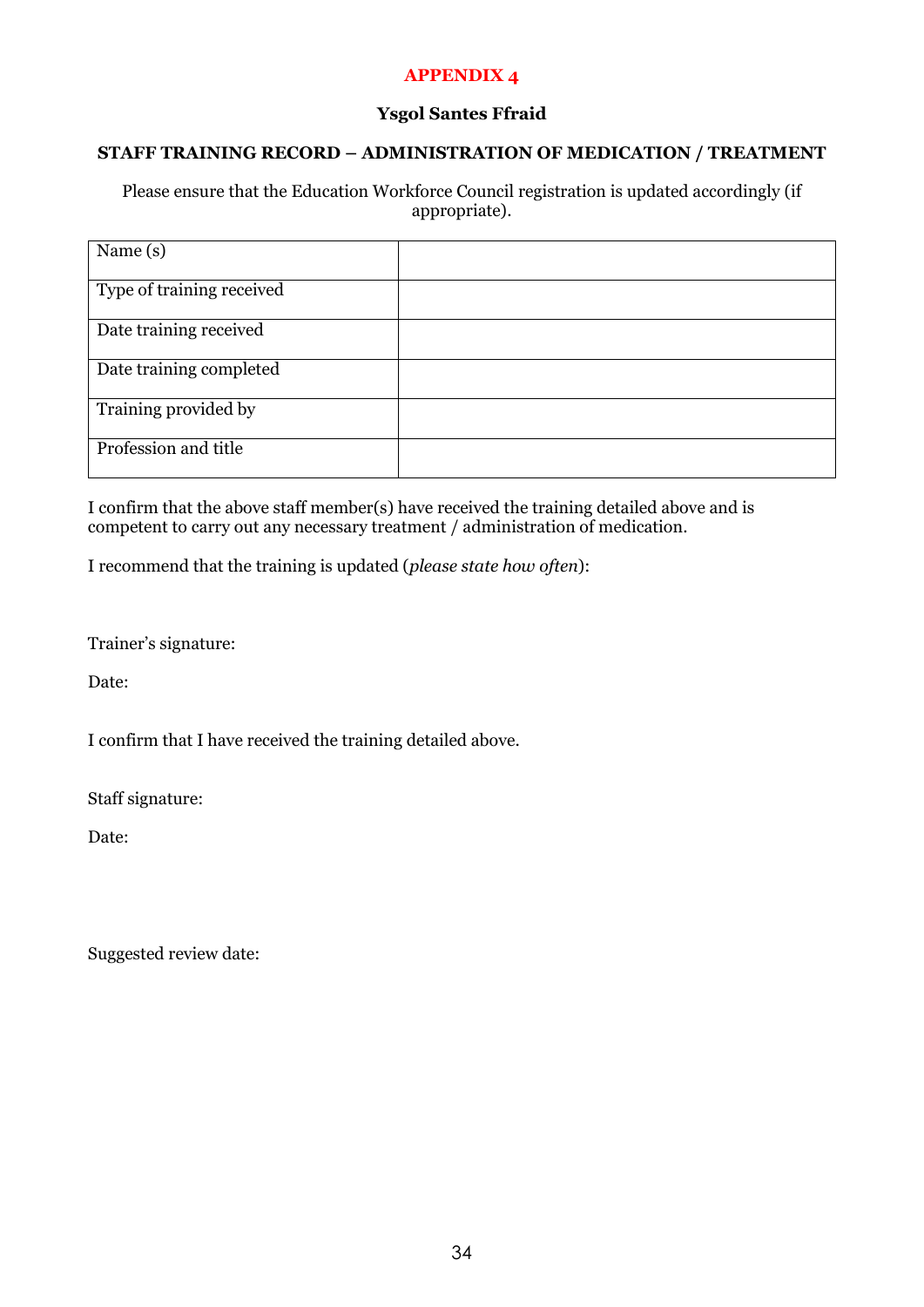| Good practice suggests that<br>this form should be contained<br>in a bound and numbered<br>book to avoid a threat of | Name: | <b>PENDIX 5 - Ysgol Santes Ffraid- RECORD OF MEDICATION ADMINISTERED TO A PU</b><br>Class: | Good practice suggests that<br>only one form is used per child<br>in case a parent/carer wishes<br>to see it. |
|----------------------------------------------------------------------------------------------------------------------|-------|--------------------------------------------------------------------------------------------|---------------------------------------------------------------------------------------------------------------|
| tampering.                                                                                                           |       |                                                                                            |                                                                                                               |
| Amount of controlled drugs received:                                                                                 |       | Signature:                                                                                 | Date <u>:</u>                                                                                                 |

Amount of controlled drugs handed back to parent/carer: Signature: Signature: Date: Date:

CHECKS: a) Check consent form first; b) Medication must be in its original container with the label attached; c) If prescribed, it must have been dispensed by a pharmacist; d) Must have the expiry date and be in date; e) Must have the name of the child; f) Must have the name of the drug; g) Must have the dosage size and frequency; h) The medication has been stored according to the storage instru has been stored according to the storage instructions; i) How much medication is left; j) Check the maximum dosage; dosage administered. If there is a problem, contact headteacher/delegated person and then parent/carer.

| Date | Time | Name of<br>medication | All checks<br>above<br>undertaken | <b>Dose</b><br>Given | <b>Controlled</b><br>drugs<br>only:<br>amount<br>remaining | Any<br>reactions | <b>Medication</b><br>refused/not<br>administered | <b>Reason</b> | Parent/carer<br>informed &<br>how | Staff <sub>1</sub><br>signature | Staff <sub>2</sub><br>signature |
|------|------|-----------------------|-----------------------------------|----------------------|------------------------------------------------------------|------------------|--------------------------------------------------|---------------|-----------------------------------|---------------------------------|---------------------------------|
|      |      |                       |                                   |                      |                                                            |                  |                                                  |               |                                   |                                 |                                 |
|      |      |                       |                                   |                      |                                                            |                  |                                                  |               |                                   |                                 |                                 |
|      |      |                       |                                   |                      |                                                            |                  |                                                  |               |                                   |                                 |                                 |
|      |      |                       |                                   |                      |                                                            |                  |                                                  |               |                                   |                                 |                                 |
|      |      |                       |                                   |                      |                                                            |                  |                                                  |               |                                   |                                 |                                 |
|      |      |                       |                                   |                      |                                                            |                  |                                                  |               |                                   |                                 |                                 |
|      |      |                       |                                   |                      |                                                            |                  |                                                  |               |                                   |                                 |                                 |
|      |      |                       |                                   |                      |                                                            |                  |                                                  |               |                                   |                                 |                                 |
|      |      |                       |                                   |                      |                                                            |                  |                                                  |               |                                   |                                 |                                 |

**ATTACH IHP / CONSENT FORM TO THIS FORM**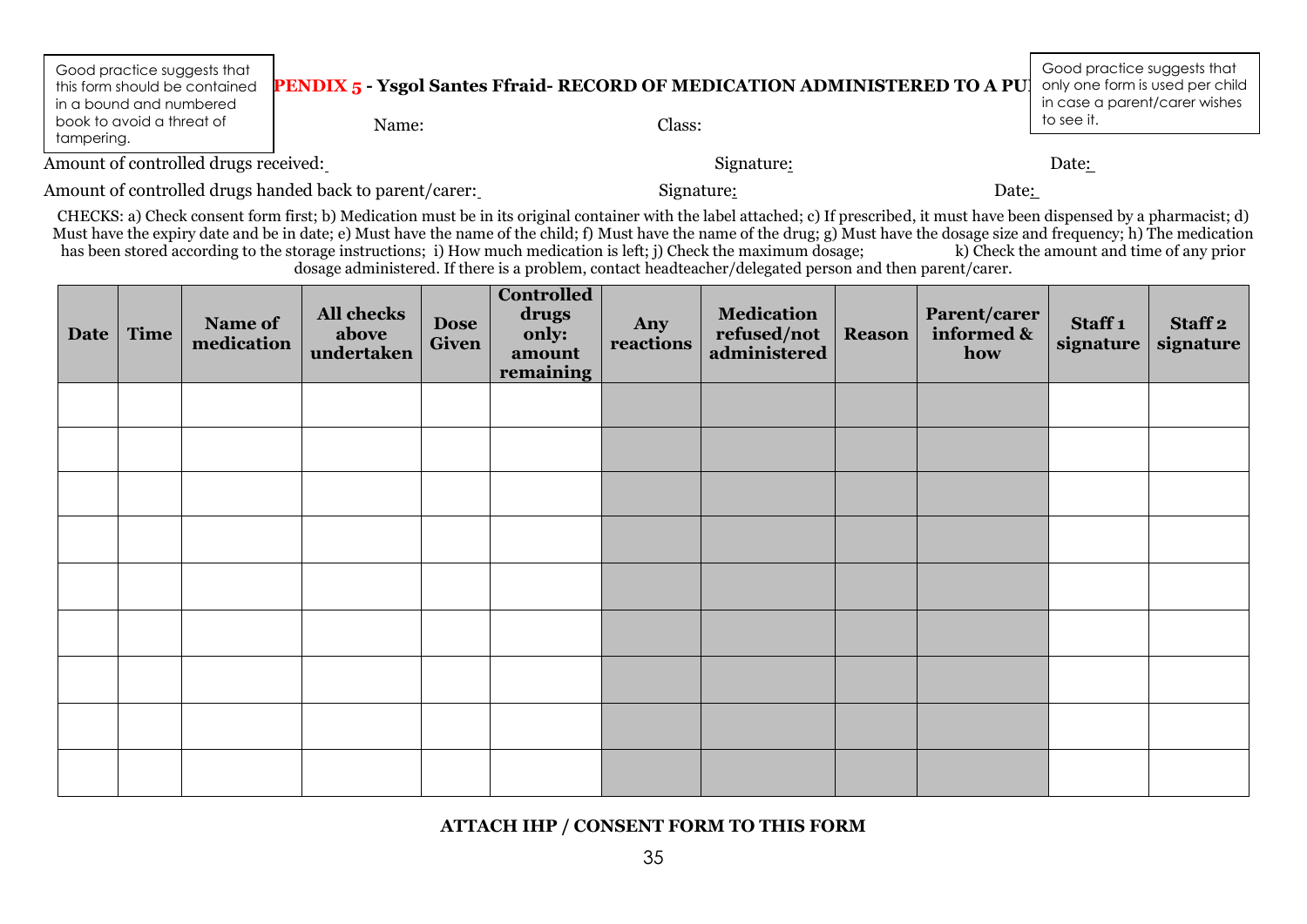### **APPENDIX 6**

# **Ysgol Santes Ffraid**

# **PUPILS WITH INDIVIDUAL HEALTHCARE PLANS (IHP)**

### **REVIEW DATES**

| Pupil | <b>Class</b> | <b>IHP</b> Date | <b>Review Date</b> | Date review<br>completed and<br>signature |
|-------|--------------|-----------------|--------------------|-------------------------------------------|
|       |              |                 |                    |                                           |
|       |              |                 |                    |                                           |
|       |              |                 |                    |                                           |
|       |              |                 |                    |                                           |
|       |              |                 |                    |                                           |
|       |              |                 |                    |                                           |
|       |              |                 |                    |                                           |
|       |              |                 |                    |                                           |
|       |              |                 |                    |                                           |
|       |              |                 |                    |                                           |
|       |              |                 |                    |                                           |
|       |              |                 |                    |                                           |
|       |              |                 |                    |                                           |
|       |              |                 |                    |                                           |
|       |              |                 |                    |                                           |
|       |              |                 |                    |                                           |
|       |              |                 |                    |                                           |
|       |              |                 |                    |                                           |
|       |              |                 |                    |                                           |
|       |              |                 |                    |                                           |
|       |              |                 |                    |                                           |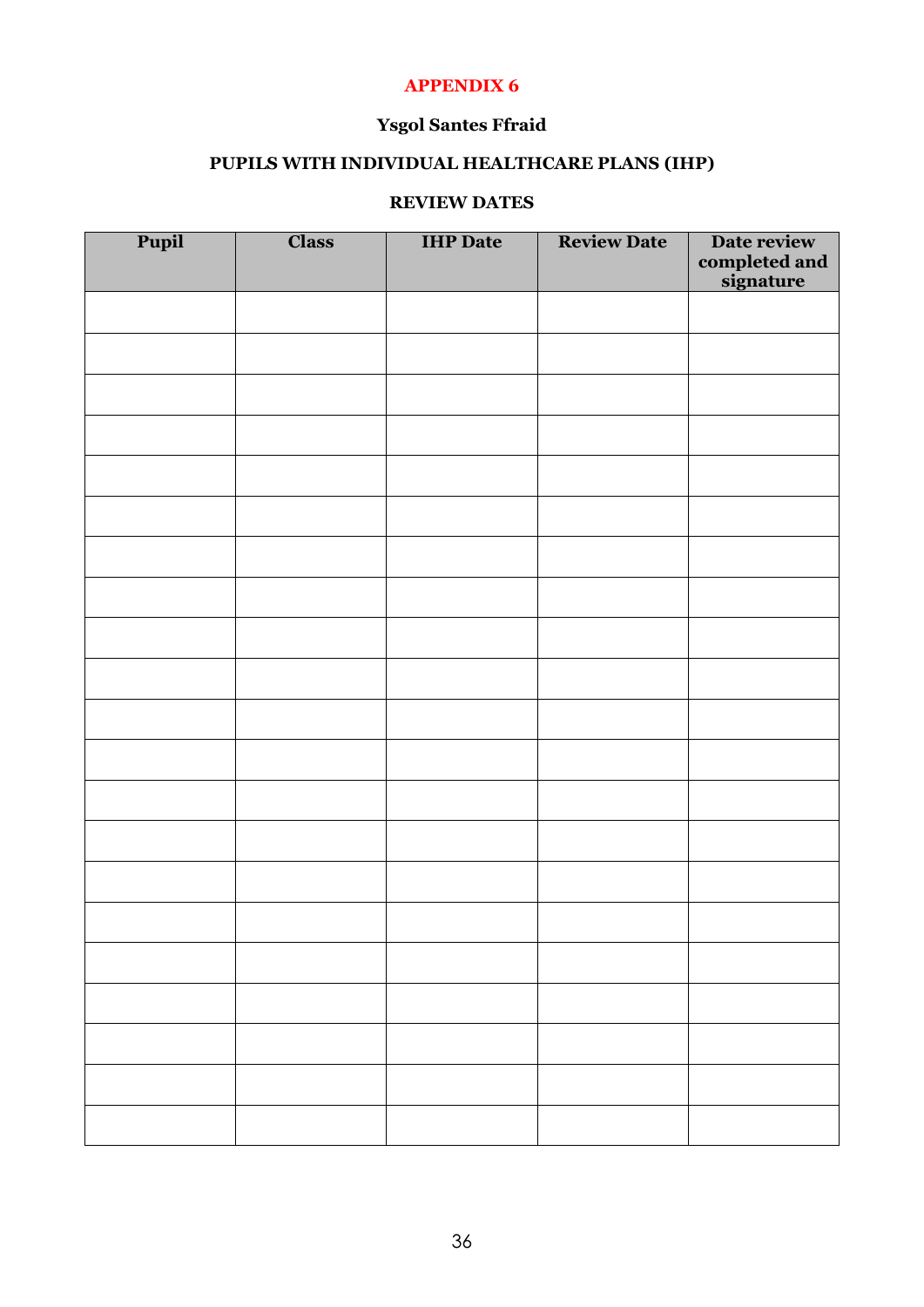# **Appendix 7:**

# **Ysgol Santes Ffraid**

# **Medication/healthcare incident report**

| Pupil's name:     |                  |
|-------------------|------------------|
| Home address:     |                  |
|                   |                  |
|                   |                  |
| Telephone number: |                  |
| Date of incident: | Time of incident |
|                   |                  |

| <b>Correct medication and dosage:</b> |
|---------------------------------------|
| Medication normally administered by:  |
| Pupil                                 |
| Pupil with staff supervision          |
| Nurse / school staff member           |

| <b>Type of error:</b>                       |  |
|---------------------------------------------|--|
| Dose administered later than scheduled time |  |
| Omission                                    |  |
| Wrong dose                                  |  |
| Additional dose                             |  |
| Wrong pupil                                 |  |
| Dose given without permission on file       |  |
| Dietary                                     |  |
| Dose administered by unauthorised person    |  |
| Other                                       |  |

# **Description of incident:**

| <b>Action taken:</b>                     |
|------------------------------------------|
| Parent / carer notified: date and time - |
| School nurse notified: date and time -   |
| Physician notified: date and time -      |
| Poison control notified: date and time - |
| Pupil taken home                         |
| Pupil taken to hospital                  |
| Other: details:                          |

# **Notes/further comments:**

| $\mathbf{r}$<br>Name:                | $\overline{\phantom{0}}$<br>Role: |  |
|--------------------------------------|-----------------------------------|--|
| $\sim$<br>$\alpha$ turo<br>ЫY<br>$-$ | $\overline{\phantom{0}}$<br>Date: |  |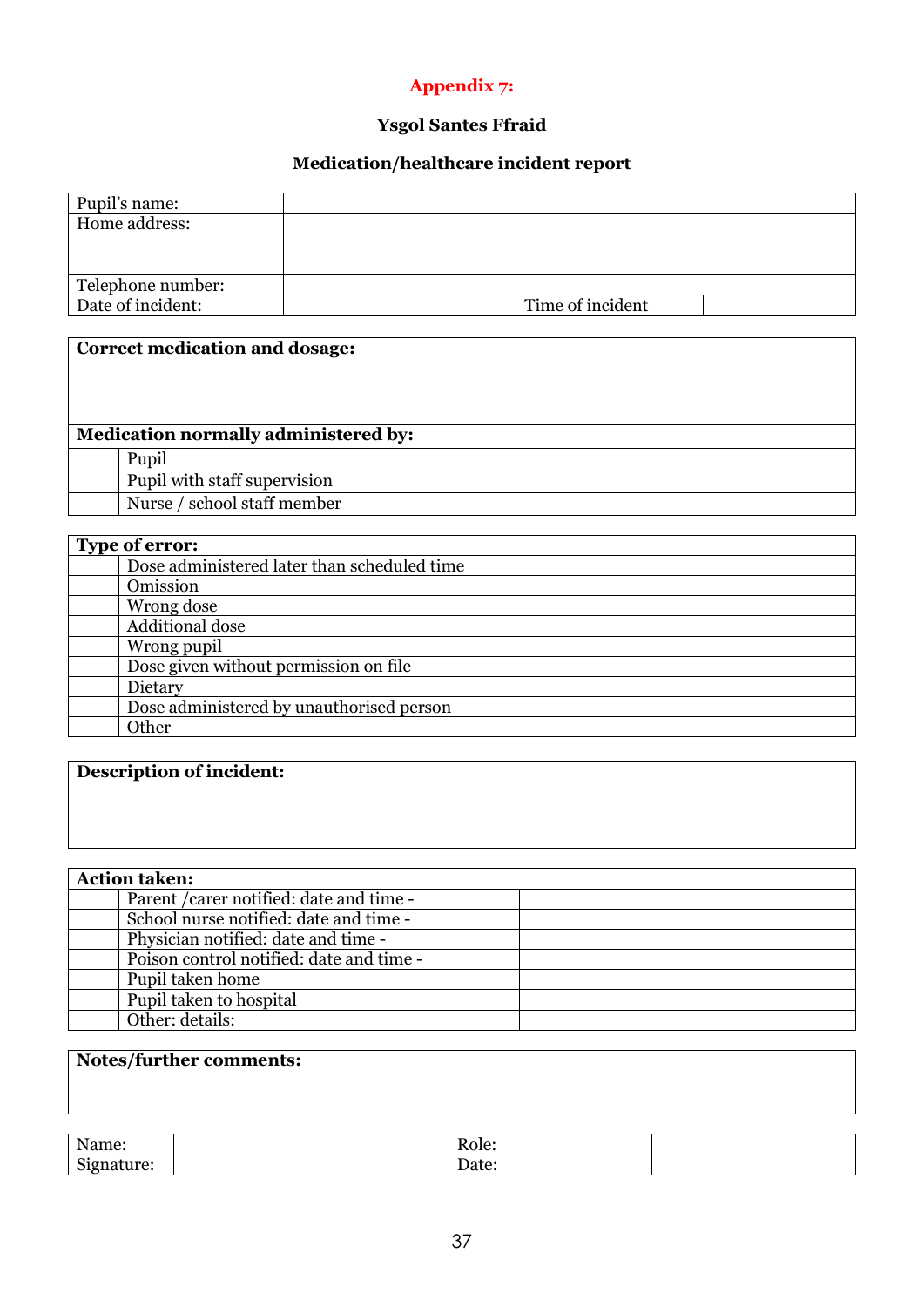# **Appendix 8:**

### **Unacceptable Practice**

*[Supporting Learners with Healthcare Needs. Guidance. Welsh Government 215/2017. P](http://learning.gov.wales/resources/browse-all/supporting-learners-with-healthcare-needs/?lang=en)age 27*

### **THIS MUST BE FOLLOWED**

# **It is not acceptable practice to:**

- prevent learners from attending an education setting due to their healthcare needs, unless their attending the setting would be likely to cause harm to the learner or others
- prevent learners from easily accessing their inhalers or other medication, and prevent them from taking their medication when and where necessary
- assume every learner with the same condition requires the same treatment
- ignore the views of the learner or their parents/carers, or ignore healthcare evidence or opinion (although these views may be queried with additional opinions sought promptly)
- send learners with healthcare needs home frequently or prevent them from staying for normal activities, including lunch, unless this is suitably specified in their IHP
- send a learner who becomes ill or needs assistance to a medical room or main office unaccompanied or with someone unable to properly monitor them
- penalise a learner for their attendance record if the absence is related to their healthcare needs. 'Authorised absences' including healthcare appointments, time to travel to hospital or appointment, and recovery time from treatment or illness should not be used to penalise a learner in any way. This includes, but is not limited to, participation in activities, trips or awards which are incentivised around attendance records
- request adjustments or additional time for a learner at a late stage. They should be applied for in good time. Consideration should also be given to adjustments or additional time needed in mock examinations or other tests
- prevent learners from drinking, eating or taking toilet or other breaks whenever needed in order to manage their healthcare needs effectively
- require parents/carers, or otherwise make them feel obliged, to attend the education setting, trip or other off-site activity to administer medication or provide healthcare support to the learner, including for toileting issues
- expect or cause a parent/carer to give up work or other commitments because the education setting is failing to support a learner's healthcare needs
- ask a learner to leave the classroom or activity if they need to administer non-personal\* medication or consume food\*\* in line with their health needs
- prevent or create unnecessary barriers to a learner's participation in any aspect of their education, including trips, e.g. by requiring a parent/carer to accompany the learner.

*\* For the purpose of clarification, non-personal relates to non-intimate medication.* 

*<sup>\*\*</sup> In line with school health and safety policies.*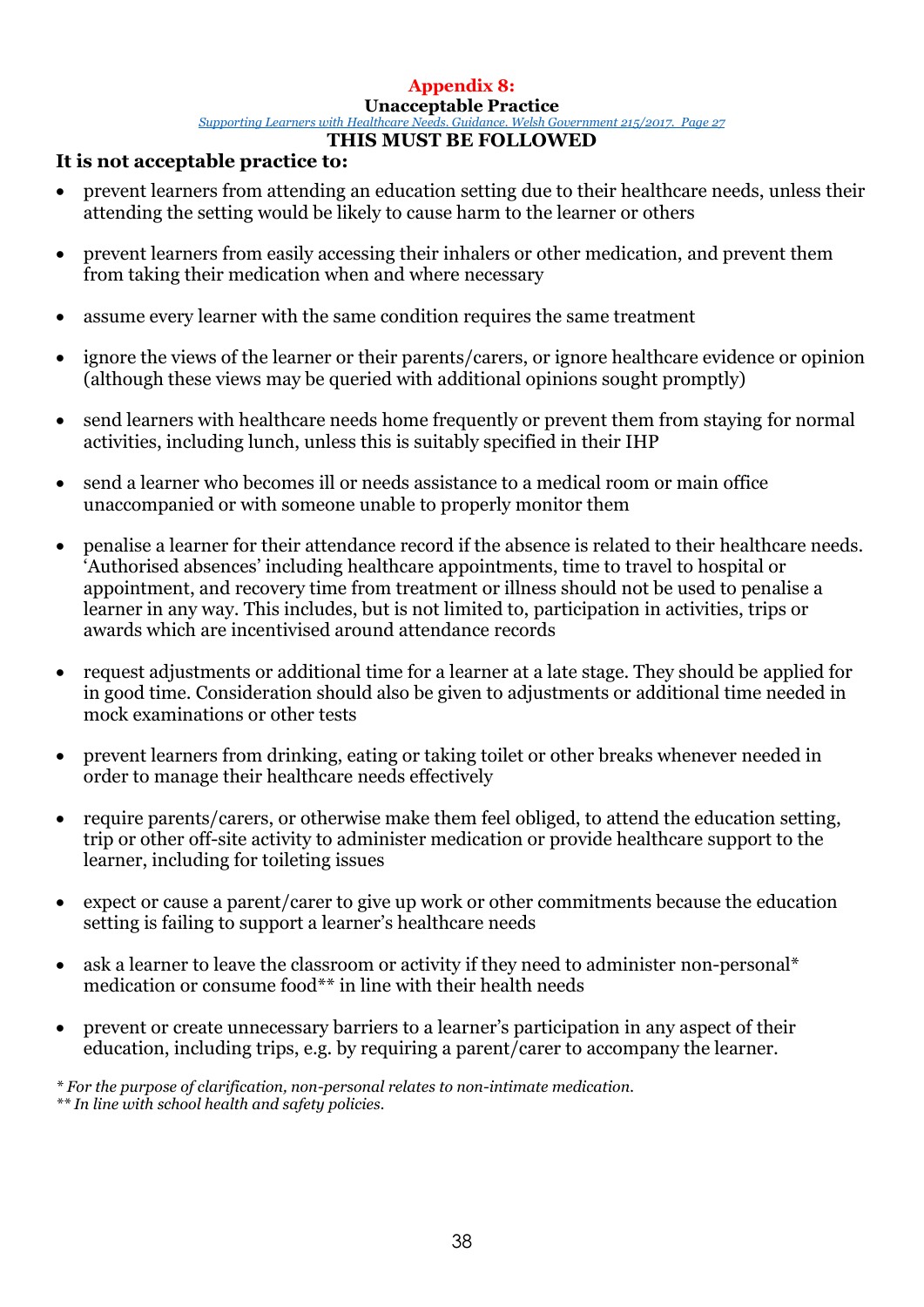# **Appendix 9:**

### **Ysgol Santes Ffraid**

### **Authorisation for school to administer covert medication**

# **Please take this form to your GP to complete and return to school**

### **Appendix 2 must also be completed and attached to this form**

| <b>Full Name</b> | Address |
|------------------|---------|
|                  |         |
| Date of Birth    |         |
|                  |         |

| Medication (as labelled on container)                                                |                                                                                                    |  |  |  |  |
|--------------------------------------------------------------------------------------|----------------------------------------------------------------------------------------------------|--|--|--|--|
| This medication is necessary to treat:                                               |                                                                                                    |  |  |  |  |
| Method(s) of administration tried in the past                                        |                                                                                                    |  |  |  |  |
| These methods were rejected because                                                  |                                                                                                    |  |  |  |  |
| Covert method of administration to be used:                                          |                                                                                                    |  |  |  |  |
|                                                                                      | I have assessed the young person and confirm he/she lacks the capacity to consent and continues to |  |  |  |  |
|                                                                                      | need the above treatment. I have undertaken a best interest analysis and confirm it is in the best |  |  |  |  |
| interest of the child to have medication administered in the method described above. |                                                                                                    |  |  |  |  |
| GP / Doctor Name                                                                     | Surgery stamp                                                                                      |  |  |  |  |
| Signed                                                                               |                                                                                                    |  |  |  |  |
| Date                                                                                 |                                                                                                    |  |  |  |  |

| Signed parent/carer          | Date |  |
|------------------------------|------|--|
| Signed headteacher/delegated | Date |  |
| person                       |      |  |

This arrangement will continue until either the end of the course of medication or until instructed by parents/carers. A separate form must be completed for each medication.